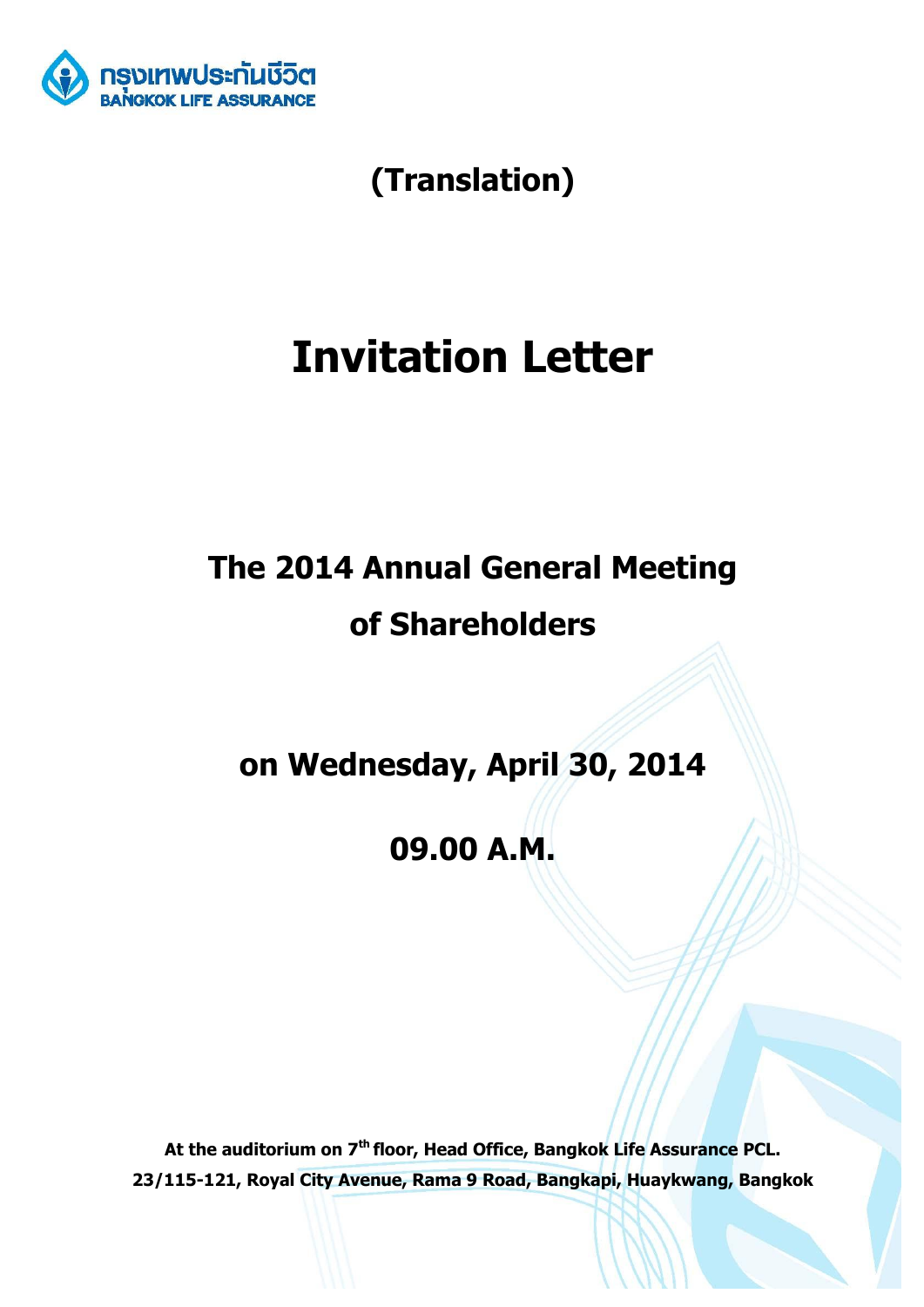

# **CONTENTS**

| Documents for the 2014 Annual General Meeting of Shareholders |                                                                                              | page |
|---------------------------------------------------------------|----------------------------------------------------------------------------------------------|------|
|                                                               | $\uparrow$ A Copy of the minutes of the 2013 Annual General Meeting of Shareholders          | 11   |
|                                                               | $\downarrow$ Name List of Directors to be elected as directors                               | 25   |
|                                                               | $\ddag$ The criteria for appointment of Directors and the definition of independent director | 33   |
|                                                               | $\ddag$ Articles of Association relating to the Annual General Shareholders' Meeting         | 37   |
|                                                               | $\ddag$ Conditions, Rules and Procedures in Attending the Meeting, Authorization and Voting  | 42   |
|                                                               | $\downarrow$ List of Independent Director for proxy case                                     | 45   |
|                                                               | $\downarrow$ Proxy form A, B and C                                                           | 47   |
|                                                               | $\downarrow$ Map of the Annual General Shareholders' Meeting venue                           | 58   |

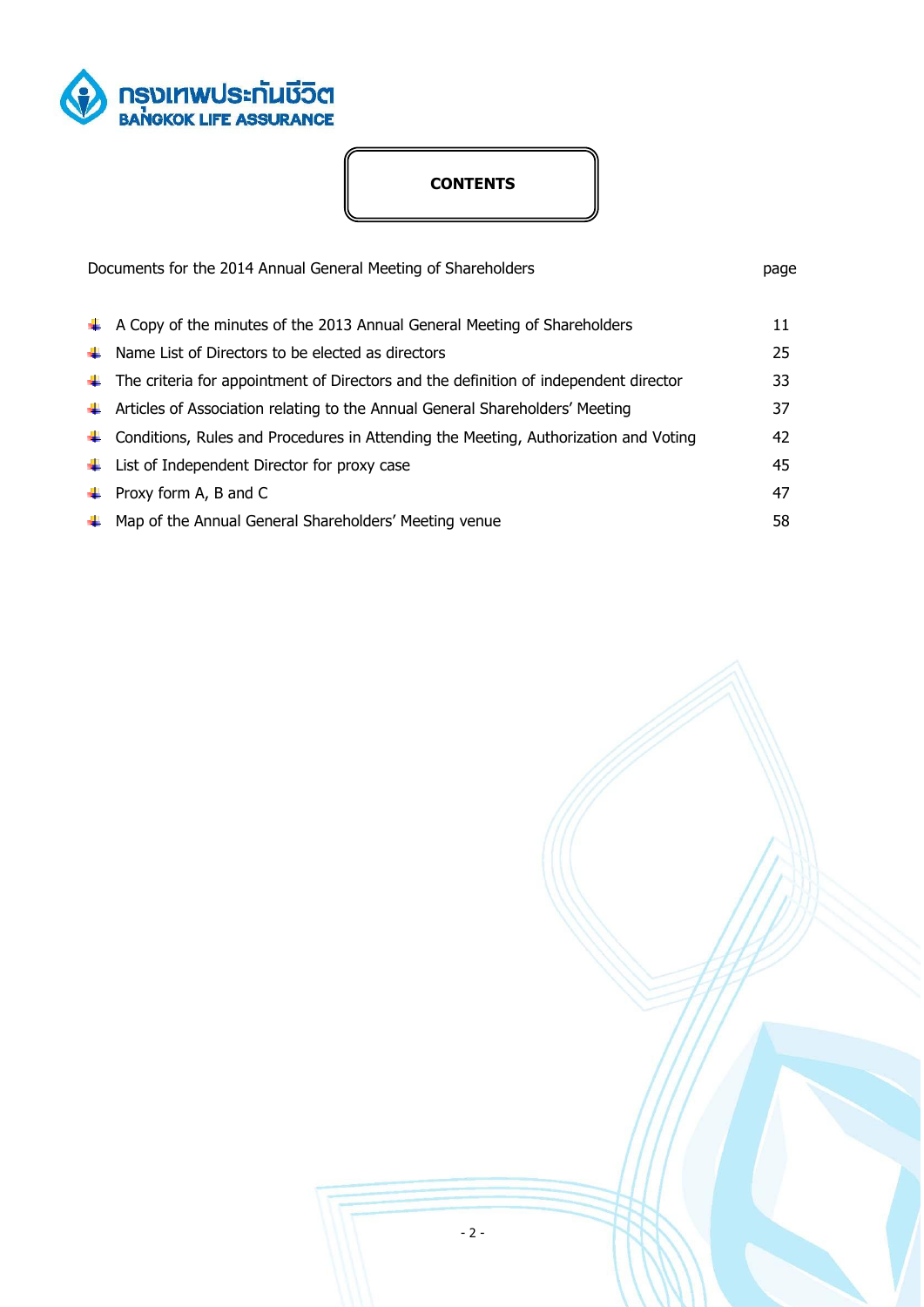

# **(Translation)**

REF. BLA 9/2557

March 28, 2014

Subject: Notice of the 2014 Annual General Meeting of Shareholders

To: Shareholders of the Company

Attachment: 1) A Copy of the minutes of the 2013 Annual General Meeting of Shareholders

- 2) CD-ROM of the Annual Report for 2013
- 3) Name List of Directors to be elected as directors
- 4) The criteria for appointment of Directors and definition of independent director
- 5) Articles of Association relating to the shareholders' meeting
- 6) Conditions, Rules and Procedures in Attending the Meeting, Authorization and Voting
- 7) List of Independent Directors for proxy case
- 8) Prosy Form, A, B and C
- 9) Map of the Annual General Shareholders' Meeting venue
- 10) The prepaid envelope

The Board of Directors of Bangkok Life Assurance Public Company Limited has resolved to summon the 2014 Annual General Meeting of Shareholders **on Wednesday 30, April 2014, at 09.00 a.m., at the auditorium on the 7th floor, Head Office, Bangkok Life Assurance Public Company Limited**  No. 23/115-121, Royal City Avenue, Rama 9 Road, Bangkapi, Huaykwang, Bangkok, to consider several matters according to the following agendas:-

#### **Agenda 1: To certify the Minutes of the 2013 Annual General Meeting of Shareholders**

**Objective and Reason:** The company held the 2013 Annual General Meeting of Shareholders, on Friday 26, April 2013 and the Minutes of the Meeting has been recorded accordingly and submitted to the Stock Exchange of Thailand and the Ministry of Commerce within the timeframe as prescribed by relevant laws. It was also disclosed on the Company's website, according to the details appeared in Attachment 1.

**The Board of Directors' comment:** The Minutes of Meeting is correct and deemed appropriate to propose the 2013 Annual General Meeting of Shareholders to certify such minutes.

**Voting:** To approve this matter, a resolution must be passed by a majority of the shareholders who attended the meeting and were entitled to vote.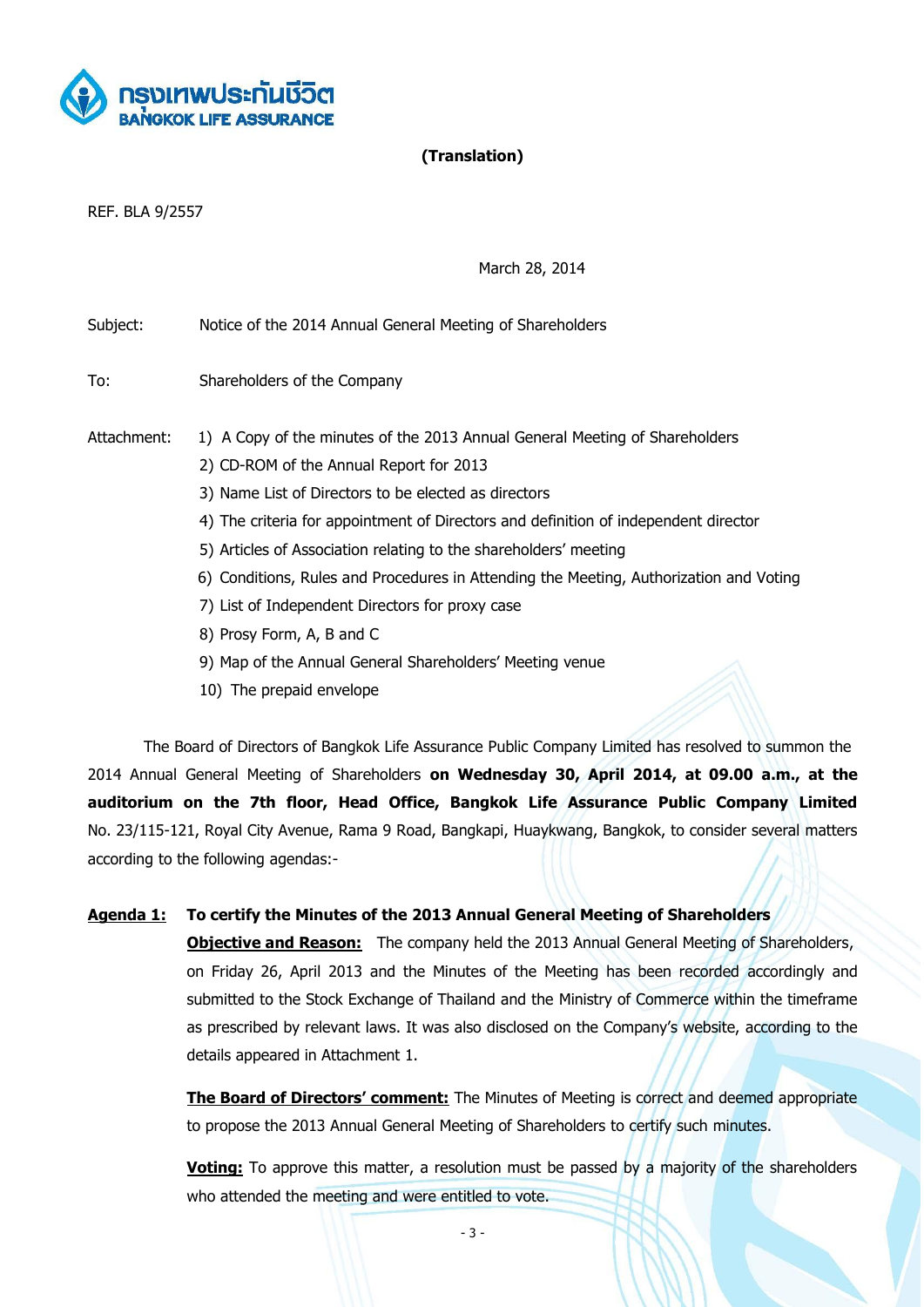

# **Agenda 2**: **To acknowledge the operation result for 2013**

**Objective and Reason:** The Board of Directors summarized operating result for 2013 and other important data as appeared in CD-Rom of annual report for 2013, according to the details appeared in Attachment 2.

**The Board of Directors' comment:** To propose the Annual General Meeting of Shareholders to acknowledge report of operation result for 2013.

# **Agenda 3: To approve the financial statements for the year ended December 31, 2013**

**Objective and Reason:** To comply with the Public Company Limited Act, B.E. 2535, Section 112, which stipulated the company, prepared the Balance Sheets (Statements of Financial Position) and Statements of Income at the end of each fiscal year. For the financial statements of the year ended December 31, 2013 duly audited from the Audit Committee of the company and certified by Ms. Ratchada Yonsawadvanich, the Certified Public Accountant (Thailand) No.4951 from Ernst & Young Co., Ltd., which had shown the financial status and operating result of the company in 2013 as summarized as follows:-

Unit: million baht

| <b>Description</b>            | As at 31 <sup>st</sup> December |         |  |
|-------------------------------|---------------------------------|---------|--|
|                               | 2013                            | 2012    |  |
| Investment assets             | 165,983                         | 138,494 |  |
| Total assets                  | 172,235                         | 143,567 |  |
| Life policy reserve           | 137,637                         | 112,337 |  |
| <b>Total liabilities</b>      | 149,971                         | 124,102 |  |
| Equity                        | 22,264                          | 19,465  |  |
| Net written Premium           | 38,795                          | 34,128  |  |
| Net Investment Income         | 7,601                           | 6,263   |  |
| <b>Underwitering Expenses</b> | 39,015                          | 33,917  |  |
| <b>Operationg Expenses</b>    | 1,720                           | 1,522   |  |
| Net Income                    | 4,381                           | 3,723   |  |
| Earning per share             | 3.62                            | 3.10    |  |
| Capital Adequacy Ratio (%)    | $247*$                          | 268     |  |
| Return on Investment (ROI)    | 4.98                            | 5.10    |  |
| Return on Equity (ROE)        | 21.00                           | 22.75   |  |

Note : \* Data before audited

The company's financial statements are shown on the Annual report for 2013, which appeared in Attachment 2.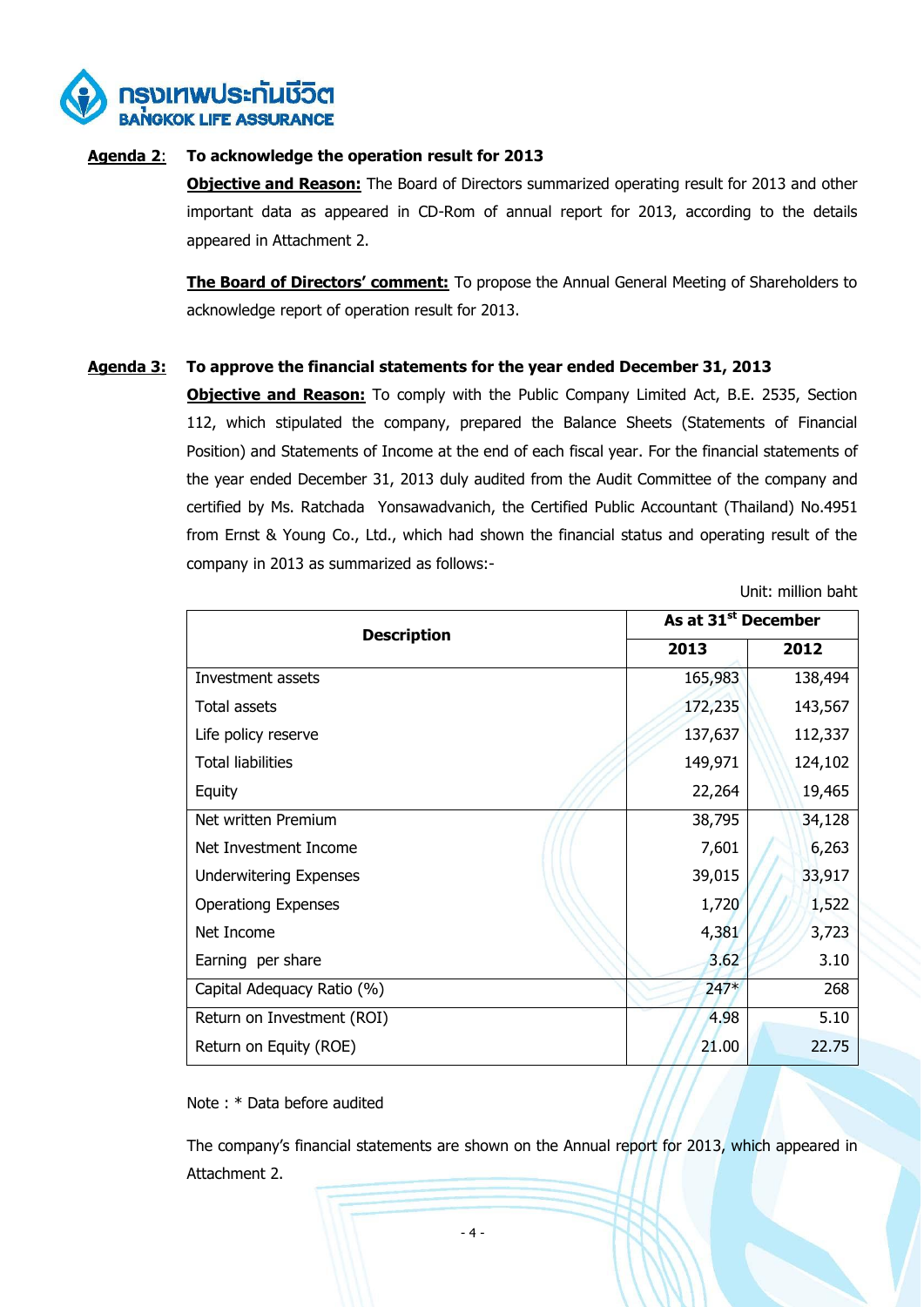

**The Board of Directors' comment:** It is deemed appropriate to propose the Annual General Meeting of Shareholders to consider and approve the financial statements for the year ended December 31, 2013, which duly audited from the Audit Committee of the company and certified by Ms. Ratchada Yonsawadvanich, the Certified Public Accountant (Thailand) No.4951 from Ernst & Young Co., Ltd. and unqualified opinion with an emphasis of matters as the financial statements regarding to the change in accounting policy due to the adoption of Income Taxes.

**Voting:** To approve this matter, a resolution must be passed by a majority of the shareholders who attended the meeting and were entitled to vote.

# **Agenda 4: To approve the appropriation of profit for the year 2013 and determine dividend payment**

**Objective and Reason:** To comply with the Public Company Limited Act, B.E. 2535, Section 116 and Articles of Association, clause 56 which determined that the company was required to allocate a part of annual net profit as reserves not less than 5% of net annual profit less accrued loss brought forward (if any) until such reserved amount shall reach 10% of registered capital.

The company has policy to pay dividend not less than 25% of net profit after deduction of corporate tax provided that there was no accrued loss. In this regard, payment of dividend, the company would have been approved by Office of Insurance Commission pursuant to the Life Assurance Act, B,.E. 2535.

Operating result for 2013, the company earned net profit 4,380.50 million baht, or 3.62 baht per share which was increased from 3,723.55 million baht or 3.10 baht per share or 17.24% increase. In this regard, the company paid interim dividend on 9 September 2013, at the rate of 0.40 baht per share or equaled to dividend payment 484.65 million baht subject to the comparative rates as follows:-  $\sqrt{2}$ 

|                                          | 2013         | 2012     | 2011     |
|------------------------------------------|--------------|----------|----------|
| 1. Net profit (million baht)             | 4,380.50     | 3,284.37 | 3,417.10 |
| 2. Number of share (million shares)      | 1,211.71     | 1,210.80 | 1,200.00 |
| 3. Dividend (baht: share)                | 0.91         | 0.72     | 0.72     |
| 3.1 Interim dividend payment             | 0.40         | 0.36     | 0.38     |
| 3.2 Final dividend payment               | $0.51*$      | 0.36     | 0.34     |
| 4. Total dividend payment (million baht) | $1,102.61**$ | 867.89   | 864.00   |
| 5. Dividend payment ratio                | 25.14        | 26.42    | 25.28    |

- 5 -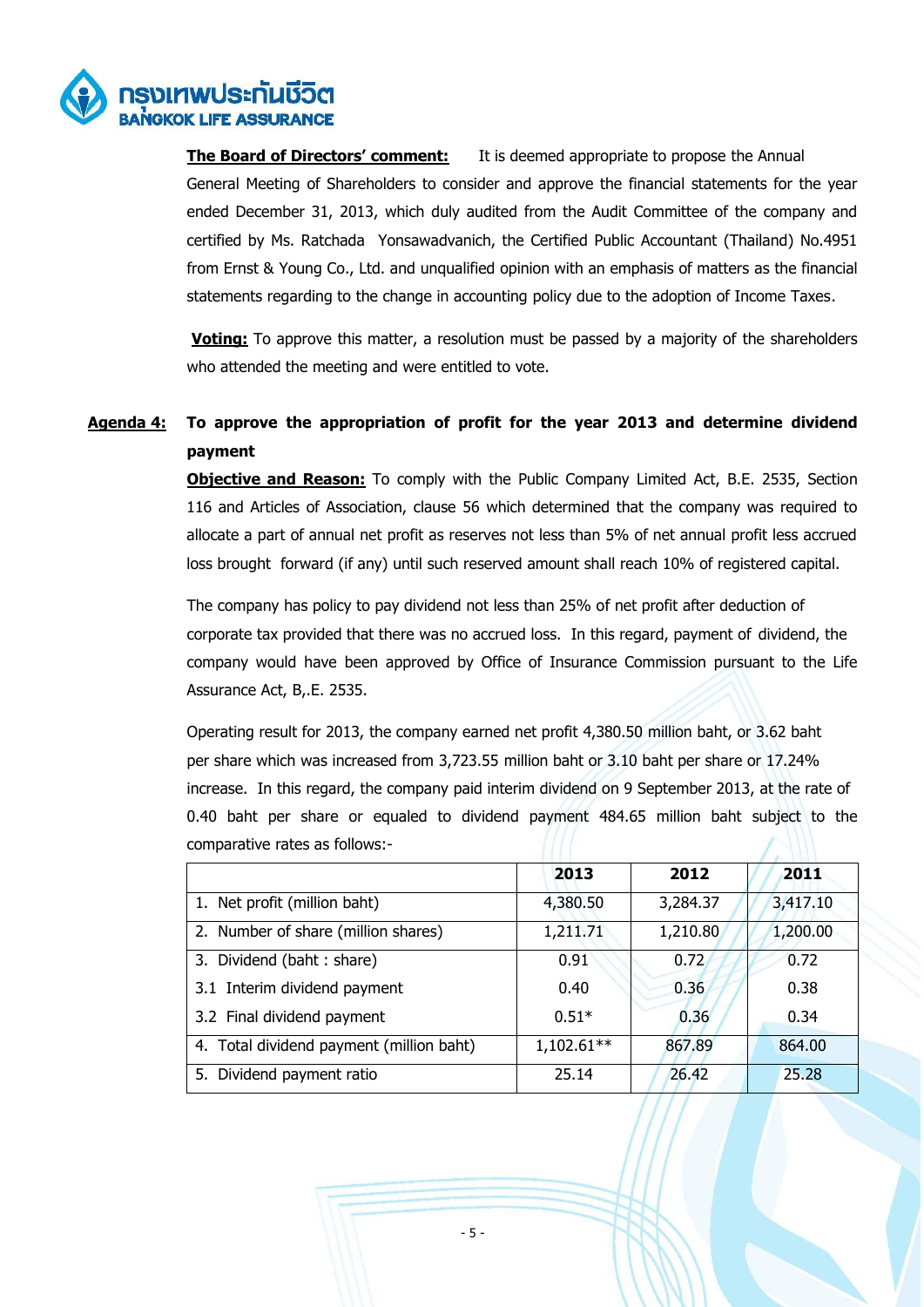

- Note: \* In the opinion of the Meeting of Board of Directors no.1/2557 on February 19, 2014 to propose the 2014 Annual General Meeting of Shareholders to consider and approve the final dividend payment at the rate of 0.51 baht per share.
	- \*\* calculated by the number of paid-up shares on December 31, 2013

**The Board of Directors' comment:** In present, the company has statutory reserves total 122 million baht which is fully reached 10% of registered capital, that means the company is not necessary to allocate profit as statutory reserve for 2013 and it is deemed appropriate to propose the Annual General Meeting to approve the dividend payment for operating result in 2013 at the rate of 0.91 baht per share or 25.14% of net profit after deduction of corporate tax. In this regard, the company had paid interim dividend on 9 September 2013 at the rate of 0.40 baht per share or 484.65 million baht. The company shall thus make final dividend payment at the rate of 0.51 baht per share which was paid from retained earnings and the corporate income tax was 30%. The amount of final dividend payment will depend on number of shares on the record date for the right to receive the dividend which will be on May 15, 2014 because the Exercise of the ESOP Warrants will take place at the end of March. The closing date of register book will be on May 16, 2014.

In this regard, the dividend payment shall be made upon being approved by the Office of Insurance Commission.

**Voting:** To approve this matter, a resolution must be passed by a majority of the shareholders who attended the meeting and were entitled to vote.

#### **Agenda 5: To approve the election of directors**

**Objective and Reason:** According to clause 24 of Articles of Association which stipulates that in each Annual General Meeting of Shareholders, one-third or nearly number of one-third of directors shall be resigned from position whereby in this year there are 5 resigned directors, as follows:-

- 1. Mr.Sunthorn Arunanondchai Chairman of the Audit Committee / Independent Director
- 2. Mr. Pradit Rodlovtuk Independent Director / Member of the Audit Committee
- 3. Mr.Pramote Pasuwat Chairman of the Risk Management Committee /
	- Independent Director / Member of the Audit Committee
- 4. Mrs. Prapaivan Limsong Director
- 5. Mr.Chone Sophonpanich Director / Executive Director / Member of the Investment Committee / President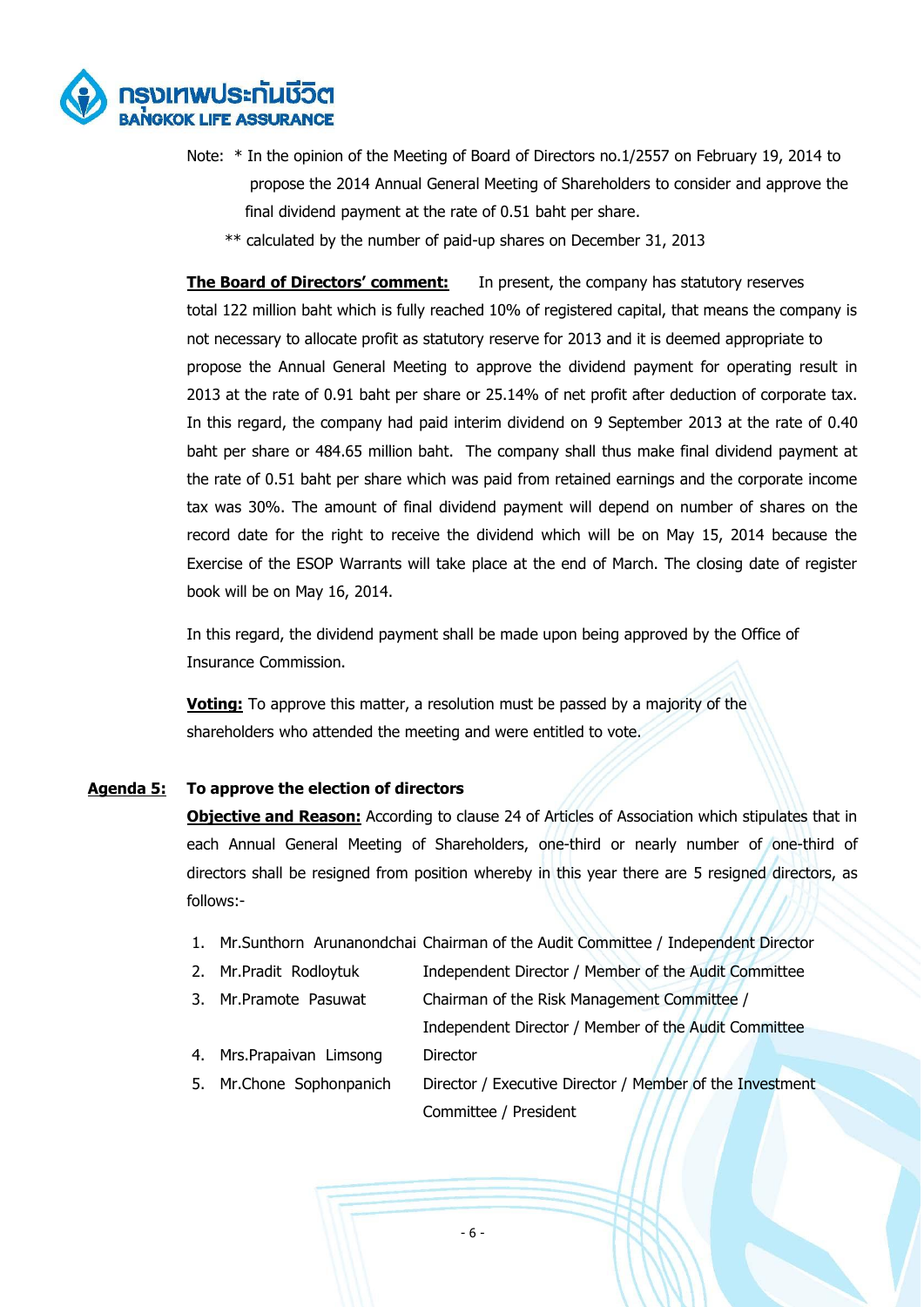

The company announced on website to invite the shareholders to nominate name of person for appointment as company directors since 1 October 2013 to 31 December 2013 but there were no shareholders nominated name of any person to be appointed as director.

#### **The Nominating and Remuneration Committee's comment**: The Nominating and

Remuneration Committee has considered the qualification, competency and experience of each resigned directors and recommended that the mentioned directors had the appropiate qualification and do not possess any prohibited characteristic prescribed by laws. It is thus deemed appropriate to the Board of Directors proposed the Meeting to elect three directors who be retired to reassume their position for another one rotation as the follows;-

- 1. Mr.Sunthorn Arunanondchai Chairman of the Audit Committee / Independent Director
- 2. Mrs.Prapaivan Limsong Director
- 3. Mr.Chone Sophonpanich Director / Executive Director / Member of the Investment Committee / President

and proposed to elect Assoc.Prof. Damrong Thawesaengskulthai and Mr.Praphant Asava-aree to replace two directors who retired by rotation.

In this regard, the profiles of those nominated directors are appeared in Attachment 3. Moreover, the company also determined rules on recruitment of director and definition of independent director as appeared in Attachment 4.

**The Board of Directors' comment**: The Board of Directors has considered the proposal of the Nominating and Remuneration Committee and deemed appropriate that all those five directors who are all seniors, knowledgeable and high experience. It is deemed appropriate to propose the Annual General Meeting of Shareholders to elect Mr.Sunthorn Arunanondchai, Mrs.Prapaivan Limsong and Mr.Chone Sophonpanich to reassume their position for another one rotation, and propose to elect Assoc.Prof. Damrong Thawesaengskulthai and Mr.Praphant Asava-aree to replace two directors who would resign from directorship due to the end of his term of office.

**Voting:** To approve this matter, a resolution must be passed by a majority of the shareholders who attended the meeting and were entitled to vote.

#### **Agenda 6: To approve the director's remuneration for 2014**

**Objective and Reason:** To comply with the Public Company Limited Act, B.E. 2535, Section 90 and Articles of Association, clause 44 which stipulated that the Annual General Meeting of Shareholders approves remuneration of the directors.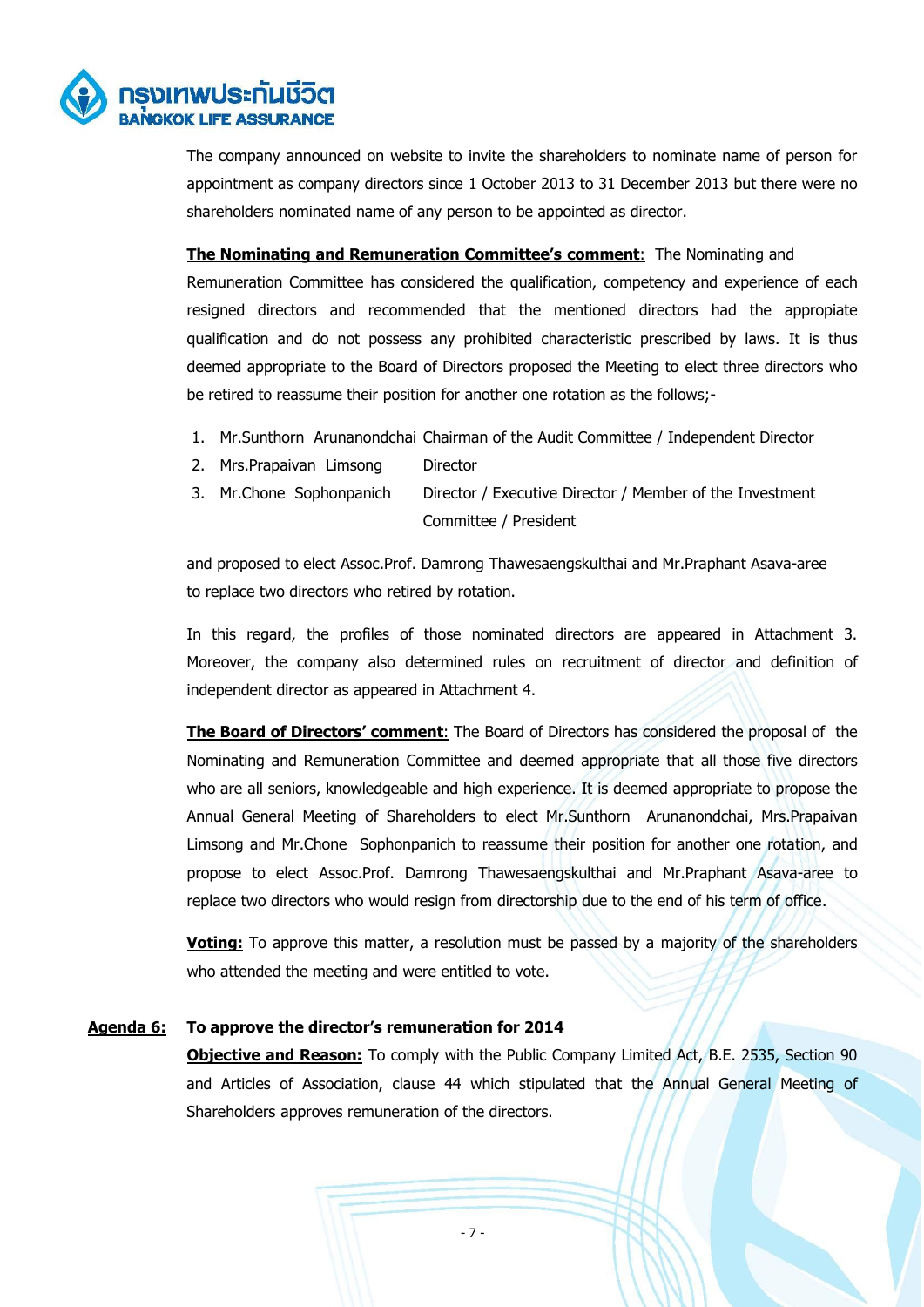

**The Nominating and Remuneration Committee's comment**: The Nominating and Remuneration Committee has considered remuneration of director and sub-committee from knowledge, expertise, suitability to the duties and responsibility of directors including business expansion and profit growth of the company, it is thus deemed appropriate to the Board of Directors proposed the Annual General Meeting of Shareholder to approve the directors' remuneration for 2014 an amount of not exceeding 15 million baht which is increase to the remuneration approved for 2013 or or 7.14% increasing as divide the remuneration of the meeting fee and bonuse on the rate of approved for 2013 as the follows;-

- 1. The meeting fee which is equal to the remuneration approved for 2013 is 40,000 baht per person for each meeting and the each of Chairman get 2 times.
- 2. Bonuse which is equal to the rate of approved for 2013 is 450,000 baht per person and the each of Chairman get 2 times.

In this regard, Executive directors shall not receive any remuneration as members of the Board.

**The Board of Directors' comment**: The Board of Director has considered the proposal of the Nominating and Remuneration Committee, it was thus deem appropriate to propose the Annual General Meeting of Shareholders to approve the directors' remuneration for 2014 an amount of not exceeding 15 million baht which is increase to the remuneration approved for 2013 or 7.14% increasing.

**Voting**: To approve this matter, a resolution must be passed by not less than two-thirds of votes of shareholders who attended the meeting and were entitled to vote.

# **Agenda 7: To approve the appointment of company's auditor and determine auditor's remuneration for 2014.**

**Objective and Reason:** To comply with the Public Company Limited, B.E. 2535, Section 120 and Articles of Association, clause 50 which stipulated that the Annual General Meeting of Shareholders to appoint the auditor and determine remuneration of the certified accounting auditor.

**The Audit Committee's comment**: The Audit Committee selected the auditor for 2014 from knowledge, understanding in the life insurance business, experience and expertise, independence and impartiality. It is deemed appropriate to the Board of Directors proposed the Annual General Meeting of Shareholder to approve the appointment of company's auditor from previous Ernst & Young Co., Ltd. to be KPMG Phoomchai Audit Co., Ltd. as the certified accounting auditor of the company and determine auditor's remuneration details are as follows:-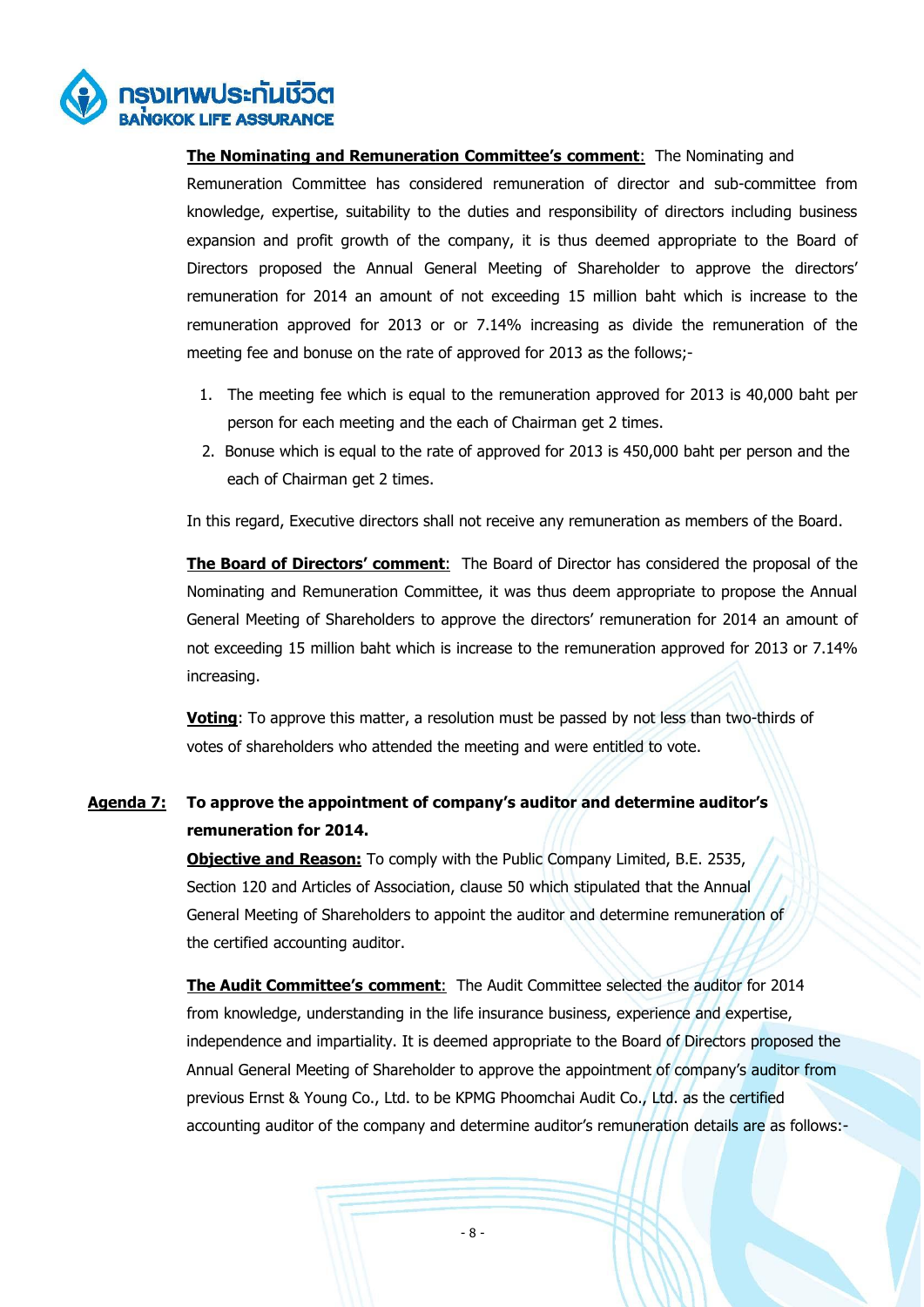

| Name                           | <b>Certified Accounting</b> | Year of appointment of |
|--------------------------------|-----------------------------|------------------------|
|                                | Auditor No.                 | auditors               |
| 1. Mr. Chanchai Sakulkoedsin   | 6827                        |                        |
| 2. Mrs. Wilai Buranakittisopon | 3920                        |                        |
| 3. Ms. Pantip Gulsantithamrong | 4208                        |                        |

In this regard, any one certified accounting auditor shall audit and express comment toward financial statements of the company. Since those 3 auditors have no any relationship nor interest in the company / executive / major shareholders, they thus have freedom to audit and express their consent toward the company's financial statements.The auditor's remuneration for 2014 was determined at 1,600,000 baht, which is increse to the remuneration approved for 2013 or 10.57% increasing.

| <b>Description</b>                              | 2014      | 2013      |  |
|-------------------------------------------------|-----------|-----------|--|
| The auditor's remuneration                      | 1,600,000 | 1,537,000 |  |
| Financial Statement audition for the year       | 1,000,000 | 962,500   |  |
| Quarterly statement review for total 3 quarters | 600,000   | 484,500   |  |

**The Board of Directors' comment:** The Board of Directors has considered the proposal of Audit Committee who elected the auditors and determined remuneration of the auditors. It is thus deemed appropriate to propose the Meeting to approve the appointment of Certified Accounting Auditor from previous Ernst & Young Co., Ltd., to be KPMG Phoomchai Audit Ltd. as the certified accounting auditor of the company and also proposed the Meeting to approve the auditor's remuneration for 2014 was determined at 1,600,000 baht, which is increse to the remuneration approved for 2013 or 10.57% increasing according to the details as proposed by the Audit Committee.

**Voting:** To approve this matter, a resolution must be passed by a majority of the shareholders who attended the meeting and were entitled to vote.

# **Agenda 8: Others (if any)**

Record date for the right to attend the meeting will be on March 28, 2014. The closing date of the register book for preparing list of the eligible shareholders under Section 225 of the Securities and Exchange Act will be on March 31, 2014.

- 9 -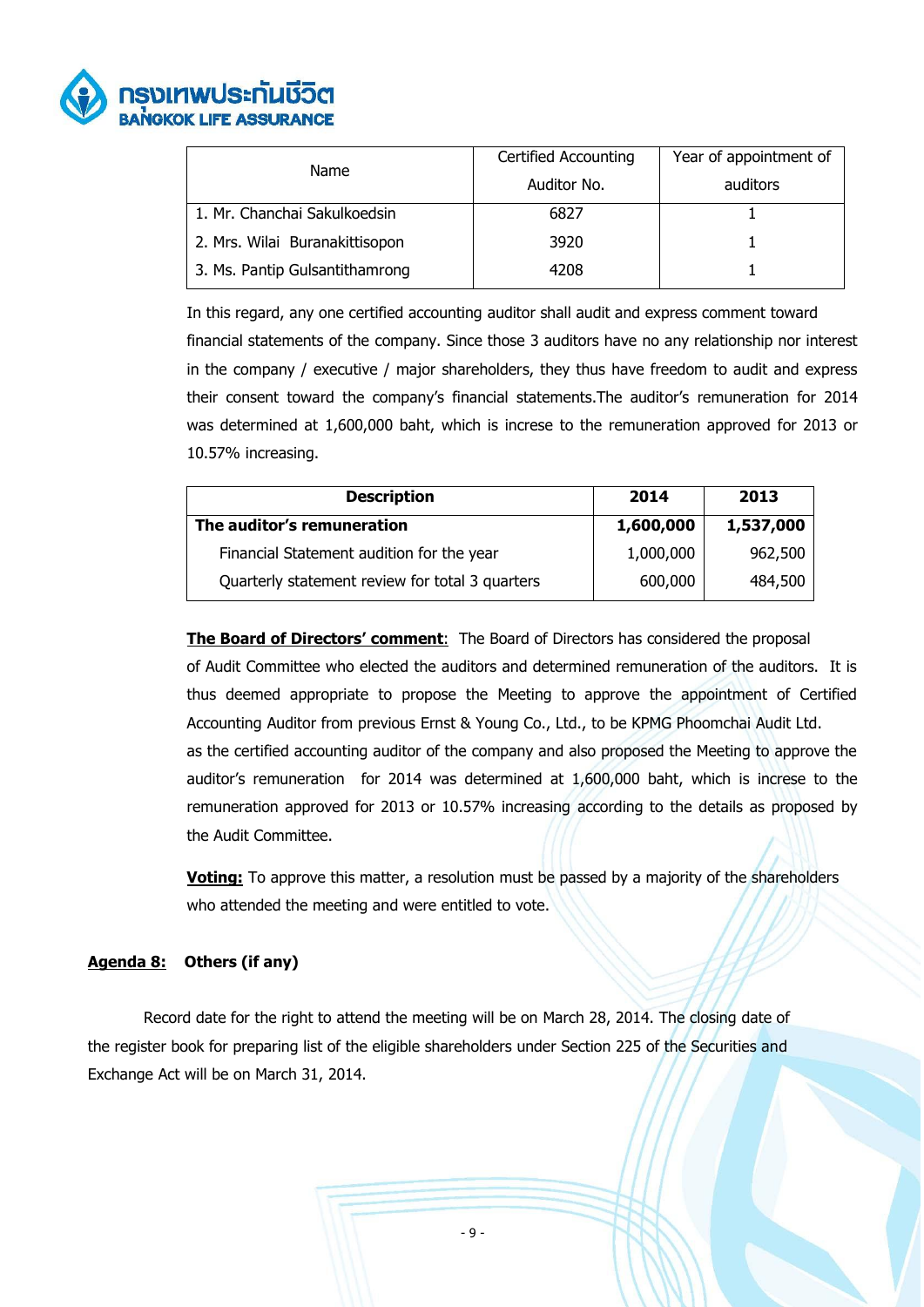

This is to cordially invite all shareholders to please attend the Meeting according to the date, time and place as mentioned above. Should you are unable to personally attend the Meeting, please appoint other person or independent director of the company as your proxy. The profile of independent director who appointed to be the proxy to attend and vote in this Meeting is appeared in Attachment 7.

The company do herewith attach the proxy form A, B and C as appeared in Attachment 8. Please select one type of the form, complete all details and sign and attach relevant supporting evidence and deliver to the company in advance before the Meeting date, of which, the company has attached an envelope for your convenience (Please deliver the proxy form in advance not less than 1 day before the Meeting).

Yours sincerely,

 (Mr.Sanor Thampipattanakul) Company Secretary

 Authorized by the Board of Directors Bangkok Life Assurance Public Company Limited

Investor Relations Tel: 0 2777 8681, 0 2777 8672 Fax: 0 2777 8680

Note : Bangkok Life Assurance Public Co., Ltd. has posted the invitation letter of the 2014 Annual General Meeting of Shareholders on the Company's website, [www.bangkoklife.com](http://www.bangkoklife.com/)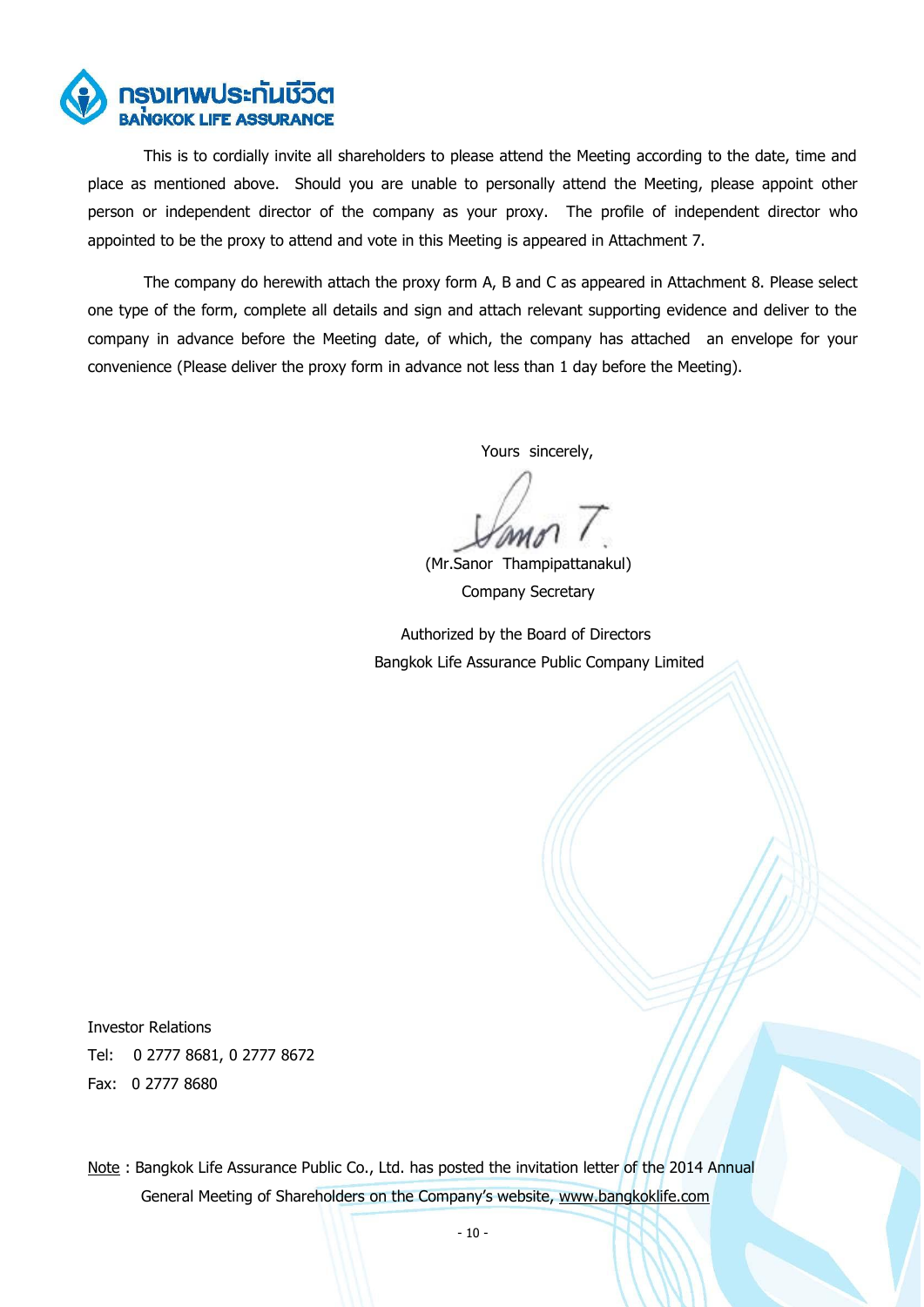



# **(Translation) Minutes of the 2013 Annual General Meeting of Shareholders of Bangkok Life Assurance Public Co., Ltd.**

# **Date, Time & Place**

The Meeting was held on 26 April 2013, at 09.00 a.m., at the auditorium on 7<sup>th</sup> floor, Head Office, Bangkok Life Assurance Public Company Limited No. 23/115-121, Royal City Avenue, Rama 9 Road, Bangkapi, Huaykwang, Bangkok.

# **The attending directors:-**

| 1. Mr. Choedchu Sophonpanich  | Chairman / Chairman of the Executive Board of Directors         |
|-------------------------------|-----------------------------------------------------------------|
| 2. Mr. Chai Sophonpanich      | Member of Nominating and Remuneration Committee                 |
| 3. Mr. Sunthorn Arunanondchai | Chairman of the Audit Committee/ Independent Director           |
| 4. Mr. Pramote Pasuwat        | Chairman of the Risk Management Committee / Member of the Audit |
|                               | Committee / Independent Director                                |
| 5. Dr. Siri Ganjarerndee      | Chairman of Nominating and Remuneration Committee / Executive   |
|                               | Director/ Independent Director                                  |
| 6. Mr. Pradit Rodloytuk       | Member of the Audit Committee / Independent Director            |
| 7. Mrs. Prapaivan Limsong     | Director                                                        |
| 8. Mrs. Savitri Ramyarupa     | <b>Executive Director</b>                                       |
| 9. Mr. Naoki Ban              | Member of Nominating and Remuneration Committee / Executive     |
|                               | Director / Member of the Risk Management Committee              |
| 10. Mr. Yutaka Ideguchi       | Director                                                        |
| 11. Mr. Chone Sophonpanich    | Executive Director / President                                  |
|                               |                                                                 |
| <b>Absent directors:-</b>     |                                                                 |
| 1. Mr. Chai Navaphand         | Performed business in abroad                                    |

- 2. Mrs. Ruchanee Nopmuang Performed business in abroad
- 3. Mr. Keiji Morita Performed business in abroad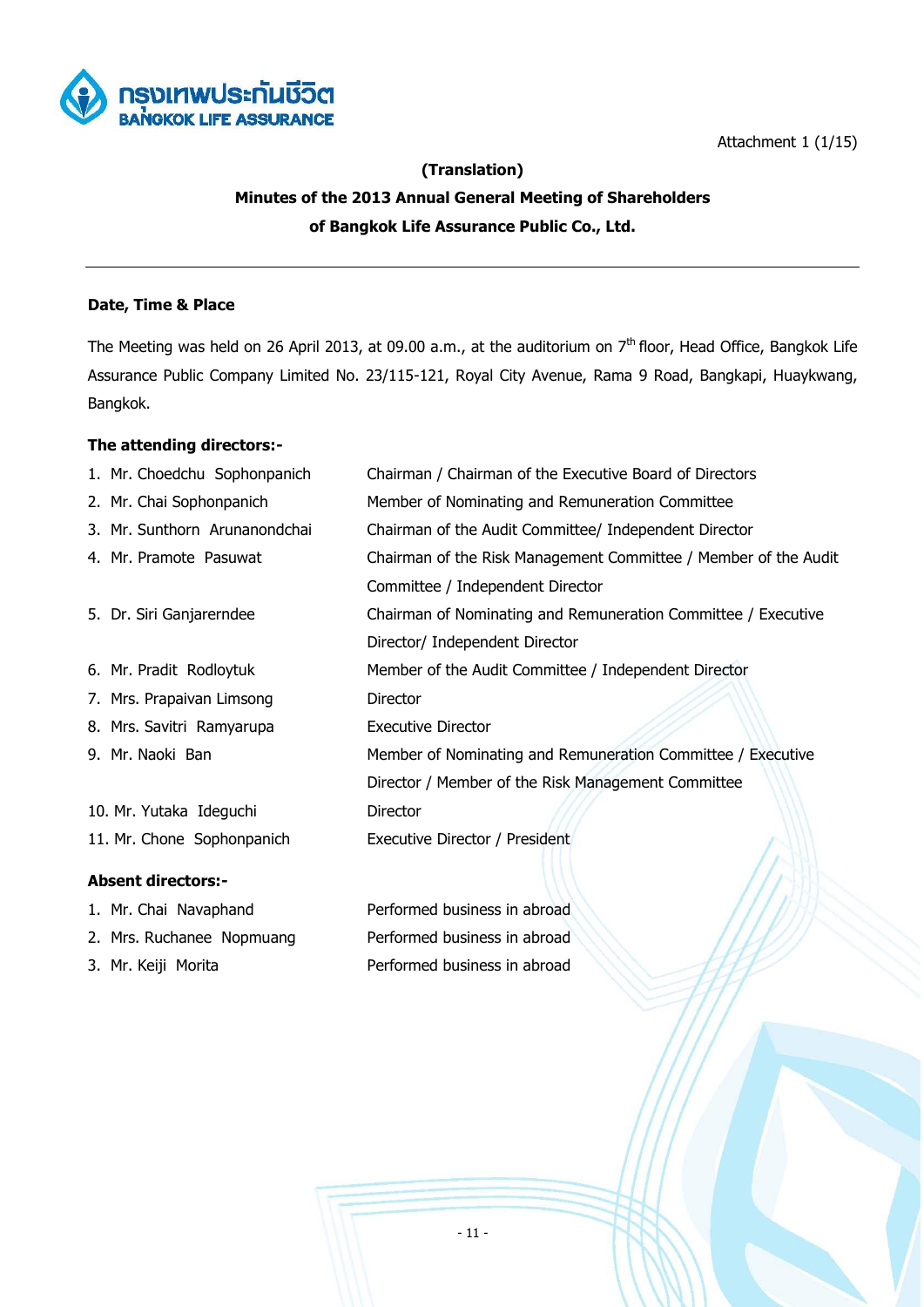

#### Attachment 1 (2/15)

#### **The company's managements attending the Meeting:-**

| 1. Mr. Ruangsuk Panyabodegun  | Senior Executive Vice President, Marketing Division      |
|-------------------------------|----------------------------------------------------------|
| 2. Mr. Sanor Thampipattanakul | Senior Executive Vice President, Investment Division and |
|                               | Company Secretary                                        |
| 3. Mrs. Chantana Vimuktanon   | Executive Vice President, Life Operation Division        |
| 4. Mr. Chatchai Chotanakarn   | Senior Vice President, Information Technology Division   |
| 5. Miss Jaruwan Limkhunthammo | Senior Vice President, Accounting & Finance Division     |
| 6. Mr. Sommai Lertsittipan    | Vice President, Actuary Department                       |
| 7. Mr. Komsorn Chonsuvanavat  | Vice President, Legal Office                             |
| 8. Mr. Methit Mukdasiri       | Vice President, Corporate Planning Department            |
|                               |                                                          |

#### **The company's auditor:-**

| 1. Mrs. Nonglak Pumnoi          | Certified Accounting Auditor, Ernst & Young Co., Ltd. |
|---------------------------------|-------------------------------------------------------|
| 2. Miss Ratchada Yonsawadvanich | Certified Accounting Auditor, Ernst & Young Co., Ltd. |

#### **Participant observation of meetings:-**

1. Mr. Lertsak Suthamporn Kanung & Partner Law Offices Company Limited

#### **The Meeting was started at 9.10 A.M.**

The Company Secretary clarified the practice of voting on each agenda item by opening the clip as the details were as follows:-

#### **Procedures for attending the meeting and voting in the agendas.**

- 1. The meeting agreed that the agenda would be proposed by the Chairman item by item as specified in the invitation letter and the shareholders would be asked to raise any questions they might have or express their opinions (after raising their hands and stating their full name) before voting on each item. Each proxy had to inform the meeting of the shareholder he or she represented before expressing an opinion.
- 2. Each shareholder was entitled to one vote for each share he or she held. If votes are equal, The Chairman arbitrates one vote.
- 3. Each shareholder shall not be entitled or eparated to allot his votes.
- 4. The meeting agreed that shareholders who wanted to disagree of, or abstain from voting, should mark either the disagree or abstention boxes and sign the ballot paper before it was collected by the Company's officers, and the Company would then deduct these votes or abstentions from the total eligible votes in the meeting in order to determine the number of approval votes. As no objection was raised or comments made by the shareholders, it was deemed that the meeting agreed to this method of voting.
- 5. For the agenda of approval for the election of directors replacing those retired by rotation, the Company's officers collected all ballots from the shareholders (whether it specifies approve, disapprove or abstain) to calculate the votes. The meeting agreed that shareholders should mark the approve, disapprove or abstain boxes and sign the ballot paper before it was collected by the Company's officers. All ballots were collected by the Company's officers in order to conclude the resolution. The shareholders who already indicated their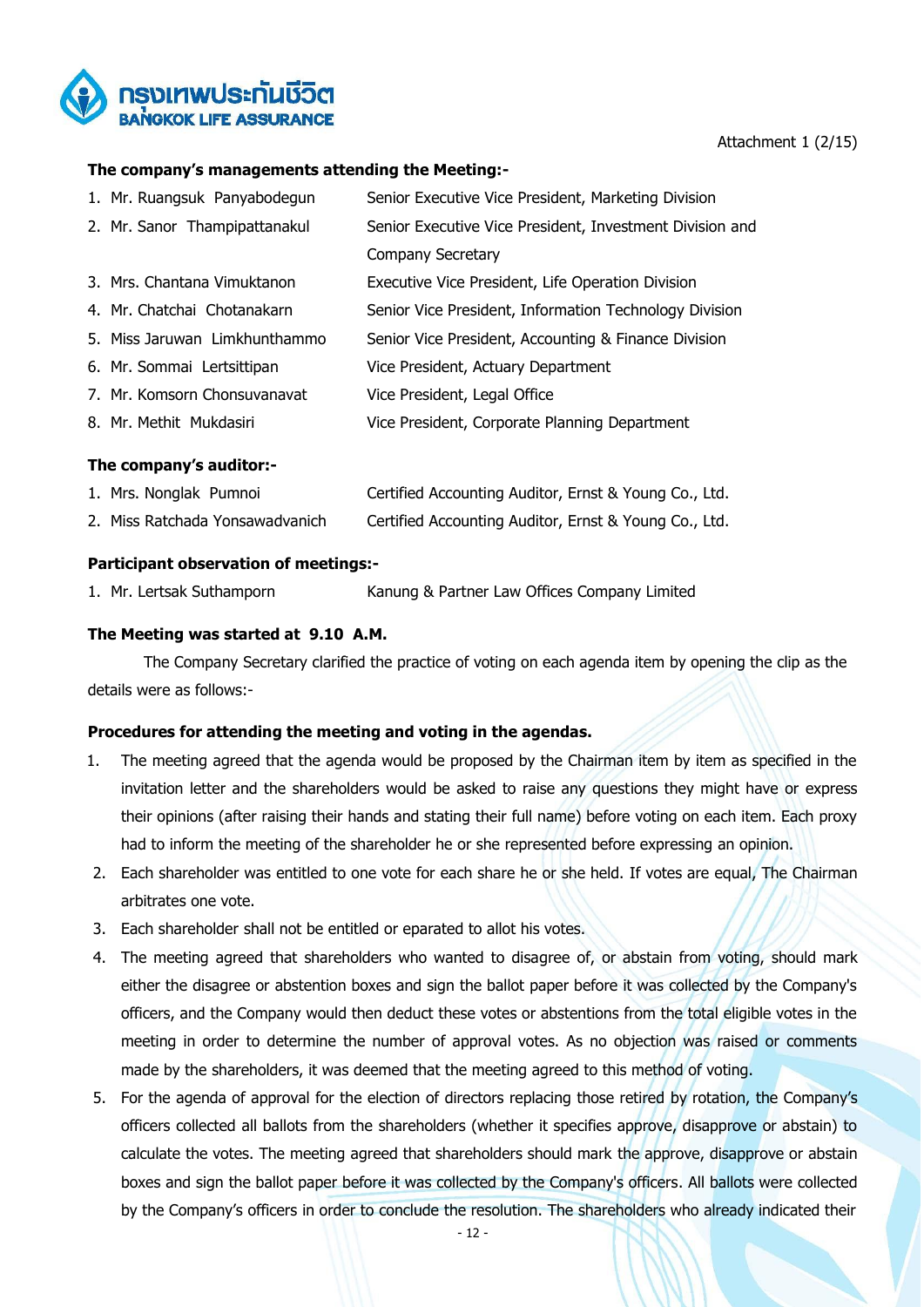

Attachment 1 (3/15)

vote in the proxy form, the proxy did not receive the ballot upon registration and the resolution was based on their vote as indicated in the proxy form.

6. The resolution for each item on the agenda would be displayed on the large screen in the meeting room.

The Company Secretary subsequently declared that the Company provided opportunity for the minority of shareholders to propose agenda for the 2014 AGM and to nominate candidates as company's director since 1 October to 31 December 2012 through the SET Electronic Listed Company Information Disclosure (SET Portal) and on website, but there were no shareholders nominated name of any agenda and person to be appointed as director.

The Chairman welcomed all shareholders and summarized number of shareholders attending the Meeting and entitled to vote as follows:-

| Personally attended shareholder: | 120 persons, | equaled to | 76,104,977 shares    |
|----------------------------------|--------------|------------|----------------------|
| Proxies:                         | 213 persons, | equaled to | 938,560,833 shares   |
| Total:                           | 333 persons, | equaled to | 1,014,665,810 shares |

Or 84.0373% of total fully paid up shares, 1207,399,800 shares which constituted a quorum and the Meeting was requested to consider the matters according to the following agendas:-

#### **Agenda 1: To certify the Minutes of the Annual General Shareholders' Meeting, No. 1/2012**

The Chairman proposed the Meeting to certify the Minutes of the Annual General Shareholders' Meeting, No. 1/2012 as the company had delivered copy of such Minutes to the shareholders for consideration in advance together with invitation letter.

The Chairman subsequently provided opportunity for the shareholder to inquire and express additional comment. Since no shareholder inquired any question, the Meeting was thus proposed to consider and resolve to certify the Minutes of the Annual General Shareholders' Meeting, No. 1/2012.

**Resolution:** The Meeting, by majority votes resolved to certify the Minutes of the Annual General Shareholders' Meeting, No. 1/2012 based on following votes:-

| - Approved    | 1,023,952,310 votes, or |               | 100.0000%  |
|---------------|-------------------------|---------------|------------|
| - Disapproved | $\Omega$                | votes, or     | $0.0000\%$ |
| - Abstained   |                         | 100 votes, or | 0.0000%    |
| Total         | 1,023,952,410 votes, or |               | 100.0000%  |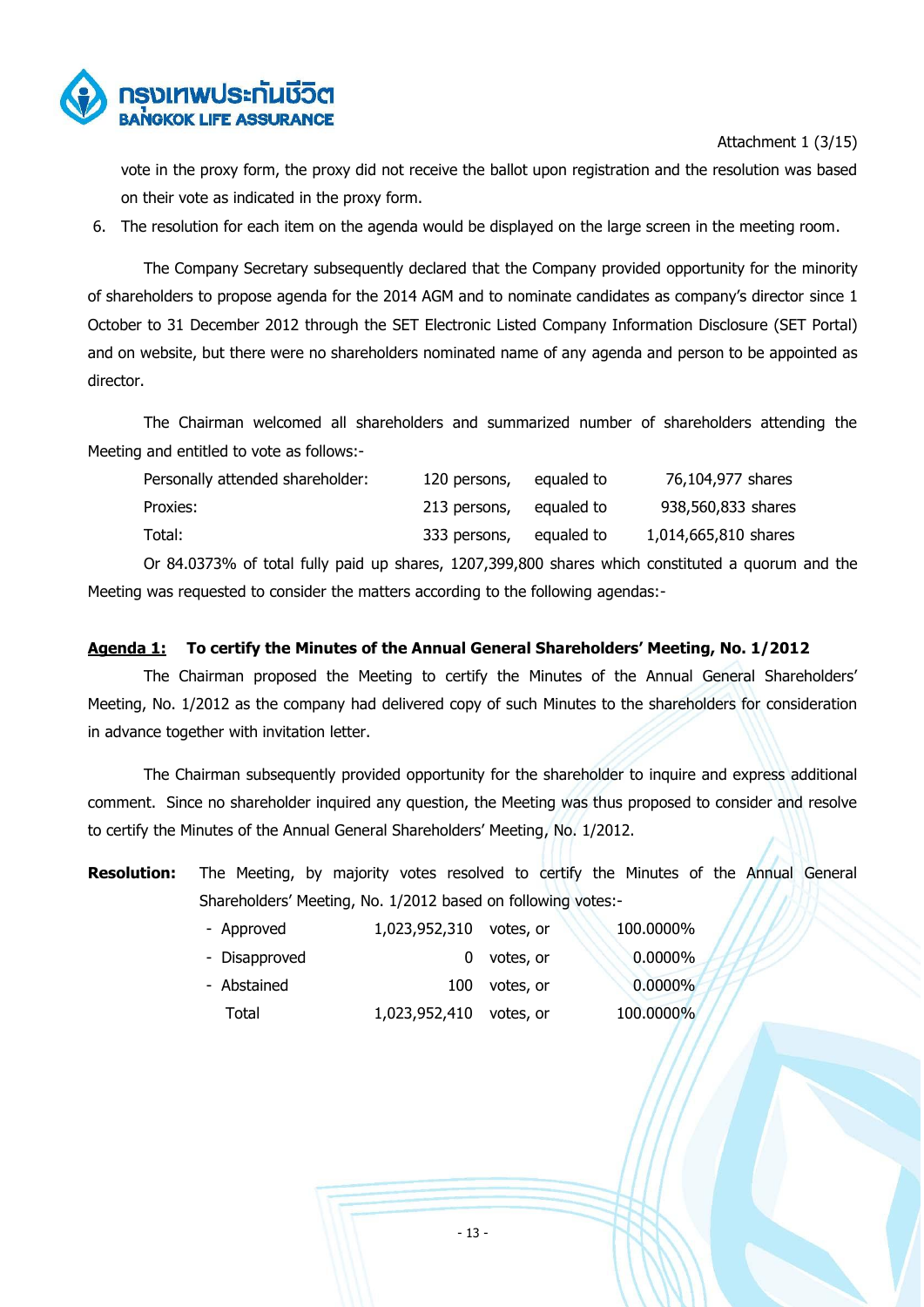Attachment 1 (4/15)



# **Agenda 2**: **To acknowledge the operation result for 2012**

The Chairman assigns the President to report the Company's operating result for the year 2012. Detail as follows.

The Chairman assigned Company President, Khun Chone Sophonpanich, to report to the meeting on the Company's 2012 operation result. The details are as follows:

In 2012 the Company maintained its continual premium growth with the first year premium amounting to 8,767 million baht or 5.9% increase from the previous year. There were adjustments of the product mix with a view to reducing the life policy reserve burden. The renewal year premium amounted to 25,873 million baht or 11.2% increase. The premium collection rate was 86%, which declined from the previous year. Premium decline was because of the product Gain  $1<sup>st</sup>$  248 (10/2) which was sold at the end of 2010. This product had a two-year premium payment period which was due in the previous year. The total premium in 2012 amounted to 34,640 million baht or 9.8% increase, most of which was from the bancassurance channel.

The Company maintained its good position in the industry's market share rankings. Compared to the industry, the Company got 8.9% market share for total premium and was ranked 5<sup>th</sup> in the industry. Its first year premium had a 6.7% market share and was ranked  $6<sup>th</sup>$ . The Company's market share has declined because the industry has grown very rapidly. Industry total premium growth was 19.1%, the highest growth rate in 10 years, while industry first year premium growth rate was 32.5%.

Regarding expenditure, the Company managed to control expenditure efficiently, except for the life policy reserve which increased to higher than the previous year. Life policy reserve increase was because the Company sold short-term and medium-term endowment products, which were in market demand. As a result, the Company had to set aside a higher life policy reserve so as to be in line with the products sold. The life policy reserve increased from the previous year by 22,873 million baht or 13.3%. It was 67.0% of the net premium, compared to 65.0% in the previous year. The Company's claims and benefits payments summed to 7,971 million baht. These payments increased by 14.9% and accounted for 23.4% of the net premium - slightly higher than the previous year.

The commission amounted to 2,758 million baht, which increased by 13.1% from the previous year. The sales promotion amounted to 334 million baht, only a 1.5% increase over the previous year. Other underwriting expenses summed to 30 million baht, a 45.4% increase over the previous year. The total expenses for commission, sales promotion and other underwriting expenses were 3,122 million baht, 9.2% of the net premium - slightly higher than the previous year's 9.0%.

The operating expenses amounted to 1,573 million baht, a 17.4% increase on the previous year. The ratio of operating expenses to the net premium increased to 4.6% from the previous year's 4.3%. This was because the advertisement and public relations expenses increased by 75.2% or 117 million baht, compared to the previous year. Advertising was done to adjust the Company's brand image and promote integrated financial planning. Compared to industry, however, the Company's advertisement expenses were still relatively low.

For the 2012 operation result, the Company's total assets amounted to 142,787 million baht. This increased from 112,459 million baht in 2011, a 27.0% increase. Most of which are investment assets, summing to 138,494 million baht, 97% of total Company assets. This was close to the previous year's percentage.

The Company's investment assets as of 2012 year end amounted to 138,494 million baht. The Company used the same asset allocation approach as that of the previous year. It mainly invested in long-term bonds i.e. government bonds, state enterprise bonds and creditworthy corporate debentures in a high percentage, 87.2%. Company investment in common stocks, unit trusts and loans accounted for 9.2%, 1.7% and 1.9% of the total investment assets respectively.

The majority of the Company's investment income came from interest and dividends, which were highly stable. Plus, the stock exchange market in 2012 performed well. As a result, the Company's gain from selling securities was 502 million baht, making its total investment income to be 6,263 million baht. This increased from 5,092 million baht in 2011 or 23.0%. The rate of return on investment was 5.1%, which was slightly lower than the previous year's 5.3%, but was still maintained to be higher than 5%.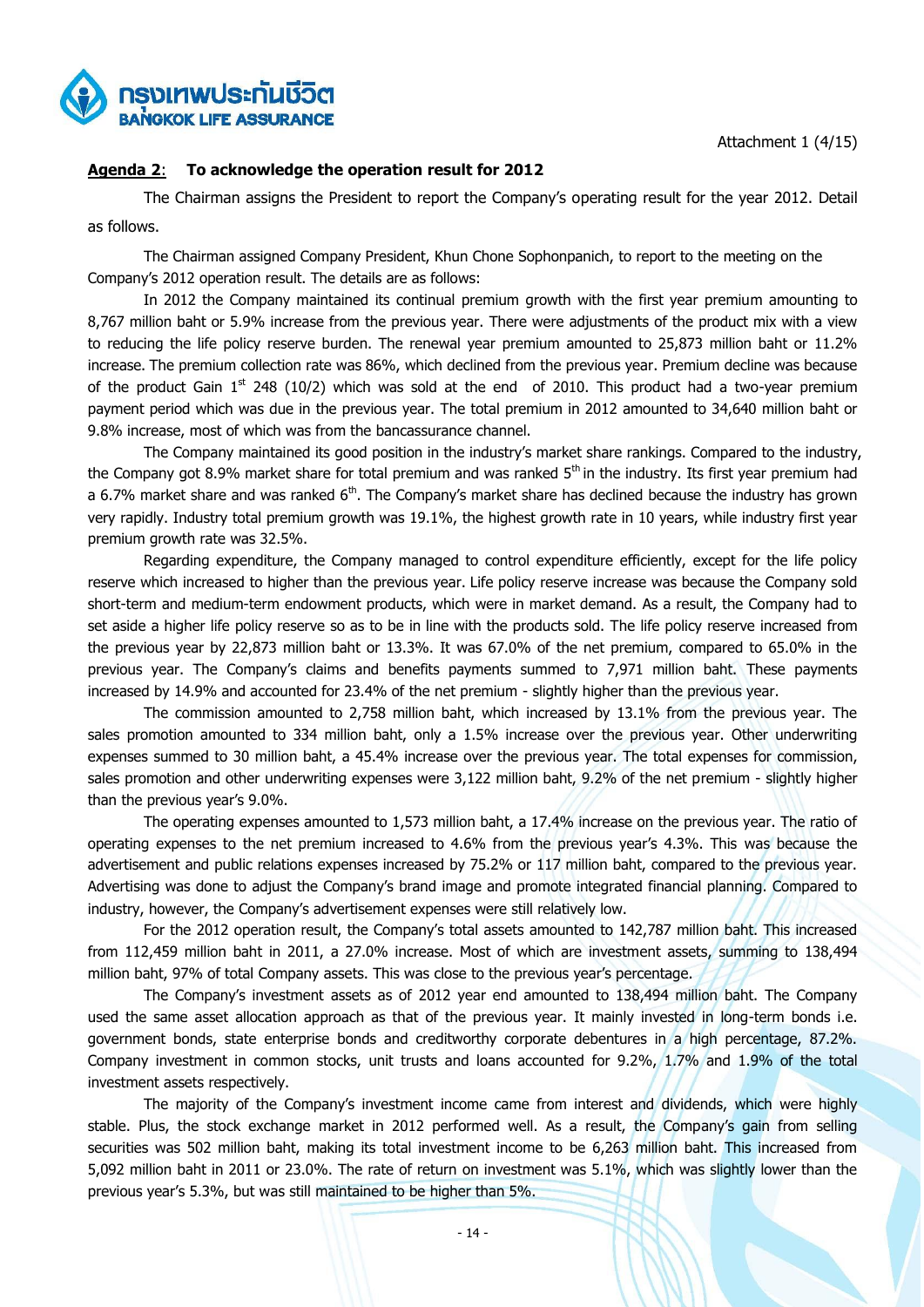#### Attachment 1 (5/15)

ารงเทพประกันชีวิต

The Company's investment income which took into account mark-to-market value of common stocks increased investment income by 3,941 million baht, making total investment income to be 10,240 million baht, 96% increase from the previous year. The rate of return on investment was 8.3%, which increased from the previous year's 5.4%.

In summary, the net profit for 2012 amounted to 3,284 million baht, 3.9% less than the previous year. The return on equity decreased to 19.7% from 28.1% in the previous year. The comprehensive profit for 2012 increased by 103.9% from the previous year and was valued at 7,248 million baht.

In respect of the Company's embedded value and value of new business in 2012, the Company has continually improved its profitability and enhanced the value of shareholders' equity. Its embedded value was 30,610 million baht or 25.40 baht per share, a 20.5% increase from the previous year. The value of new business was 1,910 million baht or 1.59 baht per share, a 19.0% increase from the previous year. This value of new business growth rate was higher than the first year premium growth rate of 5.9%.

Regarding capital adequacy as of 2012 year end, the capital adequacy ratio was at 267.9%, which was higher than the statutory level of 125% imposed by the Office of the Insurance Commission.

In addition to the Company's 2012 financial performance, the Company has continually improved its image with the emphasis on "being a leader in building financial stability". The Company has modernized its brand identity under the campaign "BLA...Ready". The campaign has united the Company's business partners, management, financial advisers, life insurance agents and employees. Together, these united parties provide integrated financial planning, strengthen the corporate image and participate in social responsibility activities regularly.

The Company has further built up and strengthened its good image. In 2012, the Company was awarded second place in competition for 2011 Best Management Life Insurance Company by the Office of the Insurance Commission. Moreover, the Company has improved services to be in accordance with ISO 9001:2008 standard. So far, 31 branches got certified by ISO 9001:2008 standard, and the Company aims to continue improving them.

The Chairman provided the shareholders an opportunity to ask questions and give comments, which were as follows:

Question: What caused the Company's market share to decline compared to industry?

What is the Company's policy lapse rate, compared to industry?

- Answer: The President explained that the Company's 2012 business plan focused on managing the life policy reserve, so the Company did not focus on selling short-term products which require high life policy reserve. Besides, the life insurance industry substantially grew, which resulted in the decline of the Company's market share. Regarding the policy lapse rate, the industry only discloses the premium collection rate. In 2012, the Company had 86% premium collection rate, compared to industry's 88%. This was because there were a number of policies for which premium payment period had ended, with no renewal year premium required to be paid in 2012. However, the Company's 2012 first year premium persistency rate was 87%, higher than the previous year's 86%.
- Question: The Company has set its 2013 premium target higher than the industry's. What is the Company's strategy in achieving the target?
- Answer: The President explained that the Company would place the importance more on short-term endowment products in order to achieve the market share target. The Company will also continue production of coverage products by offering life coverage products and personalized financial planning. These have so far gained positive feedback.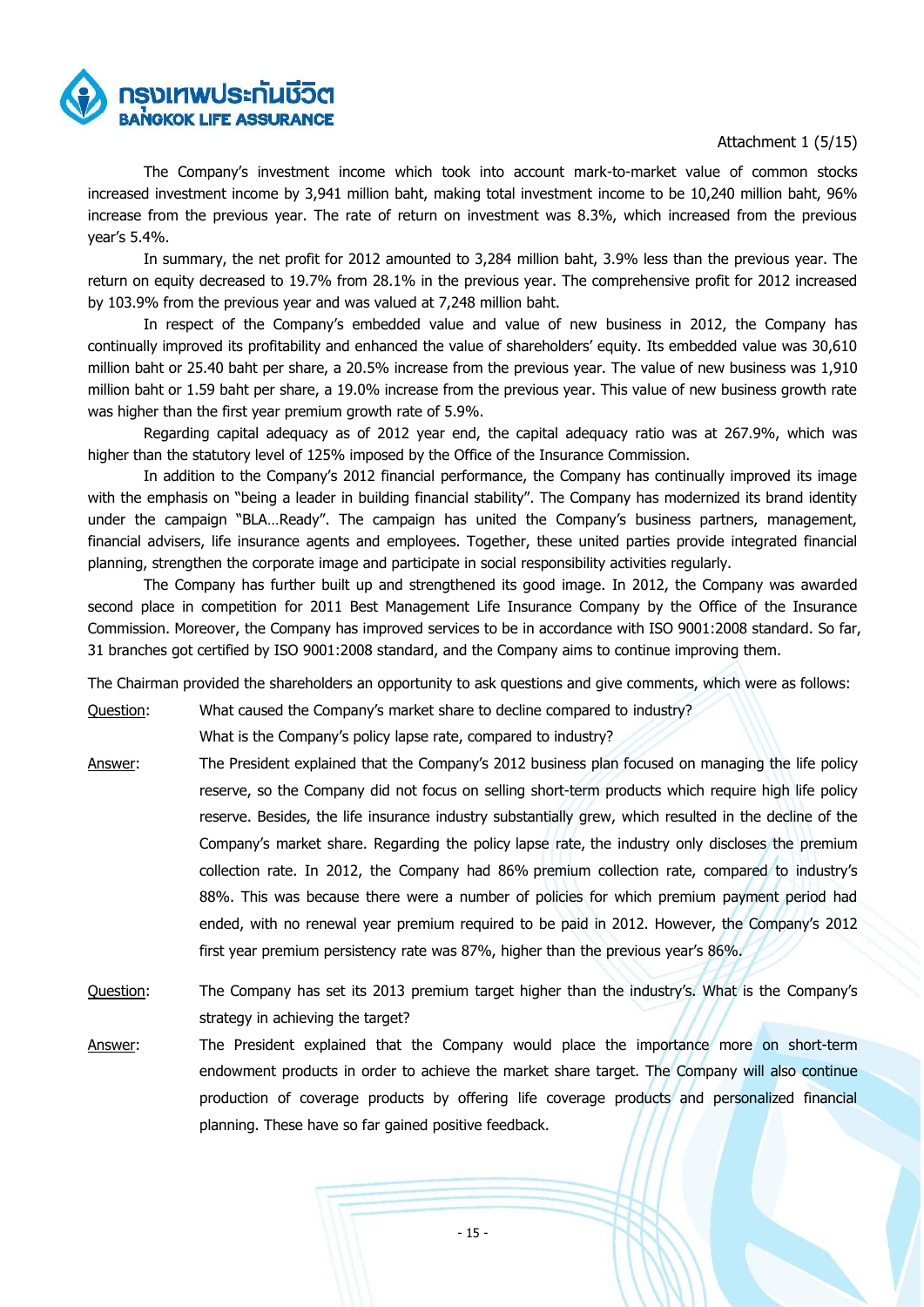

Attachment 1 (6/15)

Question: How does the high life policy reserve affect the Company's operation result? Answer: The President explained that it would result in a greater tax burden. This is because the life policy reserve is higher than the statutory level. The portion of the reserve which exceeds the statutory level is not treated as an expense for tax calculation. Question: How does the Company recognize its unrealized gain (loss) on investment? Answer: The President explained that trading investment income will be recognized as income from trading securities in the profit & loss statement. Available-for-sale investment income will be recognized in owners' equity. Question: 1. The premium production in the first two months was very good. Will the Company consider adjusting the premium target for 2013 to be higher or not? 2. The Company's collaboration with its partner, Bangkok Bank, is very low compared with its competitors. What is the Company's view on this? Answer: The President answered with the following points: 1. The Company is not going to adjust the premium target at this time of the year, because it is only the beginning of the year. The premium earned is high in this period, but there is still uncertainty about the sale seasons. 2. The Company has closely collaborated with Bangkok Bank. However, the Bank focuses on medium-and-large-size clients. This may cause the Company's credit protection premium not to grow that rapidly. However, the Company has continually attempted to launch products which can meet the needs of the Bank's clients. Question: How many reinsurers does the Company use? What is the reinsured proportion? Answer: The President explained that the Company uses about five local and foreign reinsurers. However, the proportion reinsured is not large, as the Company only passes high value policies to the reinsurers. Question: What is the variety of riders that the Company sells? Has it planned to design riders that can cover the needs of customers more? Answer: Currently, the Company sells all types of riders along with main policies, but rarely sells them through the bancassurance channel. The Bank mostly sells endowment products with no riders so as to be able to present these products clearly. Comments: The value of new business in 2012 grew higher than the first year premium growth. This means that the Company has taken the right approach. However, there are some concerns about the fact that the Company is striving to meet its target of being within the top five positions which will result in less profit for the Company. Answer: The President explained that it is necessary for the Company to maintain proper business size for the sake of the Company's good image, customers' and partners' trust and long-term value of business.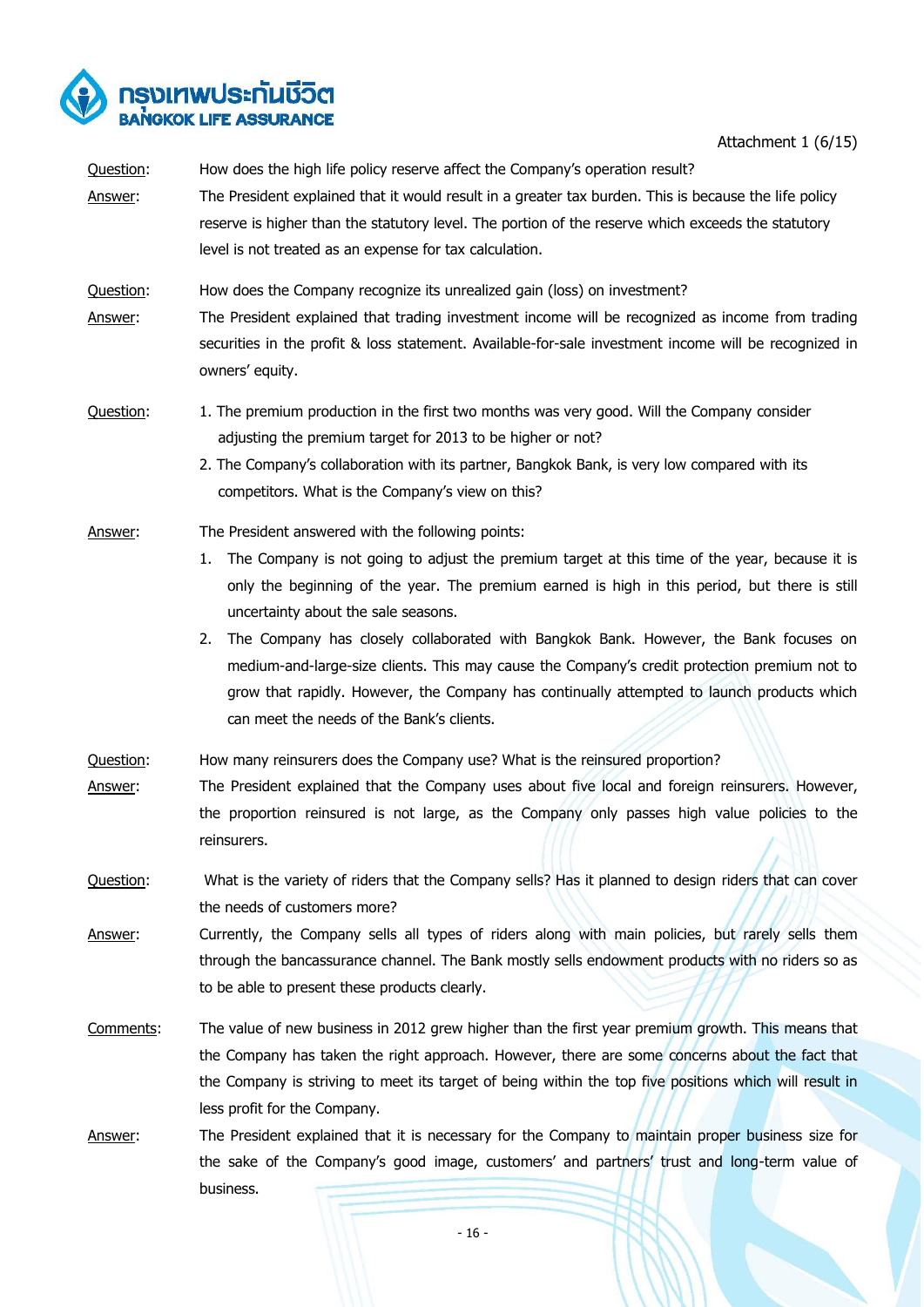



**Resolution**: The Meeting acknowledged report of the Board of Directors about operating result for 2012.

# **Agenda 3: To approve the Balance Sheets (Statements of Financial Position) and Statements of Income for the year ended December 31, 2012**

The Chairman proposed the Meeting to approve the Balance Sheet which currently call Statements of Financial Position, Statements of Income and Statements of Comprehensive Income for the year ended as at 31 December 2012 which was reviewed from the Audit Committee of the Company and the certified accounting auditor from Ernst & Young Co., Ltd. had audited and signed to certify thereof. For details of Statements of Financial Position, Statements of Income and Statements of Comprehensive Income was appeared in Financial Statements page 120 - 171 of annual report of the company.

The Chairman subsequently provided opportunity for the shareholder to inquire and express additional comment. Since no shareholder inquired any question, the Meeting was thus proposed to approve the Balance Sheets (Statements of Financial Position) and Statements of Income for the year ended December 31, 2012.

**Resolution:** The Meeting, by majority votes of shareholders attending the meeting and casting votes, approved the Balance Sheets (Statements of Financial Position) and Statements of Income for the year ended December 31, 2012 which was reviewed by the Audit Committee of the company and audited and signed by the certified accounting auditor from Ernst & Young Co., Ltd. subject to the following votes:-

| - Approved    | 1,033,830,509 votes, or |               | 100.0000%  |
|---------------|-------------------------|---------------|------------|
| - Disapproved | 0                       | votes, or     | $0.0000\%$ |
| - Abstained   |                         | $0$ votes, or | $0.0000\%$ |
| Total         | 1,033,830,509 votes, or |               | 100.0000%  |

# **Agenda 4: To approve the appropriation of profit for the year 2012 and determine dividend payment**

The Chairman declared to the Meeting that pursuant to the Public Company Limited Act, Section 116 and Articles of Association, clause 55 which determined that the company was required to allocate a part of annual net profit as reserves not less than 5% of net annual profit less accrued loss brought forward (if any) until such reserved amount shall reach 10% of registered capital. In present, the company has statutory reserves total 122 million baht which is fully reached 10% of registered capital, that means the company is not necessary to allocate profit as statutory reserve for 2012.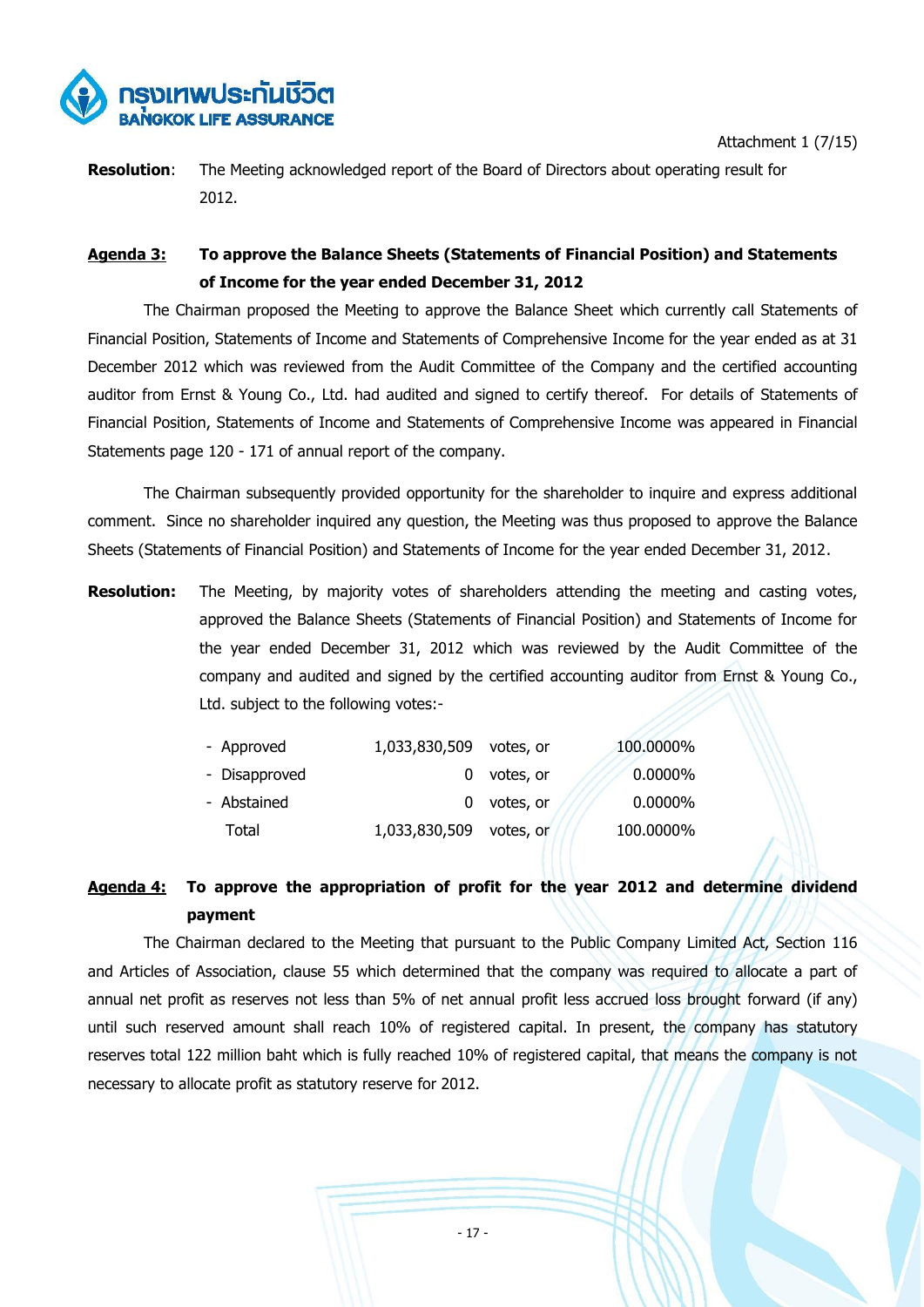

## Attachment 1 (8/15)

The Chairman additionally declared about dividend payment policy of the company at the rate not lower than 25% of net profit. The Board of Directors therefore proposed the Meeting to approve dividend payment for operating result in 2012 at the rate of 0.72 baht per share, total 867.89 million baht or 26.42% of net profit after deduction of corporate tax. In this regard, the company had paid interim dividend on 14 September 2012 at the rate of 0.36 baht per share or 432 million baht. The company shall thus make final dividend payment at the rate of 0.36 baht per share or 435.89 million baht which was paid from retained earnings and the corporate income tax was 30%. Record date for the right to receive dividend payment will be on 15 May 2013 and the closing date of register book will be on 16 May 2013. Approval by The Office of Insurance Commission is required before the dividend can be paid and the Company will notify the date of dividend payment afterwards.

The Chairman subsequently provided opportunity for the shareholder to inquire and express additional comment. Since no shareholder inquired any question, the Meeting was thus proposed to approve the appropriation of profit for the year 2012 and determine dividend payment

**Resolution:** The Meeting, by majority votes of shareholders attending the meeting and casting votes, approved the dividend payment for result of the year 2012, at the rate of 0.72 baht per share, total 867.89 million baht or 26.42% of net profit after deduction of corporate tax. In this regard, the company had paid interim dividend on 14 September 2012 at the rate of 0.36 baht per share or 432 million baht. The company shall thus make final dividend payment at the rate of 0.36 baht per share or 435.89 million baht baht which was paid from retained earnings and the corporate income tax was 30%. Record date for the right to receive dividend payment will be on 15 May 2013 and the closing date of register book will be on 16 May 2013. Approval by The Office of Insurance Commission is required before the dividend can be paid and the Company will notify the date of dividend payment afterwards , based on the following votes:-

| - Approved    | 1,033,769,809 votes, or |           | 100.0000%  |
|---------------|-------------------------|-----------|------------|
| - Disapproved |                         | votes, or | $0.0000\%$ |
| - Abstained   |                         | votes, or | $0.0000\%$ |
| Total         | 1,033,769,809 votes, or |           | 100.0000%  |

## **Agenda 5: To approve the election of directors**

The Chairman declared to the Meeting that pursuant to the Articles of Association clause 24 which stipulated that in each Annual General Meeting, one-third or nearly one-third of directors were retired of which in this year there were 4 retired directors, as the follows:-

- (1) Mr. Chai Sophonpanich
- (2) Dr. Siri Ganjarerndee
- (3) Mr. Chai Navapan
- (4) Mr. Keiji Morita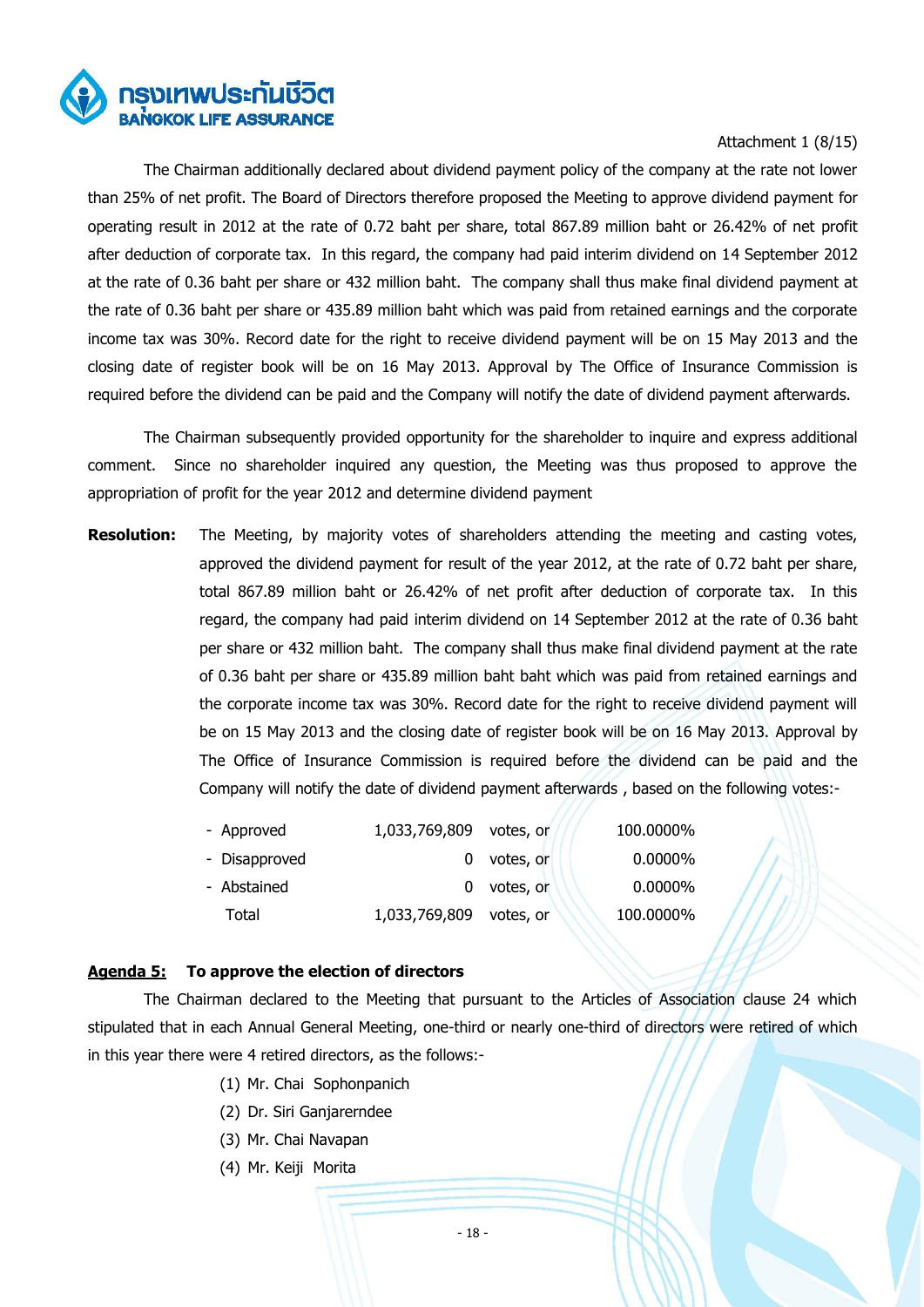

## Attachment 1 (9/15)

The Chairman subsequently declared that in compliance with the good corporate governance principle, The Company announced on website to invite the shareholders to nominate name of person for appointment as company directors since 1 October 2012 to 31 December 2012, but there were no shareholders nominated name of any person to be appointed as director.

The Board of Directors has considered the qualification competency and experience of each resigned directors as proposal of the Nominating and Remuneration Committee and deemed appropriate to propose the Meeting to elect two directors who be retired to reassume their position for another one rotation as the follows;-

- (1) Mr. Chai Sophonpanich
- (2) Dr. Siri Ganjarerndee

In compliance with the good corporate governance principle, there were no Khun Chai Sophonpanich and Dr. Siri Ganjarerndee who were stakeholders during the consideration at the Meeeting of The Nominating and Remuneration Committee.

Moreover, the Board of Directors has proposed to elect Miss Pochanee Kongkalai and Mr.Takeshi Fukuda to replace two directors who retired by rotation and proposed to elect Mrs. Komkai Thusaranon as the director. The company has 15 directors increased from 14 directors. In this regard, the Nominating and Remuneration Committee has considered that all those five directors who are all seniors, knowledgeable and high experience and no have any characteristics which make them unlawful and the 2 directors who be retired to reassume their position for another one rotation had well performed their duties as the company directors, according to the details of Directors' profiles appeared in the invitation letter.

The Chairman declared to the Meeting that However, in order to adhere to the principles of good governance of the Stock Exchange of Thailand, the Company keeped all voting card either agreed, disagreed or suspended vote.

The Chairman granted shareholders opportunity to inquire and give additional comment and no shareholders inquired any question, the Chairman thus proposed the Meeting to approve the election of directors replacing those retired by rotation.

**Resolution**: The Meeting, by majority votes of shareholders attending the meeting and casting votes, resolved to appoint Mr. Chai Sophonpanich to reassume the same position for another rotation based on the following votes:-

| - Approved    | 1,033,359,630           | votes, or        | 99.9987%   |
|---------------|-------------------------|------------------|------------|
| - Disapproved |                         | $0$ votes, or    | $0.0000\%$ |
| - Abstained   |                         | 13,149 votes, or | 0.0013%    |
| Total         | 1,033,372,779 votes, or |                  | 100.0000%  |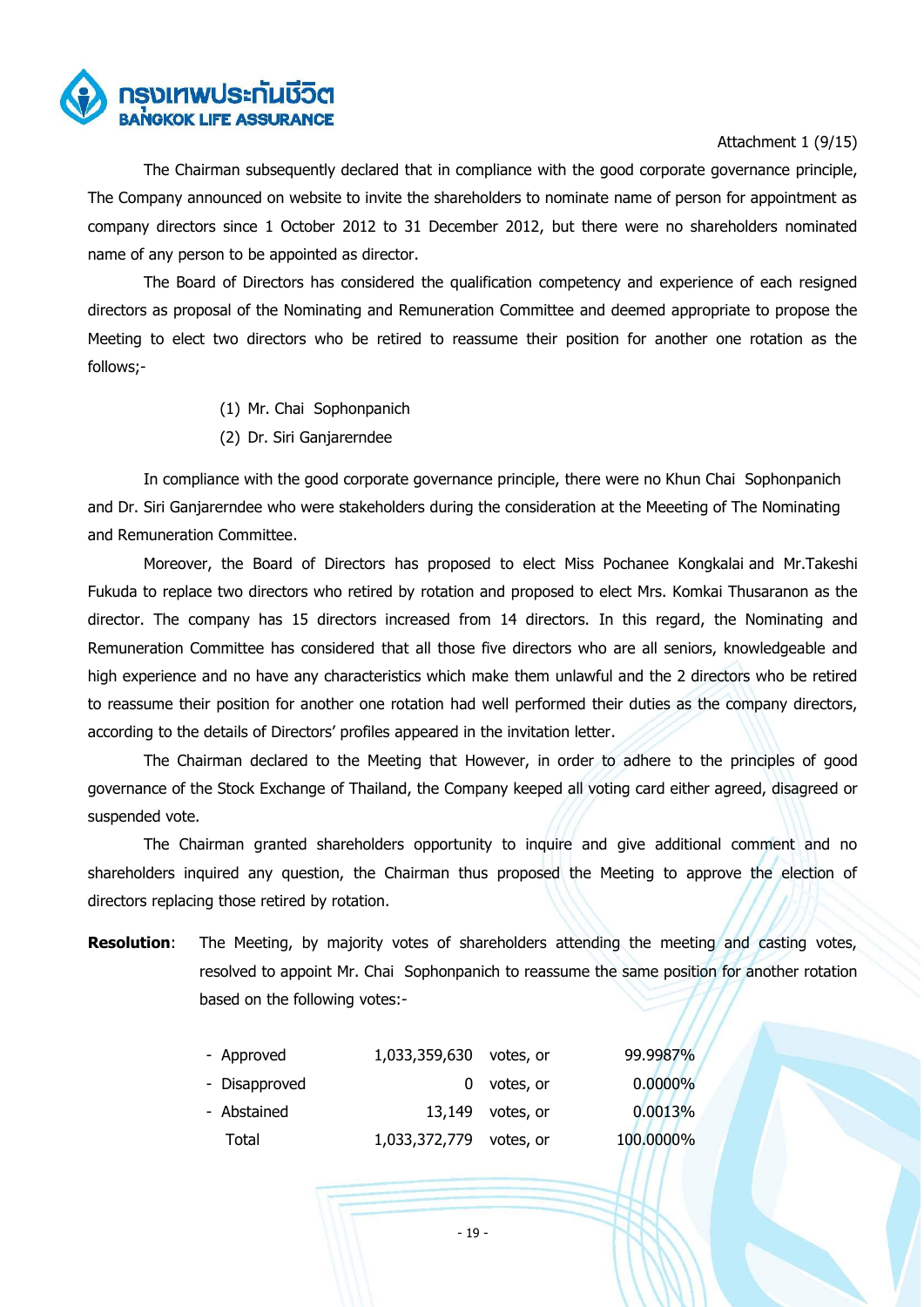

#### Attachment 1 (10/15)

**Resolution:** The Meeting, by majority votes of shareholders attending the meeting and casting votes, resolved to appoint Dr. Siri Ganjarerndeeto reassume the same position for another rotation based on the following votes:-

| - Approved    | 1,033,329,630 votes, or |                    | 99.9960%  |
|---------------|-------------------------|--------------------|-----------|
| - Disapproved |                         | 30,500 votes, or   | 0.0030%   |
| - Abstained   |                         | $10,149$ votes, or | 0.0010%   |
| Total         | 1,033,370,279 votes, or |                    | 100.0000% |

**Resolution:** The Meeting, by majority votes of shareholders attending the meeting and casting votes, resolved to appoint Miss Pochanee Kongkalai to be director based on the following votes:-

| - Approved    | 1,033,151,830 votes, or |                     | 99.9789%   |
|---------------|-------------------------|---------------------|------------|
| - Disapproved |                         | $214,300$ votes, or | $0.0207\%$ |
| - Abstained   |                         | 4,149 votes, or     | $0.0004\%$ |
| Total         | 1,033,370,279 votes, or |                     | 100.0000%  |

**Resolution:** The Meeting, by majority votes of shareholders attending the meeting and casting votes, resolved to appoint Mr.Takeshi Fukuda to be director based on the following votes:-

| - Approved    | 1,033,344,930 votes, or |                    | 99.9975%   |
|---------------|-------------------------|--------------------|------------|
| - Disapproved |                         | 200 votes, or      | $0.0000\%$ |
| - Abstained   |                         | $25,649$ votes, or | 0.0025%    |
| Total         | 1,033,370,779 votes, or |                    | 100.0000%  |

**Resolution:** The Meeting, by majority votes of shareholders attending the meeting and casting votes, resolved to appoint Mrs. Komkai Thusaranon to be director based on the following votes:-

| - Approved    | 1,033,182,130 votes, or |                   | 99.9818%  |
|---------------|-------------------------|-------------------|-----------|
| - Disapproved |                         | 179,300 votes, or | 0.0174%   |
| - Abstained   |                         | 8,649 votes, or   | 0.0008%   |
| Total         | 1,033,370,079 votes, or |                   | 100.0000% |

#### **Agenda 6: To approve the director's remuneration for 2013**

The Chairman assigned Dr.Siri Ganjarerndee, Chairman of the Nominating and Remuneration Committee, to approve the director's remuneration for 2013.

The Chairman of the Nominating and Remuneration Committee declared to the Meeting that to comply with the Public Company Limited Act, B.E. 2535, Section 90 and Articles of Association, clause 44 which stipulated that the Annual General Meeting of Shareholders approves remuneration of the directors. The Nominating and Remuneration Committee has considered remuneration of director and sub-committee from knowledge, expertise, suitability to the duties and responsibility of directors including business expansion and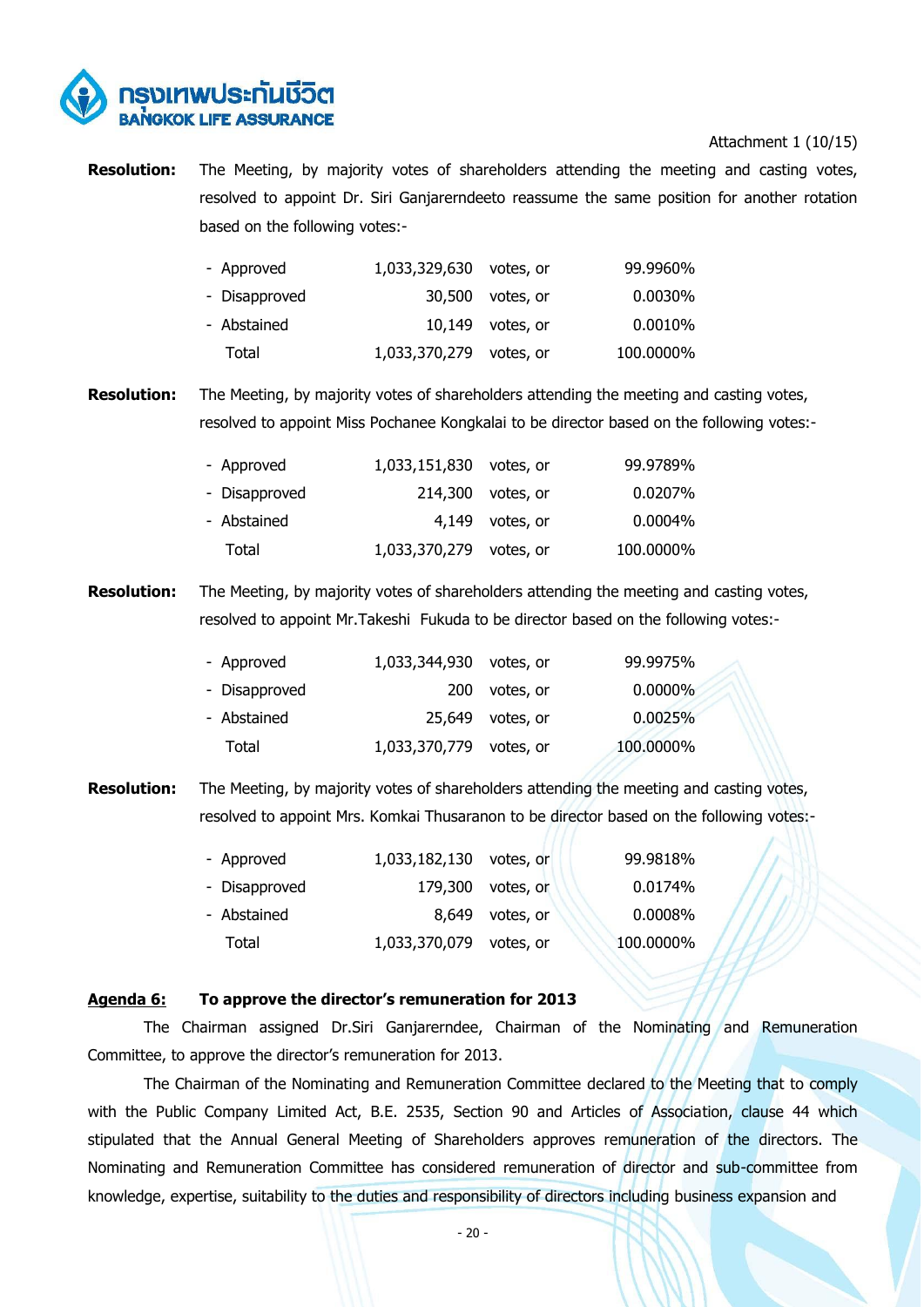

## Attachment 1 (12/15)

profit growth of the company, by the way, the Director shall receive 40,000 baht per person for each meeting, the Chairman get 2 times of director 80,000 baht for each meeting and bonuses which considered from the company performance and profit growth of the company. In this regard, Executive directors shall not receive any remuneration as members of the Board.

The Nominating and Remuneration Committee has deemed appropriate to the Board of Directors proposed the Annual General Meeting of Shareholder to approve the directors' remuneration for 2013 an amount of not exceeding 14 million baht which is equal to the remuneration approved for 2012.

The Chairman granted shareholders opportunity to inquire and give additional comment and no shareholders inquired any question, the Chairman thus proposed the Meeting to approve the director's remuneration for 2013.

**Resolution:** The Meeting, by not less than two-thirds of votes of shareholders attending the meeting and casting votes, approved the directors' remuneration for 2013 within not exceeding 14 million baht based on following votes:-

| - Approved    | 1,034,350,460 votes, or |                  | 99.9968%   |
|---------------|-------------------------|------------------|------------|
| - Disapproved |                         | 200 votes, or    | $0.0000\%$ |
| - Abstained   |                         | 33,349 votes, or | 0.0032%    |
| Total         | 1,034,384,009 votes, or |                  | 100.0000%  |

# **Agenda 7: To approve the appointment of company's auditor and determine auditor's remuneration**

The Chairman assigned Mr. Sunthorn Arunanondchai, Chairman of the Audit Committee to propose the Meeting to approve the appointment of company's auditor and determine auditor's remuneration according to the following details:-

The Chairman of Audit Committee reported that the Audit Committee then proposed the Meeting to approve the appointment of the following auditors from Ernst & Young Co., Ltd. Who had good experience and acceptable fame as the Company's auditors as the following details:-

| (1) Ms. Somjai                  | Khunapasut | Certified Accounting Auditor, License No.4499 and/or |
|---------------------------------|------------|------------------------------------------------------|
| (2) Ms. Ratchada Yonsawadvanich |            | Certified Accounting Auditor, License No.4951 and/or |
| (3) Mrs. Ratana                 | Jala       | Certified Accounting Auditor, License No.3734        |

Whereby either auditor would audit and express comment toward Financial Statements of the company and determine the auditor's remuneration for 2013 at 1,537,000 baht which is equal to the remuneration approved for 2012, in the regards, there is not include the reviewed risk based capital report's fees as the follows;-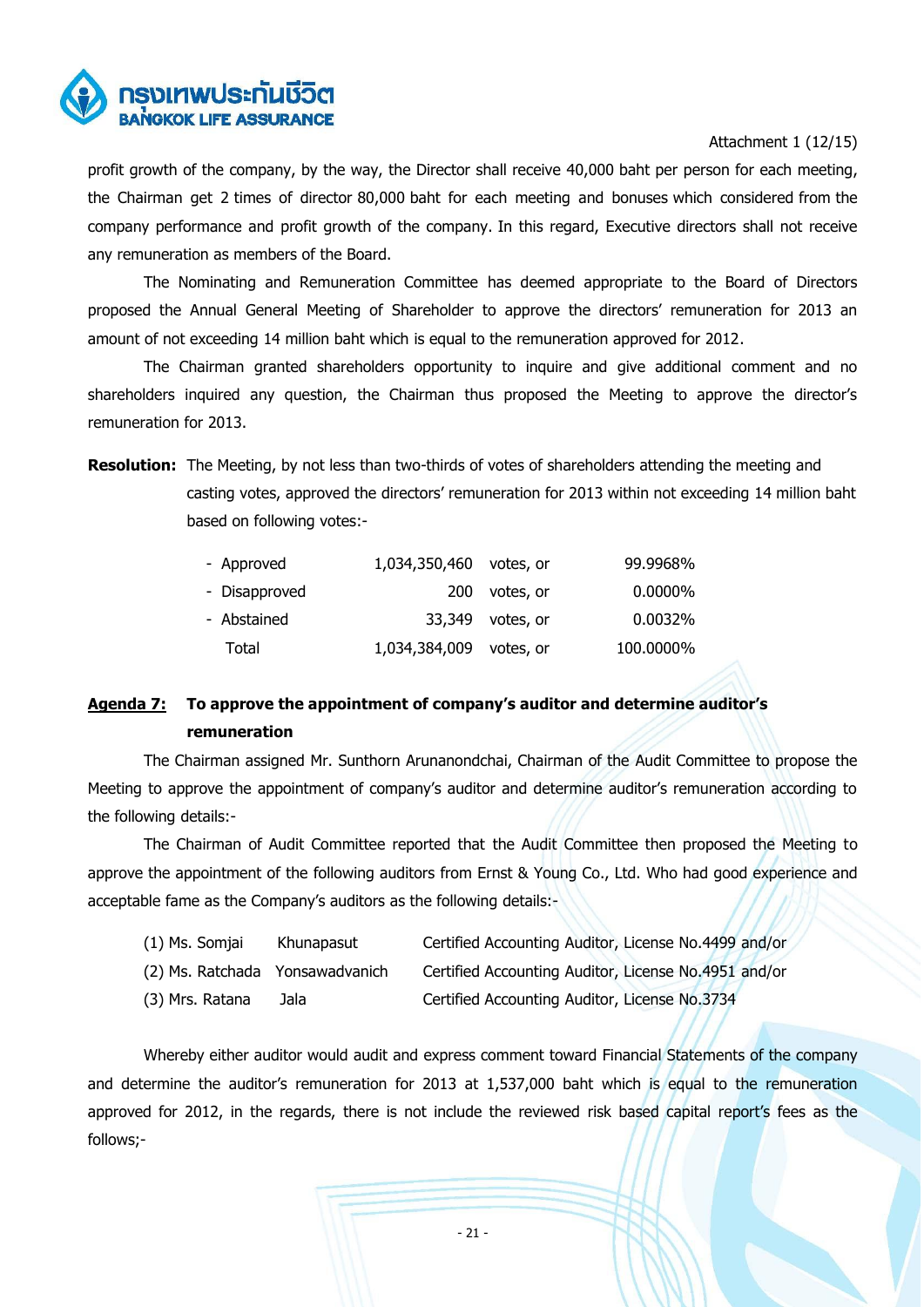

#### Attachment 1 (13/15)

|                                                 | 2013      | 2012      |
|-------------------------------------------------|-----------|-----------|
| The auditor's remuneration                      | 1,537,000 | 1,537,000 |
| Financial Statement audition for the year       | 962,500   | 962,500   |
| Quarterly statement review for total 3 quarters | 484,500   | 484,500   |
| Review and assessment of internal control       | 90,000    | 90,000    |

The Chairman granted shareholders opportunity to inquire and give additional comment and no shareholders inquired any question, the Chairman thus proposed the Meeting to approve the appointment of company's auditor and determine auditor's remuneration.

**Resolution:** The Meeting, by majority votes of shareholders attending the meeting and casting votes, resolved to appoint the Certified Accounting Auditor from Ernst & Young Co., Ltd. as follows:-

| (1) Ms. Somjai                  | Khunapasut | Certified Accounting Auditor, License No.4499 and/or |
|---------------------------------|------------|------------------------------------------------------|
| (2) Ms. Ratchada Yonsawadvanich |            | Certified Accounting Auditor, License No.4951 and/or |
| (3) Mrs. Ratana                 | Jala       | Certified Accounting Auditor, License No.3734        |

Whereby either auditor would audit and express comment toward Financial Statements of the company and determine the auditor's remuneration for 2013 at 1,537,000 baht based on following votes:-

| - Approved    | 1,034,360,209           | votes, or          | 99.9974%  |
|---------------|-------------------------|--------------------|-----------|
| - Disapproved |                         | $0$ votes, or      | 0.0000%   |
| - Abstained   |                         | $27,000$ votes, or | 0.0026%   |
| Total         | 1,034,387,209 votes, or |                    | 100.0000% |

# **Agenda 8: Others (if any)**

The Chairman granted shareholders opportunity to inquire and give additional comments as the follows:-

- Question: When selecting an auditing company, did the Company compare the fee with that of other auditing companies?
- Answer: The Chairman of the Audit Committee explained that record-keeping for accounting in the life insurance business has specialized features. These features require auditors with specific knowledge and expertise. So far the auditors from Ernst & Young Office Limited have done an excellent job. However, the Company has also considered industry information and has changed certified public accountants every 5 years.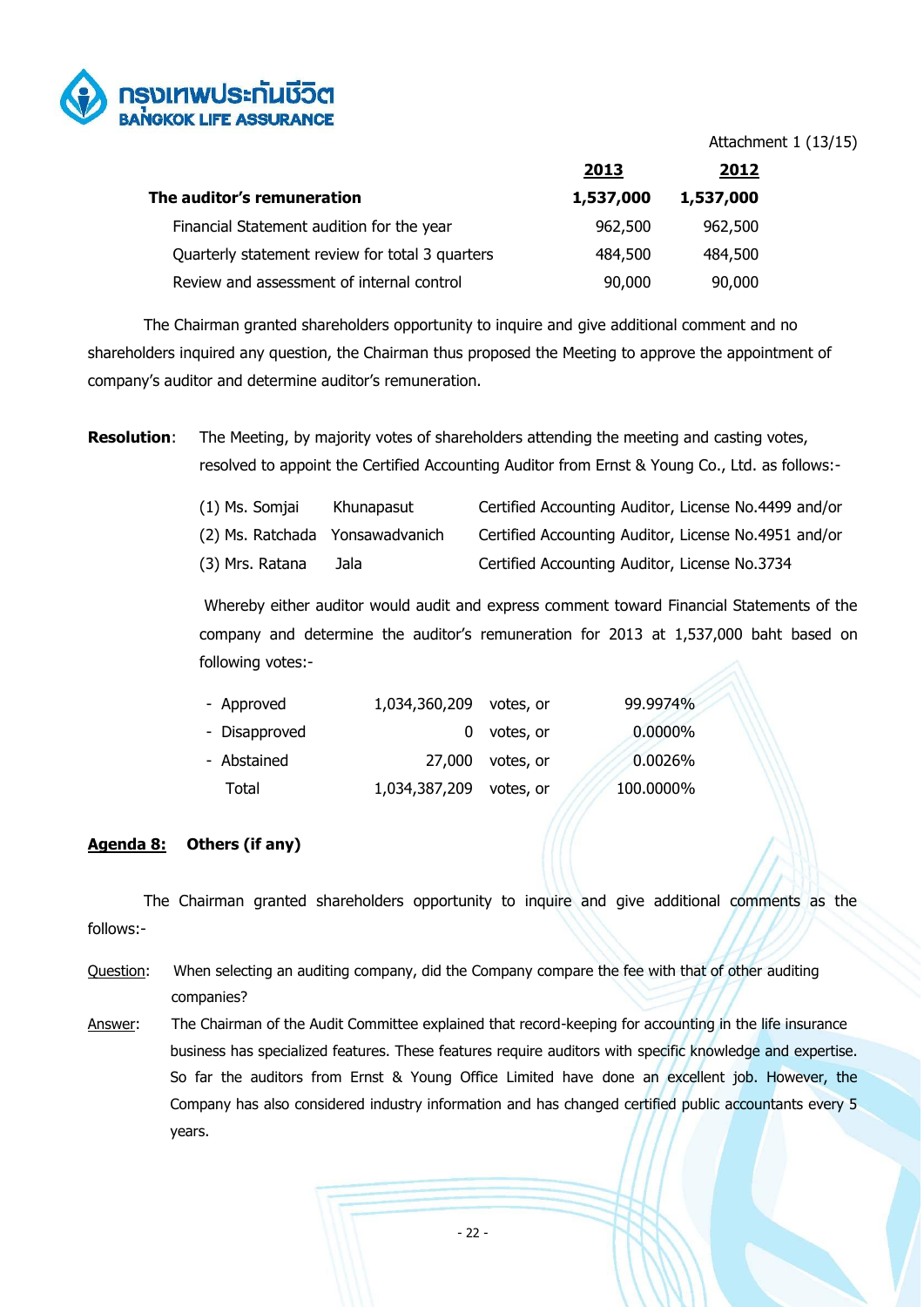

Attachment 1 (14/15)

- Question: Does the Company have a telemarketing channel? Is there any policy for the elderly? Answer: The President explained that so far the Company's direct marketing channel has been through credit card loan and deposit protection only. However, the Company has a plan to sell the products through other direct channels in the near future.
- Question: In the future, will the proportion of investment in common stocks be changed from 7%? Answer: The President stated that the Company's policy on investment in common stocks is not to exceed 10% of total investment assets.
- Question: How will the Asian Economic Community affect the Company?
- Answer: The Chairman explained that during the first 4-5 years after joining the Asian Economic Community he did not expect any major impact on the Company.
- Question: What is the proportion of premium in each channel?
- Answer: The President explained that in 2012 the proportion of first year premium in the bancassurance channel was 79%, while that of the agent channel and other channels was 18% and 3% respectively. The proportion of total premium through the bancassurance channel was 62%, while that of the agent channel and other channels was 35% and 3% respectively.
- Question: What are the impacts of interest rate change?
- Answer: The President explained that Ernst & Young Office Limited, the Company's adviser for assessment of business value has estimated that if the interest rate changes by 0.25%, it will change the value of inforce business in the same direction by about 12%.
- Question: How will the deferred tax accounting standard affect the Company's net profit in 2013, compared to 2012? What is the expected tax rate in 2013?
- Answer: The President assigned the Senior Vice President of the Accounting and Finance Division to provide an explanation which was as follows:

2013 will be the first year that the Company uses deferred tax accounting. The Company will have to adjust the 2012 financial statement so as to be under the same base as that of 2013. When comparing between the two years, the tax rates are not much different. However, in 2013 the official tax rate is adjusted down to 20%. And the Company will receive some tax incentive for dividend income. So it is expected that the Company's effective tax rate this year will be slightly lower than the official tax rate.

- Question: What are the regulations of the Office of the Insurance Commission on investment in debt instruments and equity?
- Answer: The President explained that for life insurance companies there is no limit for investment in government bonds. For risky assets, the limits are: not exceeding 20% for common stocks; not exceeding 20% for debentures; not exceeding 20% for mutual funds; and the total investment limit for these 3 types of assets must not be over 40%.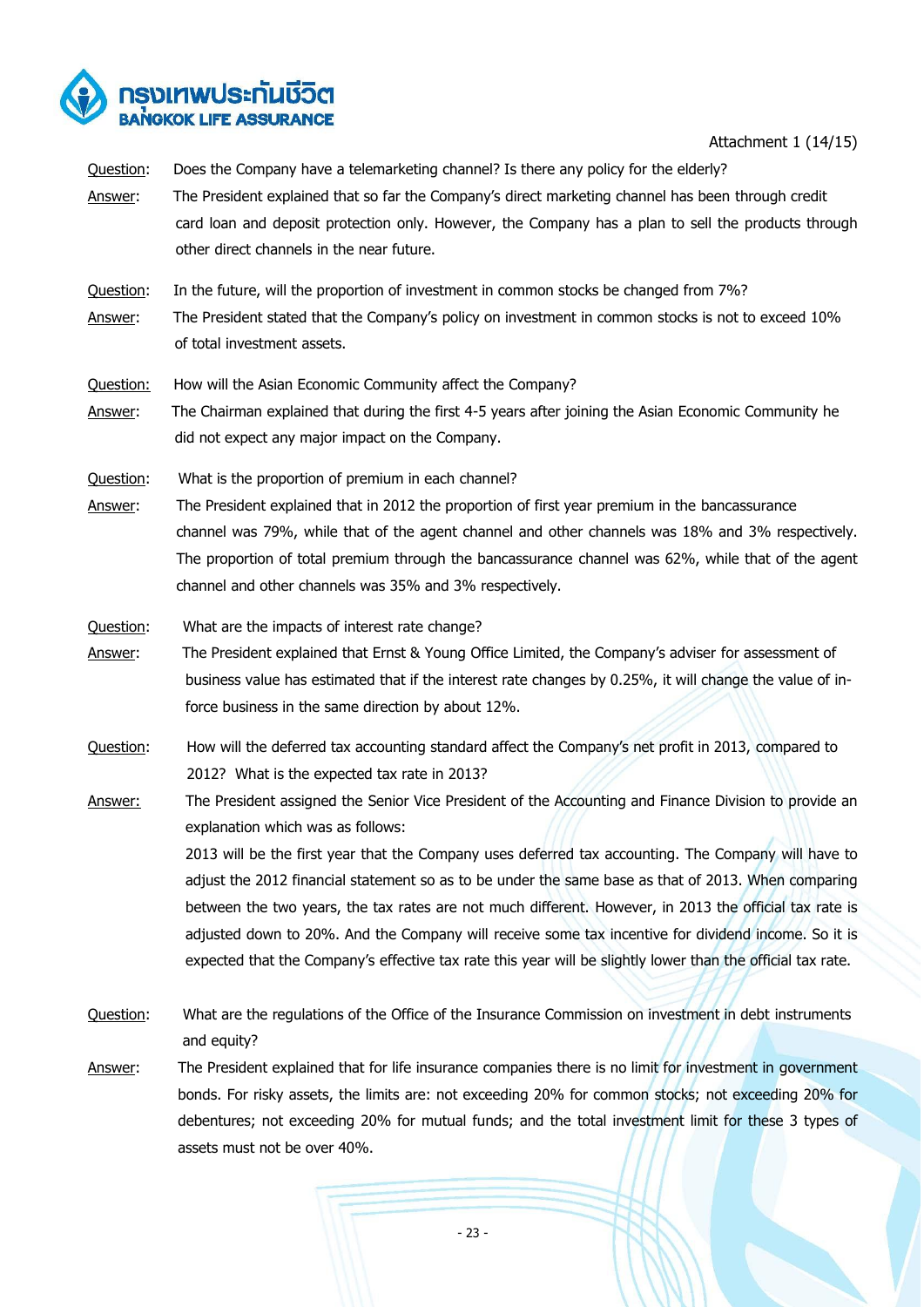

Attachment 1 (15/15)

No any person proposed other matter for additional consideration of the Meeting, there were the shareholders registered to attend the Meeting, of which there were 149 shareholders and 309 proxies, total 458 persons or equaled to 1,034,389,209 shares or 85.6708% of total fully paid up shares.

There were no other matters for consideration at the meeting, the Chairman thanked the shareholders for taking the time to attend the meeting and closed the meeting at 11.00 a.m.

 $\frac{1}{2}$ 

(Mr. Choedchu Sophonpanich) (Mr.Sanor Thampipattanakul)

Chairman Company secretary

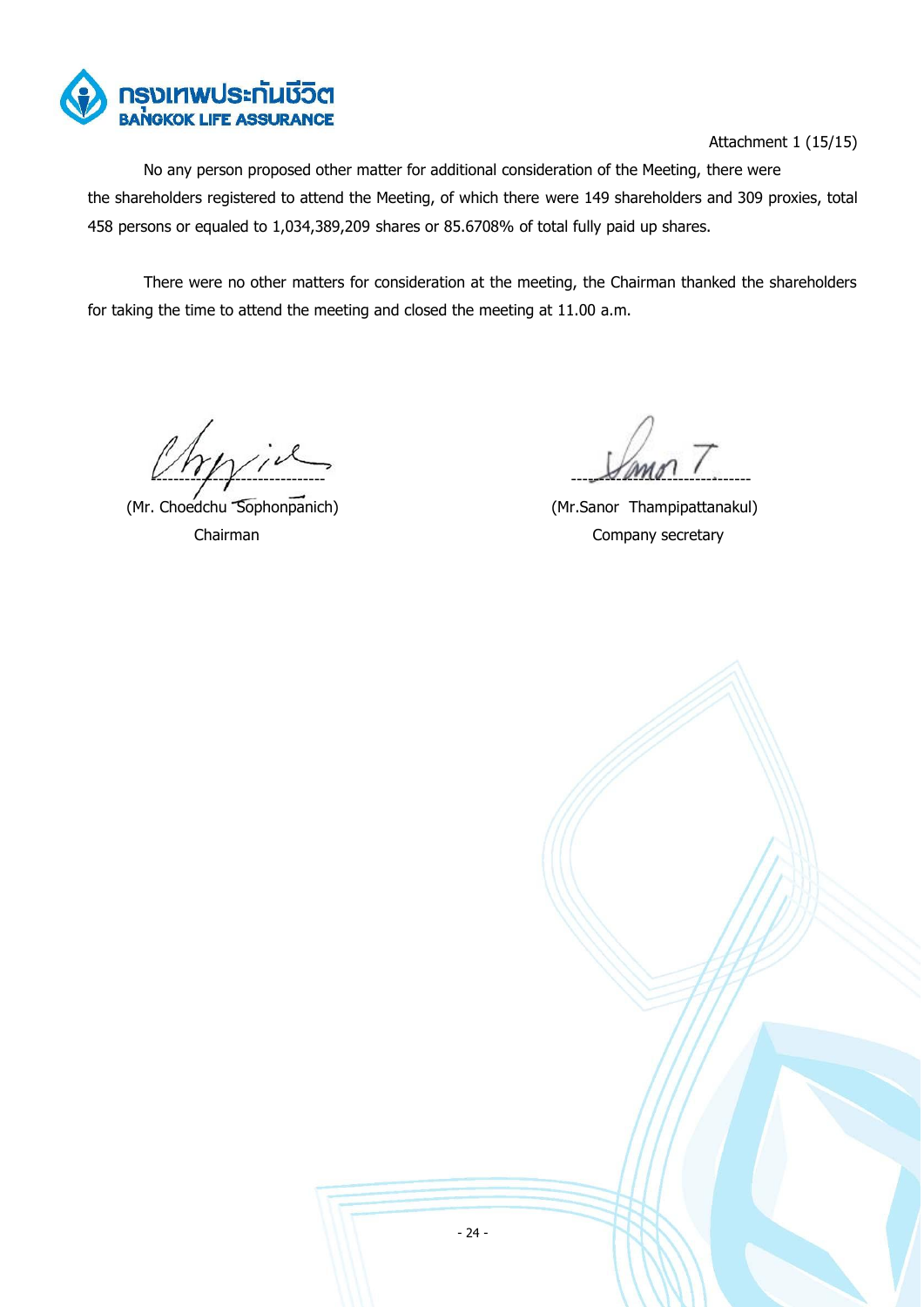

# Attachment 3 (1/8)

# **Profiles of Directors Nominated to be the Company's Directors**

| <b>Name</b>                 | Mr.Sunthorn Arunanondchai |                      |                                                                      |      |  |
|-----------------------------|---------------------------|----------------------|----------------------------------------------------------------------|------|--|
|                             | Age                       | 72 years             | <b>Nationality</b>                                                   | Thai |  |
| <b>Position Appointed</b>   |                           | Independent Director | (Independent Director's tenet and meaning as appear on attachment 4) |      |  |
| <b>Term of directorship</b> | 38 years                  |                      |                                                                      |      |  |

#### **Education**

- Honorary Doctor of Business Administration, Khon Kaen University, Thailand
- MBA, Business Administration, University of Arkansas, USA
- Bachelor degree, Southern Arkansas University, USA
- Certificate of National Defense Course, Program (Class 366), National Defense College
- Diploma, Politics and Governance in Democratic Regimes Program for Executives
- (Class 5), King Prajadhipok's Institute
- Certificate of Executive Program (Class 6), Capital Market Academy

#### **Training by Thai Institute of Directors**

- 2008 Directors Certification Program (DCP) Class of 98/2008
- 2005 Directors Accreditation Program (DAP) CP Class of 4/2005

#### **Experiences**

#### **Present**

| 2007 - Present | Chairman of the Audit Committee, Ch Bangkok Life Assurance Public Company Limited |
|----------------|-----------------------------------------------------------------------------------|
| 1976 - Present | Independent Director, Bangkok Life Assurance Public Company Limited               |
| 2004 - Present | Director, Charoen Pokphand Foods Public Company Limited                           |
| 2004 - Present | Vice Chairman, Charoen Pokphand Group Company Limited                             |
| 1998 - Present | Chairman, Ek-Chai Distribution System Company Limited                             |
| 1991 - Present | President, CP Land Public Company Limited                                         |
| 1985 - Present | Chairman, Raj Rajburi Sugar Company Limited                                       |
|                |                                                                                   |

#### **Meeting Attendance in 2013** - The Board of Directors 5 /6

- The Audit Committee 5/5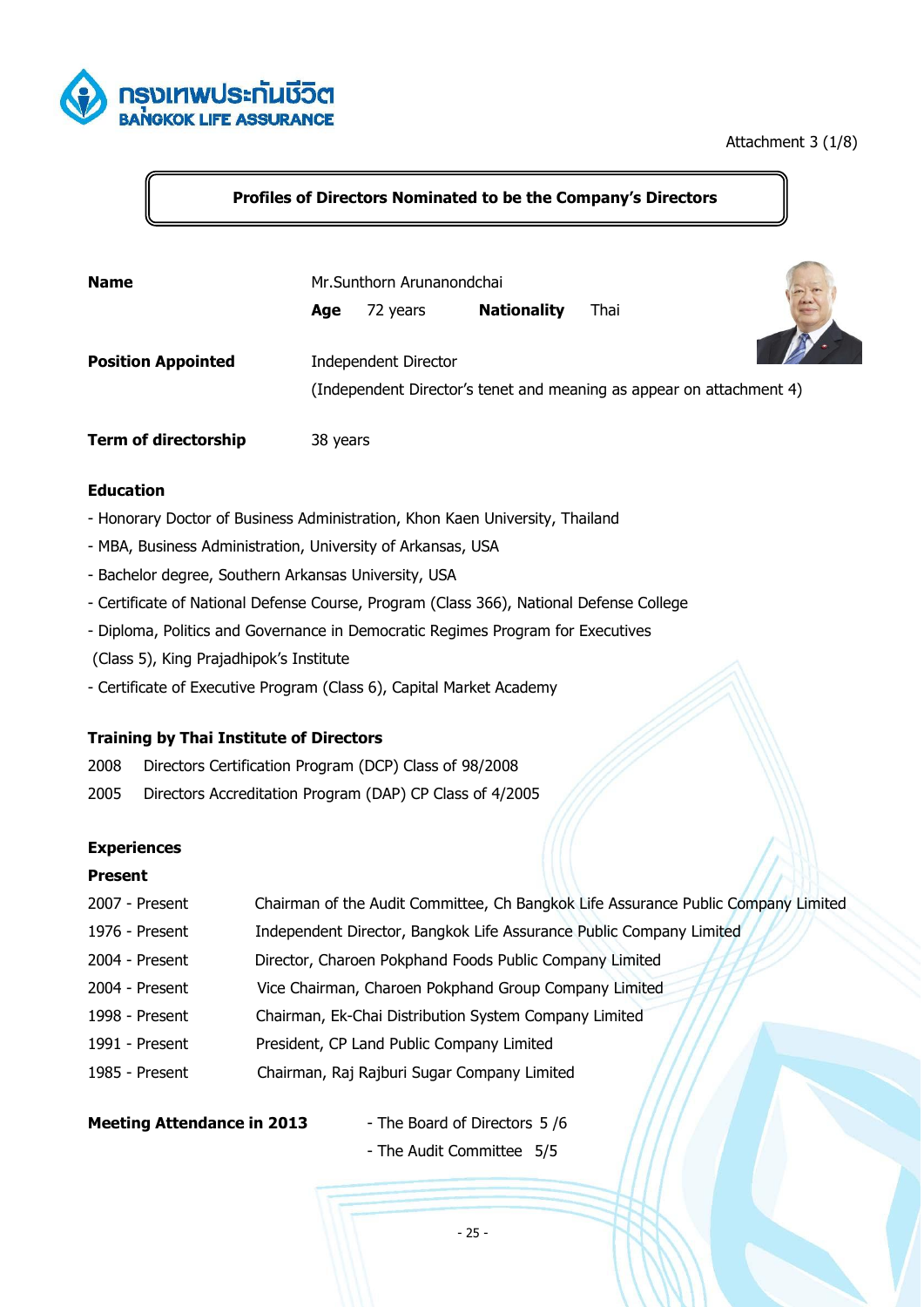

Attachment 3 (2/8)

**Percentage of shareholding** 428,000 shares (as of the closing date of register book on December 27,2013) Equivalent to 0.035% of all shares with voting rights

# **Taking a position as director/executive in other companies**

## **- The Position in other listed companies** 1

1. Director, Charoen Pokphand Foods Public Company Limited

#### **- The Position in other non-listed companies** 4

- 1. Vice Chairman, Charoen Pokphand Group Company Limited
- 2. Chairman, Ek-Chai Distribution System Company Limited
- 3. President, CP Land Public Company Limited
- 4. Chairman, Raj Rajburi Sugar Company Limited

**The position in the rival company/related to the company** - None -

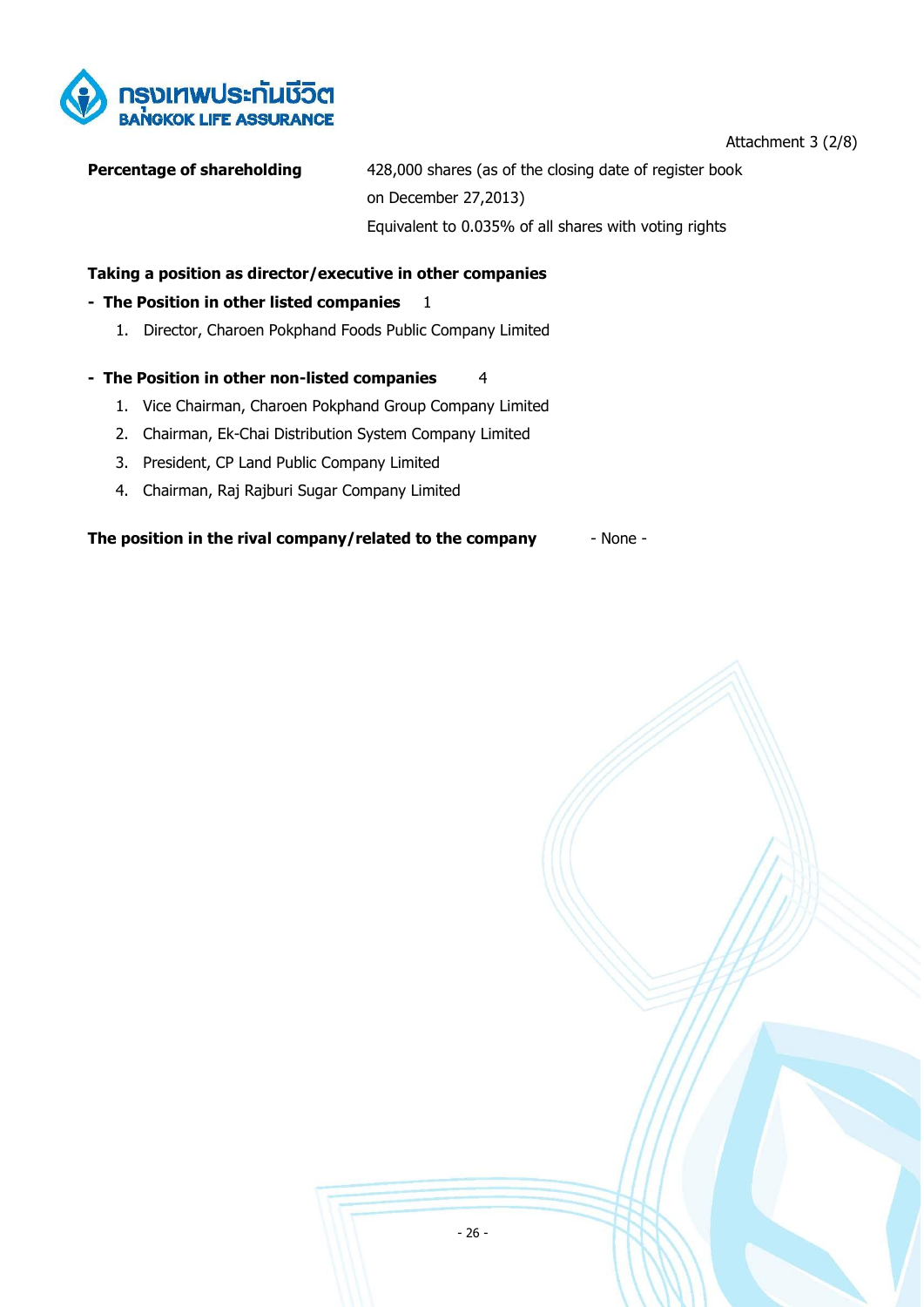

# Attachment 3 (3/8)

|                                                | Profiles of Directors Nominated to be the Company's Directors      |
|------------------------------------------------|--------------------------------------------------------------------|
| <b>Name</b>                                    | Mrs.Prapaivan Limsong                                              |
|                                                | <b>Nationality</b><br>46 years<br>Thai<br>Age                      |
| <b>Position Appointed</b>                      | Director                                                           |
|                                                | (Director's tenet and meaning as appear on attachment 4)           |
| <b>Term of directorship</b>                    | 9 years                                                            |
| <b>Education</b>                               |                                                                    |
| 1992                                           | MBA, Sasin Graduate Institute of Business Administration           |
| 1989                                           | Bachelor of Commerce and Accountancy, Chulalongkorn University     |
| <b>Training by Thai Institute of Directors</b> |                                                                    |
| 2006                                           | Directors Certification Program (DCP) Class 80/2006                |
| <b>Experiences</b>                             |                                                                    |
| <b>Present</b>                                 |                                                                    |
| 2005 - Present                                 | Director, Bangkok Life Assurance Public Company Limited            |
| $2007 - present$                               | Director, Green Spot Company Limited                               |
| 2004 - present                                 | Director, NL Asset Company Limited                                 |
| 1991 - present                                 | Director, NL Resident Company Limited                              |
| <b>Meeting Attendance in 2013</b>              | - The Board of Directors 6/6                                       |
|                                                |                                                                    |
| <b>Percentage of shareholding</b>              | 2,637,000 shares (as of the closing date of register book          |
|                                                | on December 27,2013)                                               |
|                                                | Equivalent to 0.218% of all shares with voting rights              |
|                                                | Taking a position as director/executive in other companies         |
| - The Position in other listed companies       | - None -                                                           |
| - The Position in other non-listed companies   | 3                                                                  |
| Director, Green Spot Company Limited<br>1.     |                                                                    |
| Director, NL Asset Company Limited<br>2.       |                                                                    |
| Director, NL Resident Company Limited<br>3.    |                                                                    |
|                                                | The position in the rival company/related to the company<br>- None |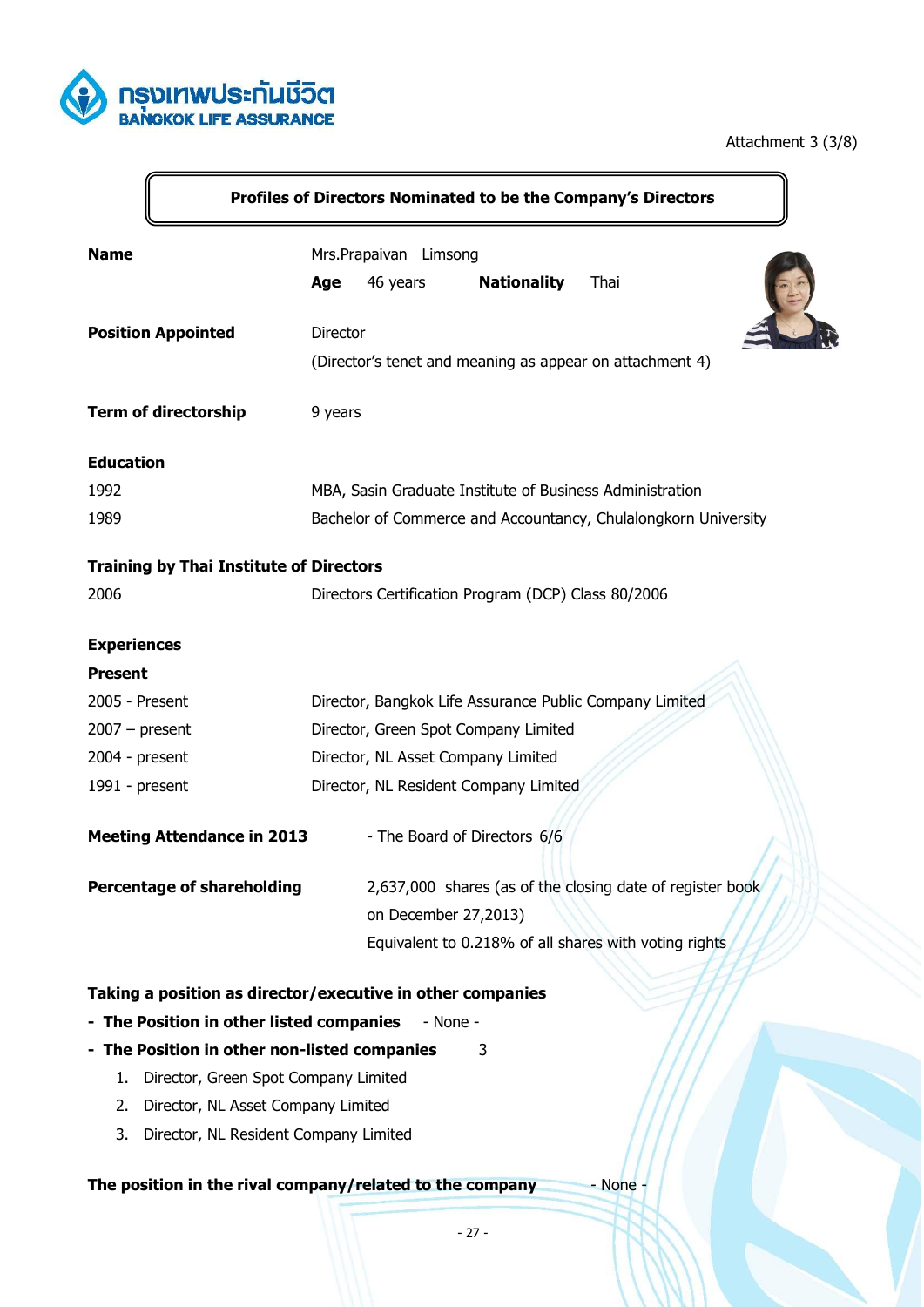

# Attachment 3 (4/8)

# **Profiles of Directors Nominated to be the Company's Directors**

| <b>Name</b>                 | Mr.Chone Sophonpanich<br><b>Nationality</b><br>40<br>Thai<br>Age<br>years |  |
|-----------------------------|---------------------------------------------------------------------------|--|
| <b>Position Appointed</b>   | Director<br>(Director's tenet and meaning as appear on attachment 4)      |  |
| <b>Term of directorship</b> | 3 years                                                                   |  |

# **Education**

Master of Economics and International Relations, Johns Hopkins University, USA. Bachelor of Economics (Upper Second Class Honours), University College London, England

# **Training by Thai Institute of Directors**

2011 Directors Certification Program (DCP) Class 142/2011

#### **Experiences**

## **Present**

| Aug $2013$ – Present | Member of the Investment Committee Bangkok Life Assurance Pcl.       |
|----------------------|----------------------------------------------------------------------|
| $2011 -$ Present     | Director and Executive Director Bangkok Life Assurance Pcl.          |
| $2011 -$ Present     | President, Bangkok Life Assurance Pcl.                               |
| $2013$ – Present     | Director, Veyla Cha-am Residences Co., Ltd.                          |
| $2012 -$ Present     | Director, BBL Asset Management Co., Ltd.                             |
| $2012 -$ Present     | Director, Cambodia Life Insurance Company Plc.                       |
| $2011 -$ Present     | Director and Executive Director, The Thai Life Assurance Association |
| $2008 -$ Present     | Director, Ideas 1606 Co., Ltd.                                       |
| $2002 -$ Present     | Director, Watana Choedchu Co., Ltd.                                  |
| $2002 -$ Present     | Director, Diachrome Chemicals Ltd.                                   |
| $2002 -$ Present     | Director, Tree K Co., Ltd.                                           |
| $2000 -$ Present     | Director, Thai Diamond Shamrock Co., Ltd.                            |
| $1996$ – Present     | Director, Pleasure of Living Co., Ltd.                               |
|                      |                                                                      |

# **Meeting Attendance in 2013** - The Board of Directors 6/6

- 
- The Executive Board of Directors 12/12
- Member of the Investment Committee 4/4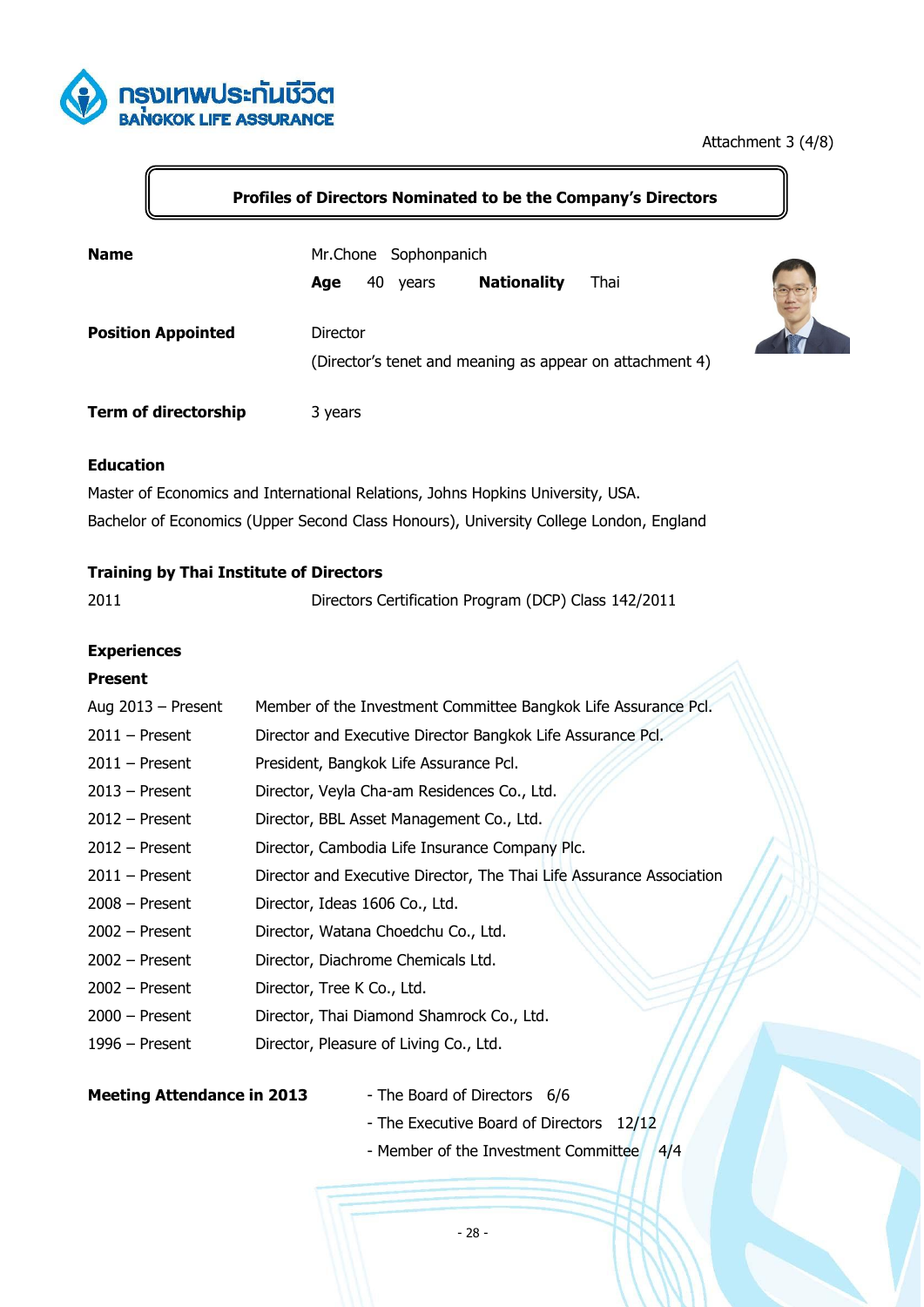

Attachment 3 (5/8)

| Percentage of shareholding | 80,900 shares (as of the closing date of register book |
|----------------------------|--------------------------------------------------------|
|                            | on December 27,2013)                                   |
|                            | Equivalent to 0.007 of all shares with voting rights   |

# **Taking a position as director/executive in other companies**

# **- The Position in other listed companies - None -**

- **The Position in other non-listed companies** 10
	- 1. Director and Executive Director, The Thai Life Assurance Association
	- 2. Director, BBL Asset Management Co., Ltd.
	- 3. Director, Cambodia Life Insurance Company Plc.
	- 4. Director, Watana Choedchu Co., Ltd.
	- 5. Director, Veyla Cha-am Residences Co., Ltd.
	- 6. Director, Ideas 1606 Co., Ltd.
	- 7. Director, Diachrome Chemicals Ltd.
	- 8. Director, Tree K Co., Ltd.
	- 9. Director, Thai Diamond Shamrock Co., Ltd.
	- 10. Director, Pleasure of Living Co., Ltd.

**The position in the rival company/related to the company** - None -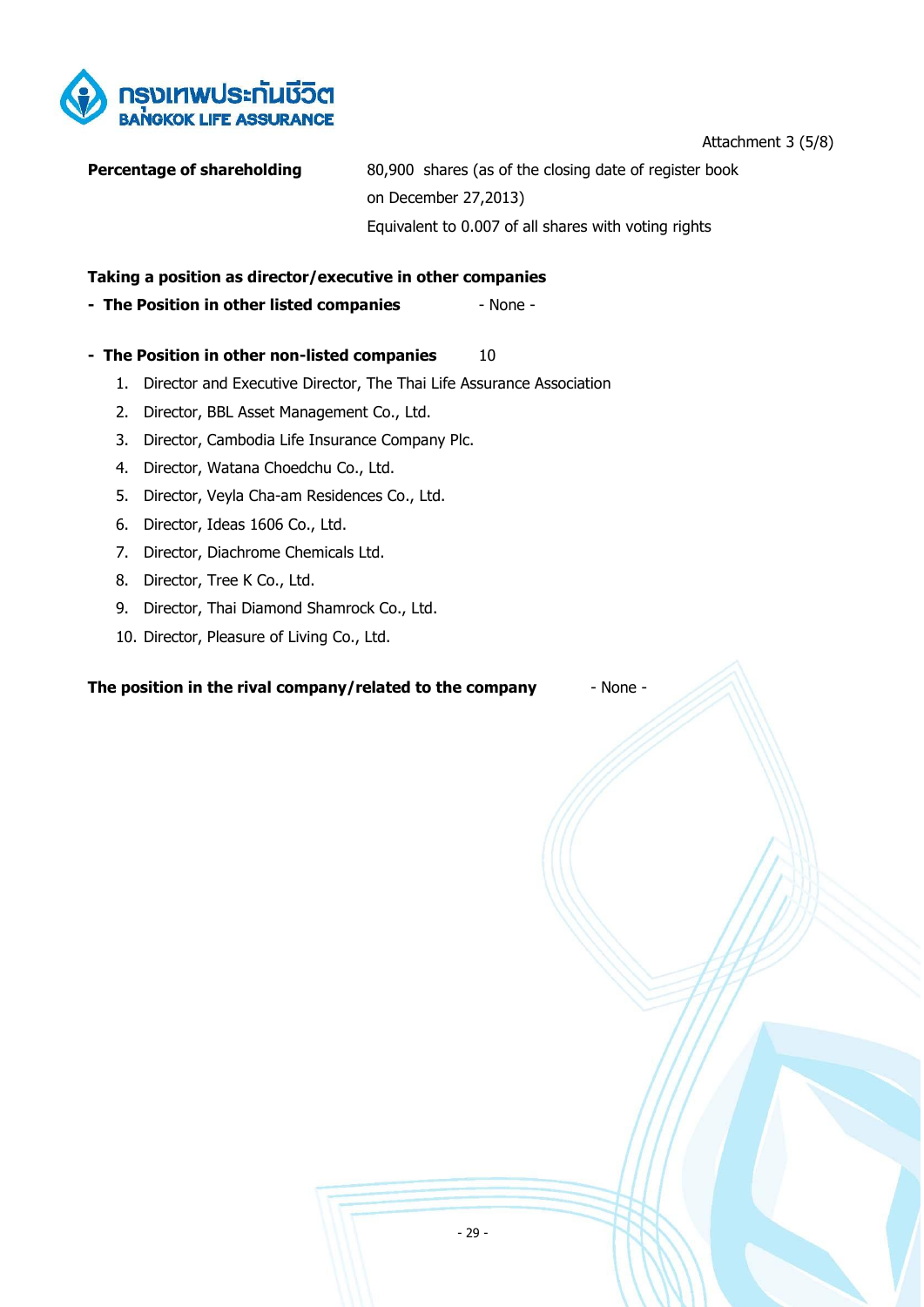

# Attachment 3 (6/8)

# **Profiles of Directors Nominated to be the Company's Directors**

| <b>Name</b>                                    | Assoc.Prof. Damrong Thawesaengskulthai<br><b>Nationality</b><br>62<br>Thai<br>Age<br>years |
|------------------------------------------------|--------------------------------------------------------------------------------------------|
| <b>Position Appointed</b>                      | <b>Independent Director</b>                                                                |
|                                                | (Independent Director's tenet and meaning as appear on attachment 4)                       |
| <b>Term of directorship</b>                    | Frist time to propose to be director                                                       |
| <b>Education</b>                               |                                                                                            |
| 1977                                           | Master of Engineering in Industrial Engineering,                                           |
|                                                | Asian Institute of Technology (A.I.T)                                                      |
| 1975                                           | Bachelor of Engineering in Industrial Engineering, Faculty of Engineering,                 |
|                                                | Chulalongkorn University (Honours)                                                         |
| <b>Training by Thai Institute of Directors</b> | - None -                                                                                   |
| <b>Experiences</b>                             |                                                                                            |
| <b>Present</b>                                 |                                                                                            |
| 2013 - Present                                 | Chair Professor of Innovation Management of Chulalongkorn University                       |
| 2012 - Present                                 | Executive Director General of TPA (Thai-Japan)                                             |
| 2012 - Present                                 | AUN-QA Expert for ASEAN University Network (AUN)                                           |
| <b>Percentage of shareholding</b>              | - None -                                                                                   |
|                                                | Taking a position as director/executive in other companies                                 |
| - The Position in other listed companies       | - None -                                                                                   |
| - The Position in other non-listed companies   | 3                                                                                          |
| 1.                                             | Chair Professor of Innovation Management of Chulalongkorn University                       |
| 2.                                             | Executive Director General of TPA (Thai-Japan)                                             |
| 3.                                             | AUN-QA Expert for ASEAN University Network (AUN)                                           |
|                                                | The position in the rival company/related to the company<br>- None                         |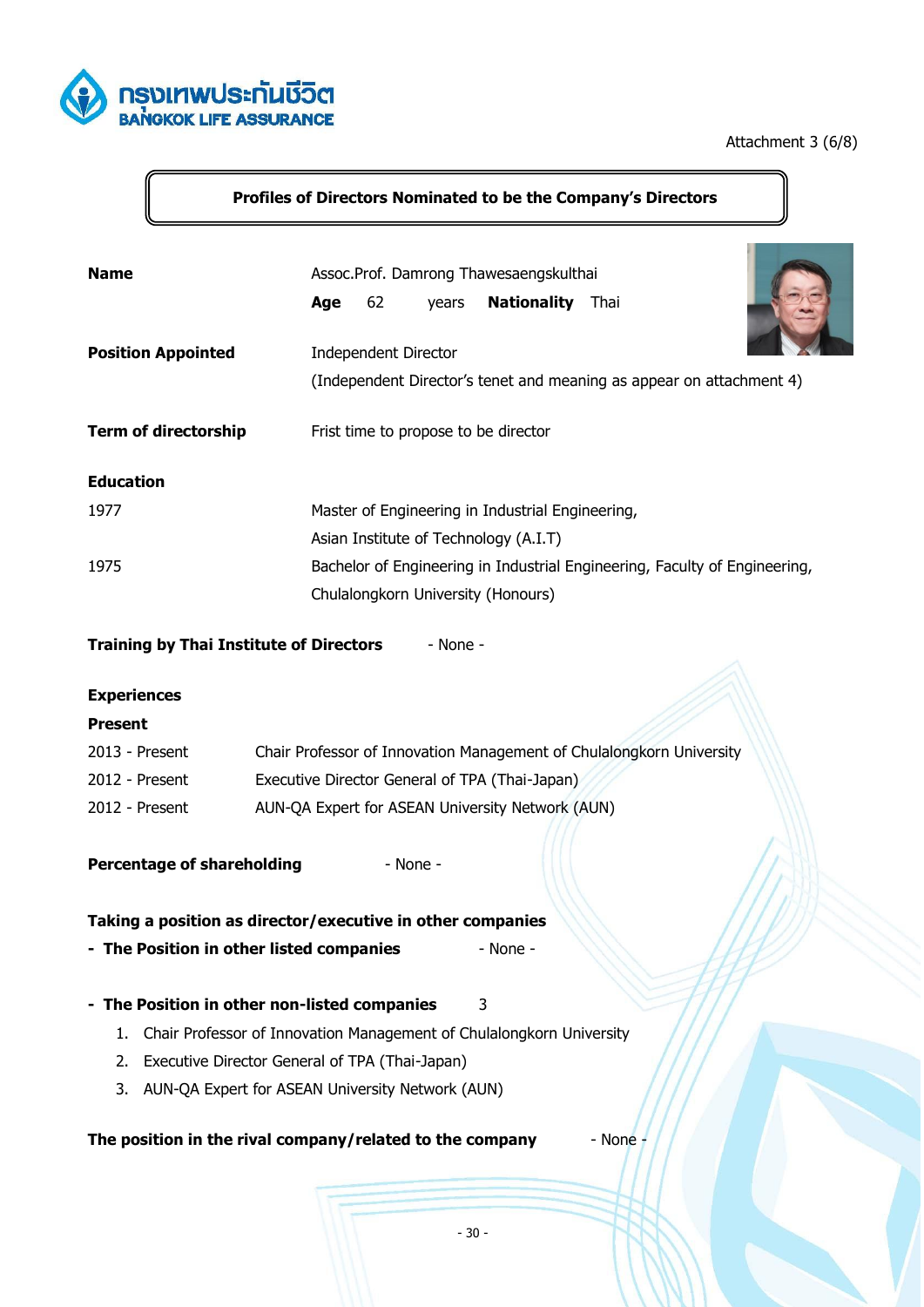

# Attachment 3 (7/8)

# **Profiles of Directors Nominated to be the Company's Directors**

| <b>Name</b>                 | Mr. Praphant Asava-aree |                             |       |                                      |                                                                      |  |
|-----------------------------|-------------------------|-----------------------------|-------|--------------------------------------|----------------------------------------------------------------------|--|
|                             | Age                     | 57                          | years | <b>Nationality</b>                   | Thai                                                                 |  |
| <b>Position Appointed</b>   |                         | <b>Independent Director</b> |       |                                      | (Independent Director's tenet and meaning as appear on attachment 4) |  |
| <b>Term of directorship</b> |                         |                             |       | Frist time to propose to be director |                                                                      |  |

#### **Education**

Bachelor's Degree Liberal Arts (Political Science), Faculty of Political Science, Ramkamhaeng University

## **Training by Thai Institute of Directors**

- 2008 Director Certification Program DCP 101/2008
- 2007 Audit Committee Program ACP 21/2007

#### **Experiences**

#### **present**

| Mar 14- Present | Director |
|-----------------|----------|
|-----------------|----------|

- 1. BC Andaman Ltd.
- 2. BC Golf Resort Management Co., Ltd.
- 3. Blue Canyon Holding (Thailand) Ltd.
- 4. Blue Canyon Property Corp., Ltd.
- 5. Canyon Capital Ltd.
- 6. Legacy Resources (Thailand) Ltd.
- 7. Murex Co., Ltd.
- 8. Blue Canyon Development Co., Ltd.
- 9. Pluakdaeng Eastern Estate Co., Ltd.

## **Past**

| $2009 - Apr 2014$ | Director , Member of The Executive and Investment Committee and Member of the |
|-------------------|-------------------------------------------------------------------------------|
|                   | Competitiveness Committee, Thai Listed Companies Association                  |
| $2007 - Apr 2014$ | Director, Eastern Water Resources Development and Management Plc.             |
| $2007 - May 2014$ | President & CEO, Eastern Water Resources Development and Management Plc.      |
| $2007 - May 2014$ | Director, Universal Utilities Company Limited                                 |
| 2007 - Feb 2014   | Member of Audit and Risk Management Committee, Member of Corporate Governance |
|                   | Committee, Derector, Chairman of Nominating and Compensation Committee        |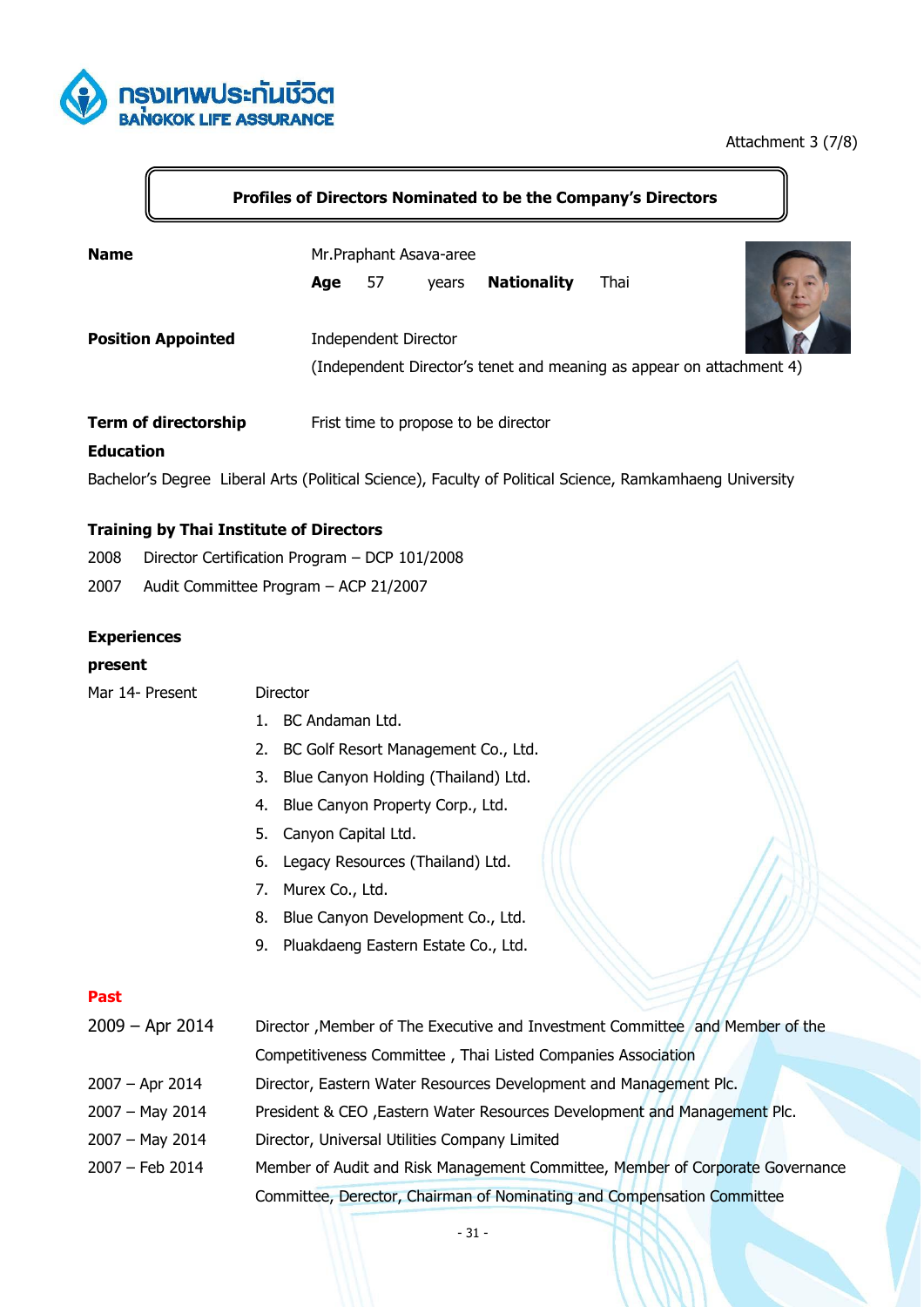

| $2009 - 2011$ | Director, KT-Zmico Securities Plc.         |
|---------------|--------------------------------------------|
| $2009 - 2011$ | Director, Thai San Miguel Liguor Co., Ltd. |

**Percentage of shareholding**  $\qquad$  - None -

## **Taking a position as director/executive in other companies**

- **The Position in other listed companies None -**
- **The Position in other non-listed companies** 9
	- 1. Director BC Andaman Ltd.
	- 2. Director BC Golf Resort Management Co., Ltd.
	- 3. Director Blue Canyon Holding (Thailand) Ltd.
	- 4. Director Blue Canyon Property Corp., Ltd.
	- 5. Director Canyon Capital Ltd.
	- 6. Director Legacy Resources (Thailand) Ltd.
	- 7. Director Murex Co., Ltd.
	- 8. Director Blue Canyon Development Co., Ltd.
	- 9. Director Pluakdaeng Eastern Estate Co., Ltd.

**The position in the rival company/related to the company** - None -

Attachment 3 (8/8)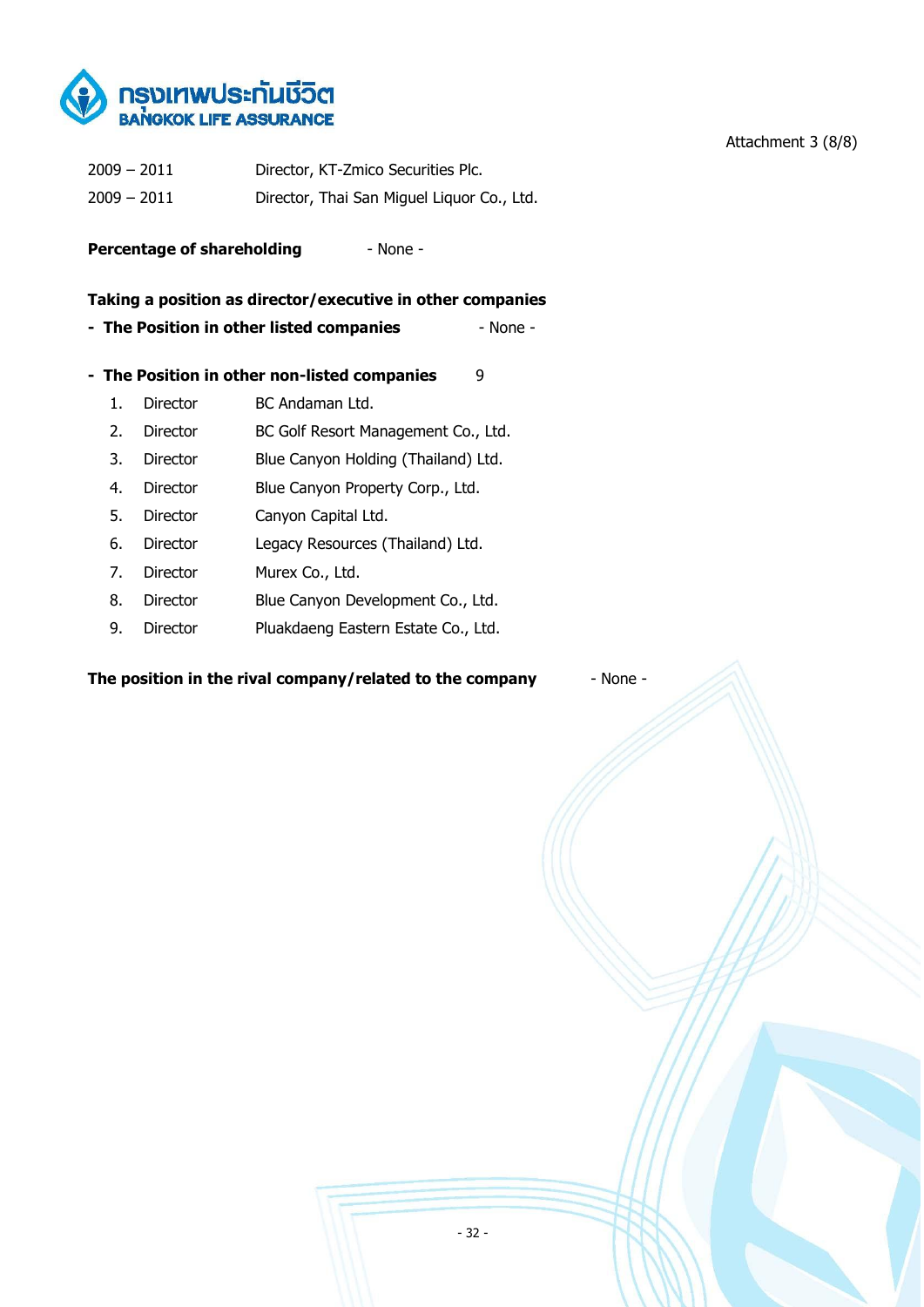

Attachment 4 (1/4)

**The criteria for appointment of Directors and the definition of independent director**

## **The criteria for appointment of Directors**

#### **Selection and Appointment of the Copany's Board of Directors**

The Member of the Norminating and Remuneration Committee selects those candidates who have capability, experience in variousbusinesses, moral conduct and good attitude towards the organization - matured and dedicated professionals willing to devote their time and knowhow for the progress of the Company.

#### **Selection and Appointment of the Audit Committee**

The Board of Directors appoints a number of Directors as independent members of the Audit Committee. Directors who are Members of the Audit Committee form a third of the total number of Directors and must fulfil the characteristics of an Independent Director as specified by the Capital Market Supervisory Board. At least one Member of Audit Committee must possess substantial expertise and / or experience in accounting and/or finance.

#### **Selection and Appointment of the Executive Directors**

The Board of Directors appoints a number of Directors as Executive Directors with the authority to manage the Company's business operations as prescribed by the Board of Directors. The Chairman of the Executive Board of Directors shall be an ex officio Director. The Executive Board of Directors shall appoint one of the Company's executive officers to act as the secretary to the Executive Board of Directors.

#### **Selection and Appointment of the Member of the Risk Management Committee**

The Board of Directors appoints a number of Directors and Executive officers as Member of the Risk Management Committee and appoints the assistant vice present of the Strategic Planning Department, acts as the Risk Management Committee's secretary for setting the policy framework and strategy for risk management and controlling risk to conform to all new legislations, orders, decrees, rules and standards issued by the public sector.

# **Selection and Appointment of the Member of the Norminating and Remuneration Committee**

The Board of Director appoints a number of the Norminating and Remuneration Committee which appoints one of Independent Director, acts as the chairman of the Norminating and Remuneration Committee to consider a person who is qualify to be positional and setting the rule of Director's Remuneration. The director who is higher or equal the director choose a person as a process and propose to the Board of Directors to be approval and / or present to the Annual General Shareholders' Meeting to appoint as the company's act.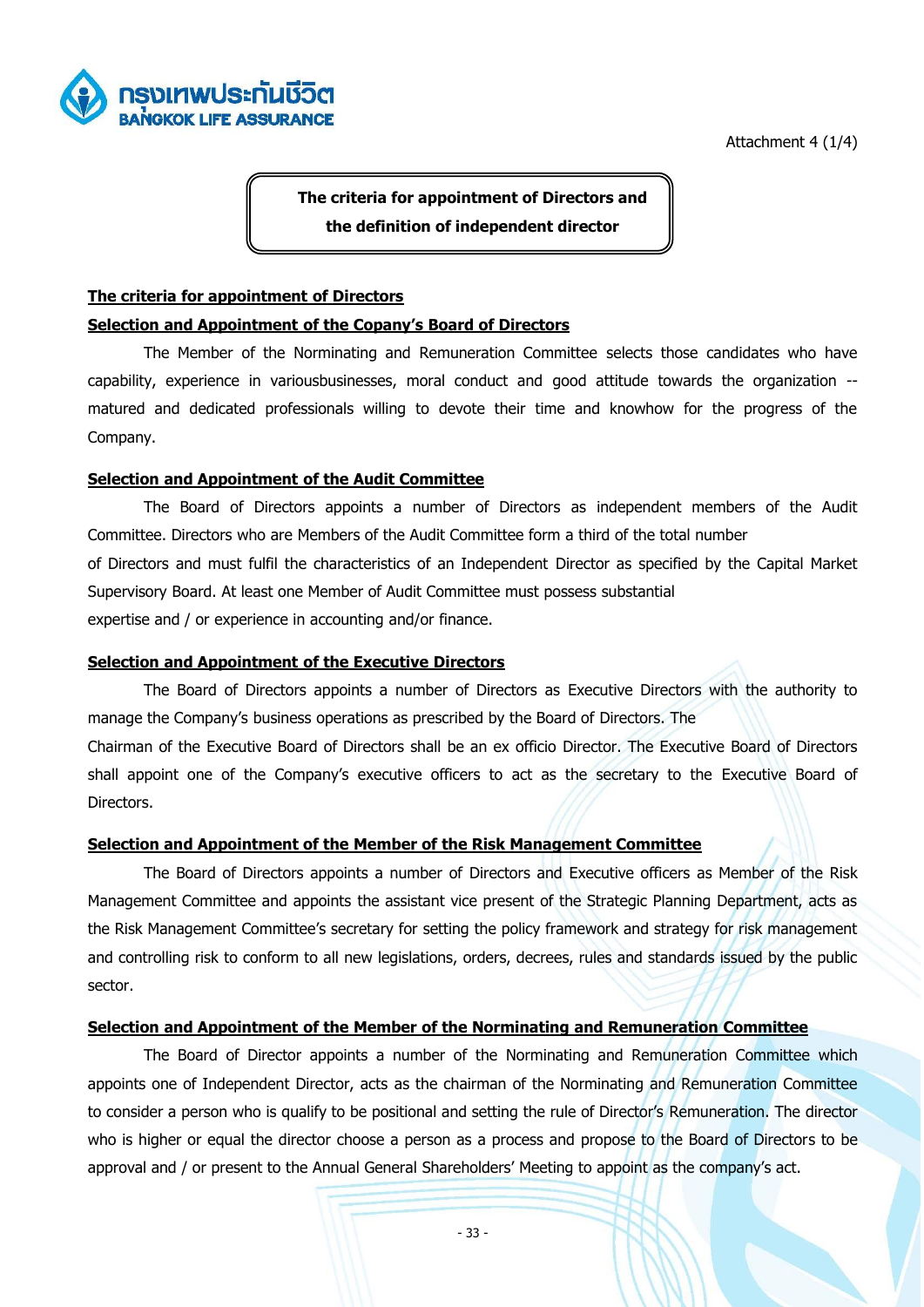

Attachment 4 (2/4)

# **Selection and Appointment of the Member of the Good Corperate Governance**

The Board of Directors has appointed some of its Directors to be members of the Good Corporate Governance Committee. An Independent Director has been appointed as Chairperson of the Committee. The Committee's role is to oversee the business to ensure that it has effective, transparent and auditable management system in place. By so doing, the Committee aims to establish trust and confidence of the shareholders, stakeholders and all concerned parties in accordance with the Good Corporate Governance Principles and the guidelines of the Office of Insurance Commission (OIC) and the Stock Exchange of Thailand.

# **Selection and Appointment of the Member of the Investment Committee**

The Board of Directors has appointed at least three of its Directors and Company Executives as members of the Investment Committee. The appointed members have expertise and at least three years of experience in investment management, risk management or security analysis. The Committee's role is to be in charge of Company's investment and to ensure that it is in line with the Notification of the Office of Insurance Commission regarding Conducting Other Businesses of Life Insurance Companies B.E. 2556.

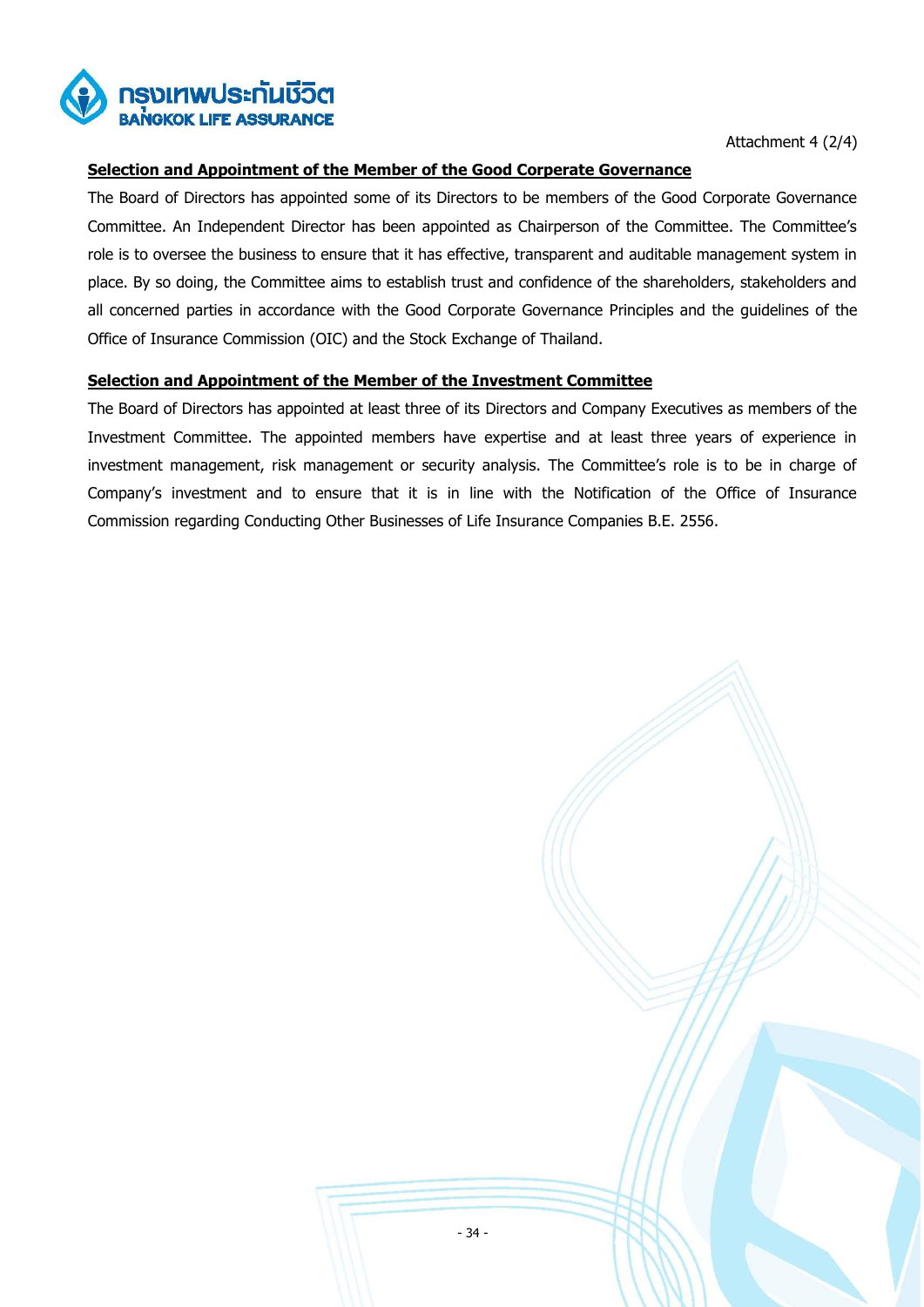

# **The definition of independent director**

The Company defines independent director to in line with the good governance of The Stock Exchange of Thailand (SET) and the notification of the Capital Market Supervisory Board Tor Chor 4/2008 rule for Undertaking Derivatives Business for Registered Derivatives Advisors as follows;

1. At least has one third of director of the totally director of the Company but not less than 3 people

- 2. Independent Director has to acts as the role follows;
	- (1) Holding no more than 1% of the total number of voting shares of the Company, its parent company, subsidiary, affiliate, major shareholder or controlling person including shares held by related persons of the independent director.
	- (2) Not be nor have been an executive director, officer, employee, controlling person or advisor who receives a salary, of the Company, its parent company, subsidiary, same-level subsidiary, affiliate, major shareholder or controlling person, unless the foregoing status ended not less than two years prior to the date of appointment.
	- (3) Not be a person related by blood or registration under law, such as a father, mother, spouse, sibling, or child, including spouses of children, executives, major shareholders, controlling persons, or persons to be nominated as executives or controlling persons of the Company or its subsidiaries.
	- (4) Not have nor have had a business relationship with the Company, its parent company, subsidiary, affiliate, majorshareholder or controlling person, in a manner which may interfere with his or her independent judgement, andneither being nor having been a substantial shareholder or controlling person of any entity having business relationship with the Company, its parent company, subsidiary, affiliate , major shareholder or controlling person who may have a conflict of interest unless the foregoing status ended not less than two years.
	- (5) Neither be nor have been an auditor of the Company, its parent company, subsidiary, affiliate, major shareholder or controlling person nor be a substantial shareholder, controlling person or partner of an audit firm which employs auditors of the Company, its parent company, subsidiary, affiliate, major shareholder or controlling person, unless the foregoing relationship ended not less than two years.
	- (6) Neither be nor have been any kind of professional advisor including a legal advisor or financial advisor who receives an annual service fee exceeding two million baht from the Company, its parent company, subsidiary, affiliate, major shareholder or controlling person, and neither be nor have been a substantial shareholder, controlling person or partner of the professional advisor unless the foregoing relationship ended not less than two years
	- (7) Not be appointed as a representative of the Company's directors, the major shareholder or any other shareholder who is a related person to the major shareholder.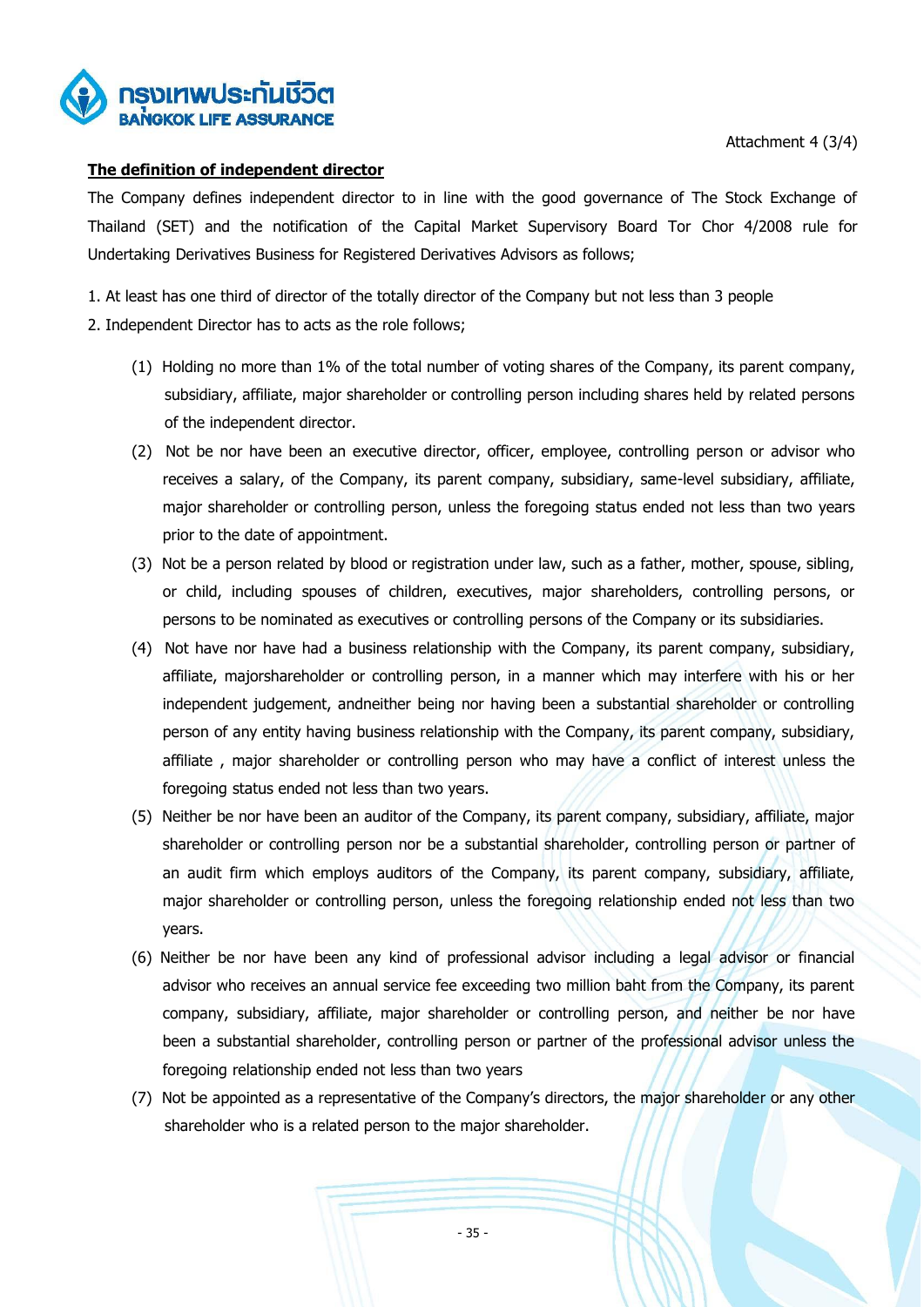

# Attachment 4 (4/4)

- (8) Not conduct any business which of the same nature as the Company's or its subsidiaries' businesses and is in competition with them in any material respect, nor be a substantial partner, shareholder holding more than one (1) percent of the voting shares, director (having management role), employee, officer or advisor (obtaining a regular salary) of any company whose business is of the same nature as the Company's or its subsidiaries' businesses, and is in competition with them in any material respect.
- (9) Not have any characteristics which make him or her incapable of expressing independent opinions with regard to the Company's business affairs.

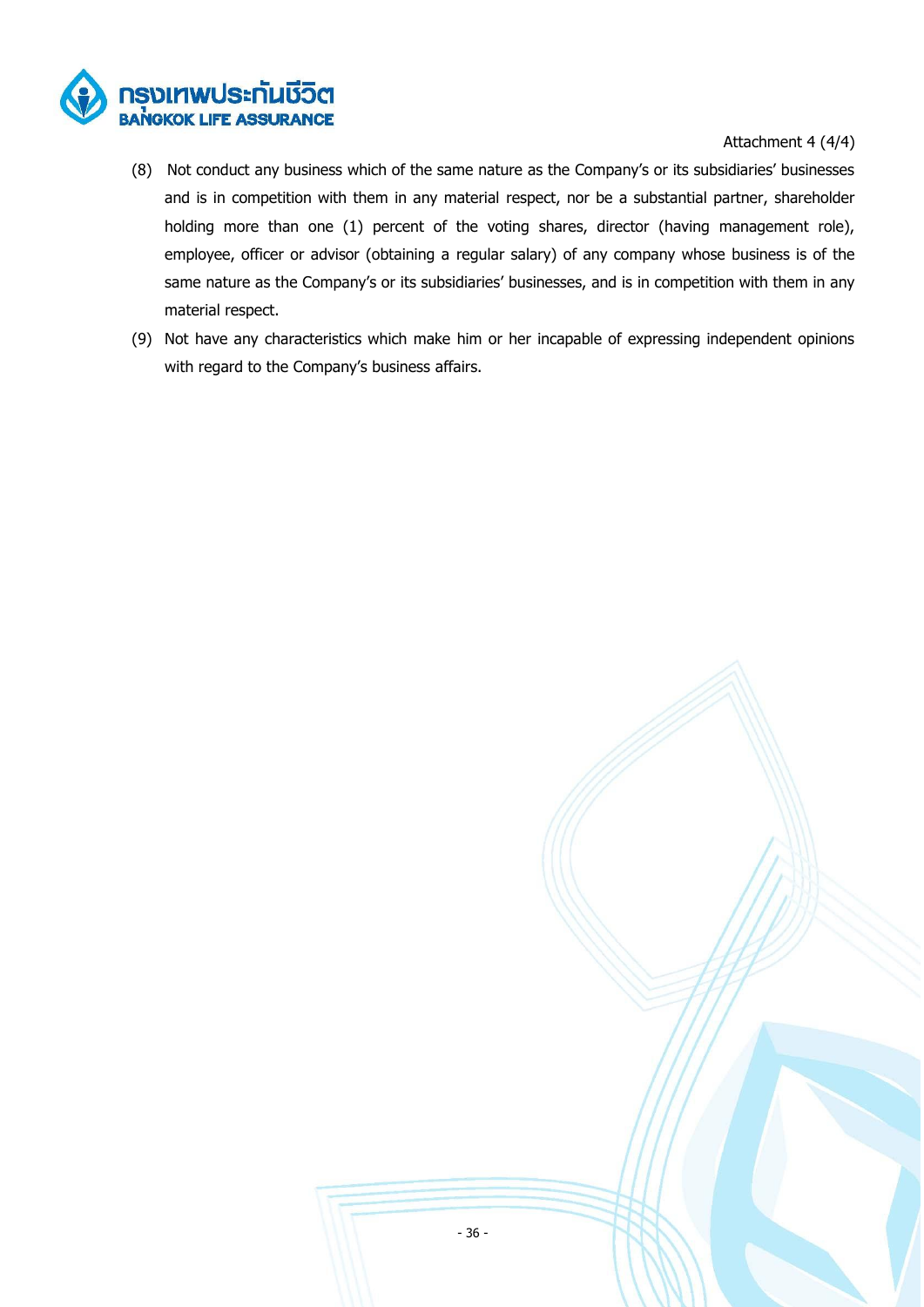

Attachment 5 (1/5)

# **Articles of association of the Company related with Shareholders' Meeting**

# **Chapter 4 : Board of Directors**

- 21. There are not less than 5 (five) directors of the Company and not less than half of all directors must reside in the kingdom.
- 22. Not less than three-fourth of all directors must be of Thai nationality.
- 23. The meeting of shareholders shall elect the board of directors in accordance with the rules and procedures as follows:
	- 23.1 every shareholder shall have one vote for each share of which he/she is the holder.
	- 23.2 each shareholder may exercise all the votes to elect one or several director(s). In the event of electing several directors, he/she may not allot his/her votes to each unequally.
	- 23.3 The election of board of directors shall be affirmed by the majority votes in the meeting. In case of equal votes, the chairman of the meeting shall have the casting vote.
- 24. At every annual ordinary meeting, one-third of the directors, or if their number is not a multiple of three, then the number nearest to one-third must retire from office.

The director to retire during the first and the second years following the registration of the Company shall be drawn by lots. In every subsequent year, the directors who have been longest in office shall retire.

A retiring director is eligible for re-election.

- 25. In addition to the termination of the term, a director shall be retired if he/she :
	- 25.1 dies
	- 25.2 resigns
	- 25.3 lacks some qualifications or is prohibited by the Section 68 of Public Company Limited Act, B.E. 2535.
	- 25.4 is ordered by the resolution of the general meeting of shareholders as stated in clause 28.
	- 25.5 is ordered by the court.
- 26. In case a director wishes to resign from his/her position, he/she shall submit the resignation letter to the Company. The resignation shall be effective immediately commencing from the date of receiving such letter. The resigning director in the first paragraph may notify a registrar of his/her resignation.
- 27. Subject to the provisions of clause 28, any vacancy among the members of the board of directors occurring otherwise than by rotation may be filled by the board of directors. An appointed person possessing the full qualifications and not being prohibited by the Public Company Limited Act shall replace in such vacant position in the next meeting of the board of directors, except when the term of office is less than two months.

In the first paragraph, the resolution of the board of directors shall consist of the majority votes not less than three-fourth of the existing directors.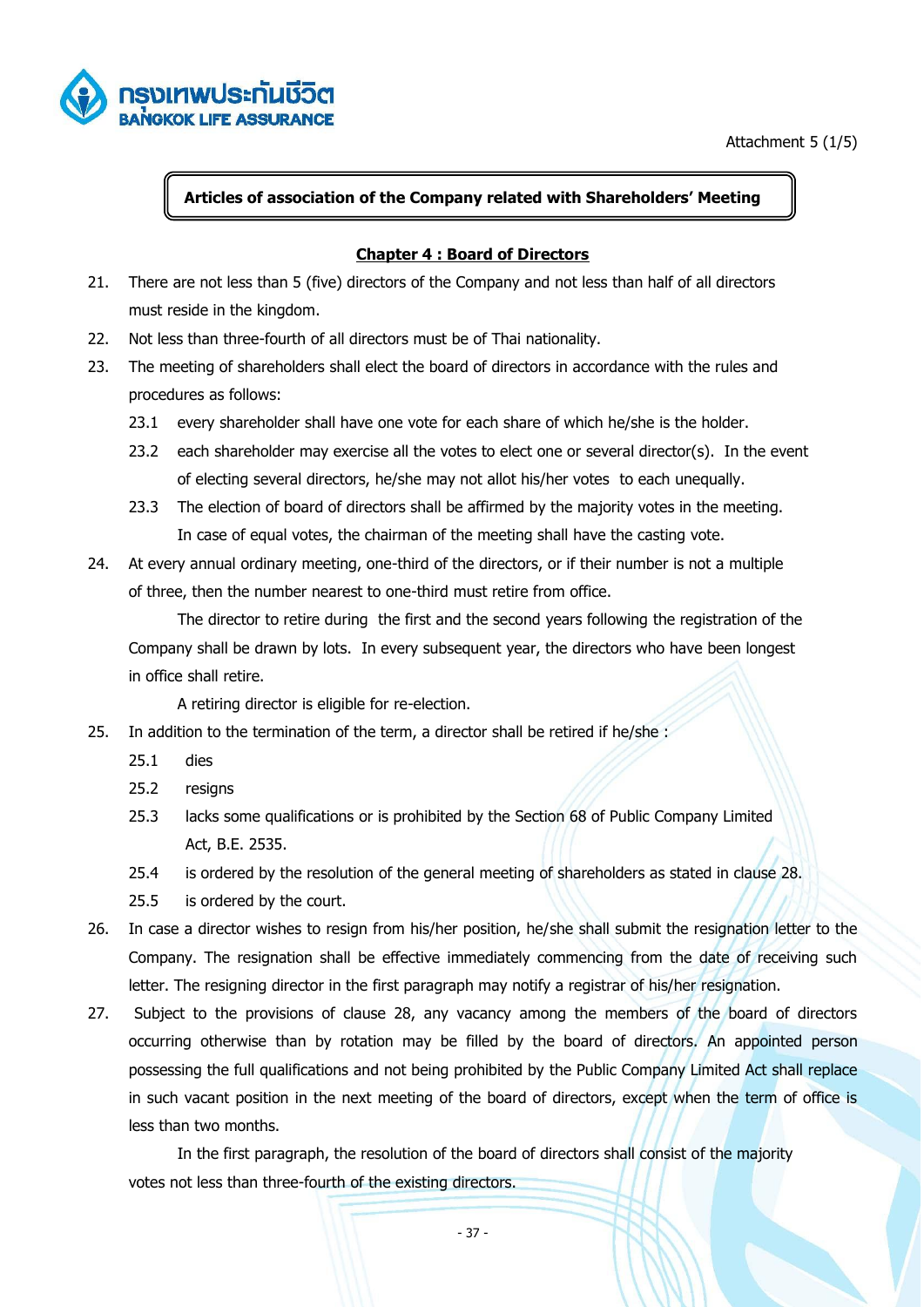

Attachment 5 (2/5)

Any appointed person shall retain office only during such time as the director whom he/she replaced would have been entitled to retain the same.

- 28. The resolution of the general meeting of shareholders may relate to the retirement of a director before the completion of its term, with the majority votes not less than three-fourth of the total directors attending, having the rights to vote and holding shares of not less than half of total shares held by the shareholders attending and having the rights to vote.
- 29. A director needs not to be a shareholder of the Company.
- 30. The directors shall elect a director as the chairman of the board of directors.

As the board of directors deems appropriate/fit, one or several director(s) may be elected to be the vice chairman of the board of directors. The vice chairman shall have responsibilities as stated in the articles of business and assigned by the chairman.

31. The meeting of board of directors must consist of directors not less than half of total directors to constitute a quorum. If the chairman is not present at the meeting or is unable to perform duties, the vice chairman shall preside at the meeting. If there is no vice chairman or he/she is unable to perform duties, the directors attending the meeting shall elect one of the other directors to be the chairman at the meeting.

The resolution of the general meeting shall require to be passed by a majority of the votes. Each director shall have one vote, except for the director obtaining the interests from such vote, shall not be entitled to the vote. In case of equal votes, the chairman of the meeting shall have the casting vote.

- 32. The chairman of the meeting shall have powers to summon the meeting or call for the meeting. The notice summoning the meeting of the board of directors must be given 7 days in advance prior to the date of meeting. In an urgent case or for the benefits of Company, the notice summoning the meeting may be given by other means and the meeting shall be held earlier.
- 33. The board of directors shall perform duties according to the law, objectives, articles of association and resolution of shareholders' meeting.

The board of directors shall appoint a director to be the managing director who has powers which the board of directors deems appropriate/fit.

The board of directors may assign one or several directors or other persons to perform any task on behalf of the board of directors.

- 34. A director is not allowed to engage in a business, enter into a partnership or enter into a directorship of other juristic persons having the same state and being the competitors with the Company's business, except when it is notified at the shareholders' meeting prior to the resolution.
- 35. A director shall immediately notify the Company of the interests earned from the contract made with the Company, or increasing or decreasing shares or debentures held in the Company or affiliated companies.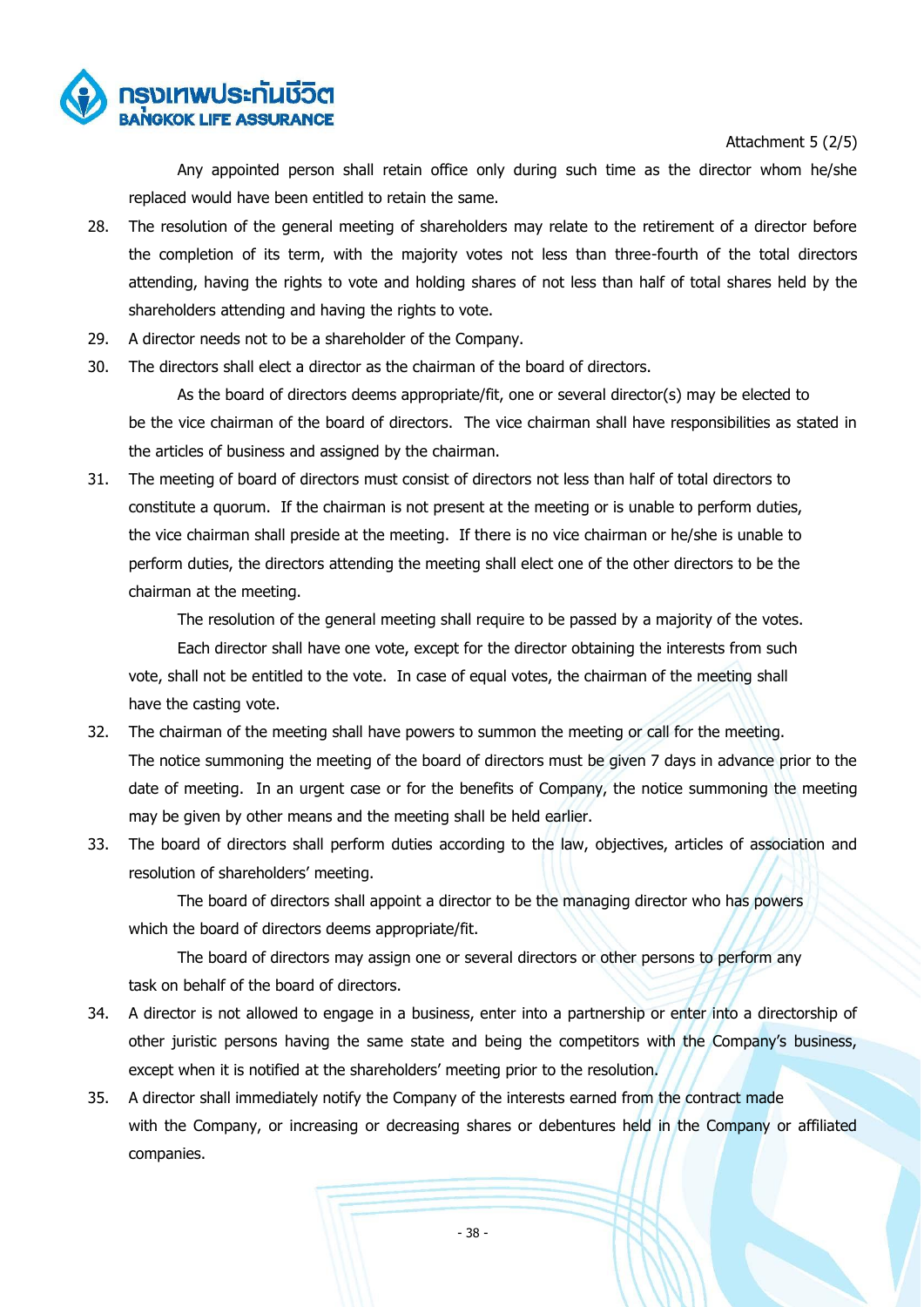Attachment 5 (3/5)

36. The meeting shall be held once at least in every 3 months at the area where the head office or branch

office is located or at neighboring provinces.

ารงเทพประกันชีวิต

37. The board of directors may appoint the directors to be the board of management who shall be authorized to manage the business of Company assigned by the board of directors and the managing director shall be an executive director by position.

The board of management shall elect an executive director to be the chairman of the board of management. As the board of management deems appropriate/fit, one or several executive directors may be elected to be the vice chairman of the board of management. The vice chairman shall have responsibilities as stated in the articles of business and assigned by the chairman.

The executive director shall be entitled to receive remuneration and gratuity approved at the board of directors' meeting; however, it shall not affect the rights of the executive director to receive the remuneration or other benefits in this article as the director.

38. The chairman of the board of management shall preside at the board of management's meeting.

If the chairman is not present at the meeting or is unable to perform duties, the vice chairman shall preside at the meeting. If there is no vice chairman or he/she is unable to perform duties, the directors attending the meeting shall elect one of the other directors to be the chairman at the meeting.

In the board of management's meeting to consider any matter within the power given, a quorum shall consist of not less than half of the total number of board of management.

The resolution of the board of management's meeting shall require to be passed by a majority of the votes. Each director shall have one vote. In case of equal votes, the chairman of the meeting shall have the casting vote.

Any director obtaining interests in the matter shall not be entitled to the vote.

39. The board of directors may appoint the director(s) to be the board of examination according to the number, qualifications, responsibilities assigned by the board of directors.

The board of examination shall elect an examination director to be the chairman of the board of examination.

The examination director shall be entitled to receive remuneration and gratuity approved at the board of directors' meeting; however, it shall not affect the rights of the examination director to receive the remuneration or other benefits in this article as the director.

40. The chairman of the board of examination shall preside at the board of examination's meeting. If the chairman is not present at the meeting or is unable to perform duties, the directors attending the meeting shall elect one of the other directors to be the chairman at the meeting.

The resolution of the board of examination's meeting shall require to be passed by a majority of the votes. Each director shall have one vote. In case of equal votes, the chairman of the meeting shall have the casting vote.

- 41. The board of directors may establish or dissolve a branch office of the Company.
- 42. The power of directors to bind the Company is the joint signatures of two directors.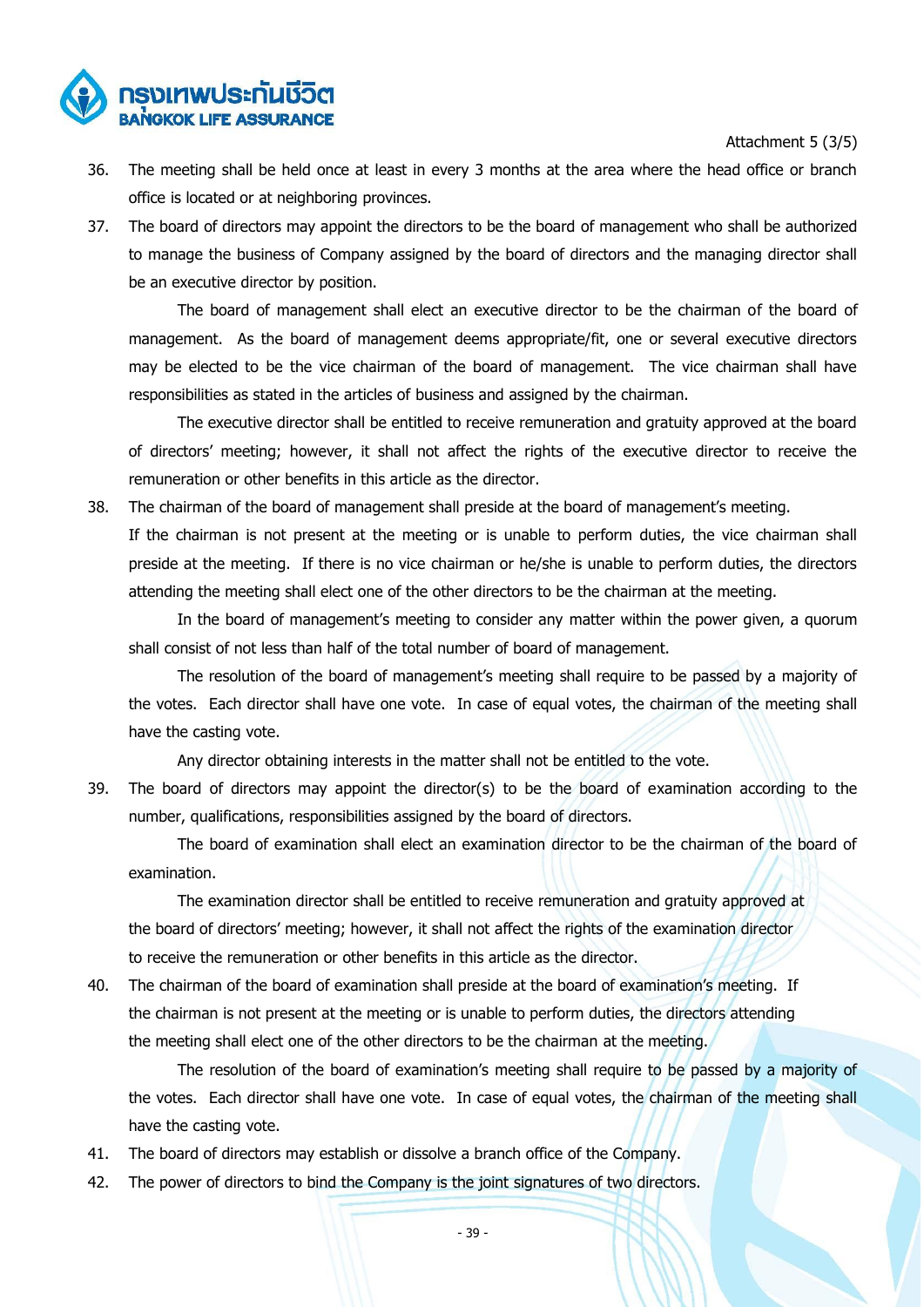

Attachment 5 (4/5)

- 43. The board of directors has powers to consider and amend the name of authorized directors who sign on behalf of the Company and/or make legal acts on behalf of the Company and set up the conditions of authorized signatures of the Company.
- 44. A director shall be entitled to receive the remuneration in terms of meeting allowance, gratuity, bonus or other forms of benefits considered at the shareholders' meeting which the amount may be fixed, or it is subject to some conditions prescribed from time to time, or it shall be effective until further change, in addition to the allowance and welfare according to the regulations of the Company.

The provisions in the first paragraph shall not affect the rights of staff member or employee elected by the Company to be a director to receive remuneration and benefits as the staff member or employee of the Company.

#### **Chapter 5 : Shareholders' Meeting**

45. The board of directors shall hold an Annual Ordinary General Meeting within 4 (four) months from the end of the Company' fiscal period. Other Meetings shall be called Extra-Ordinary Shareholders' Meeting.

The board of directors may call for an Extra Ordinary Shareholders' Meeting at any time it deems appropriate; or when there is a request by shareholders representing at least one-fifth of the total issued shares; or when at least 25 (twenty five) shareholders, holding not less than the aggregate number of one-tenth of the total issued Shares, request the board for a General Meeting. However, the reason for requesting a meeting must be specified in such written request. The board of directors shall hold a meeting within 1 (one) month from the date of request by the shareholders.

- 46. In calling for General Meetings, the board of directors shall issue a notice specifying the place, the date and the time of the meeting, the agenda and the nature of the business to be transacted together with the appropriate details. Such a notice must be given to the shareholders and the registrar not later than 7 (seven) days prior to the date of the meeting, and published in a newspaper for 3 (three) days consecutively at least 3 (three) days prior to the date of the meeting.
- 47. Any General Meeting shall require a quorum of at least 25 (twenty five) shareholders or their proxies (if any) attending the meeting or at least half of the shareholders holding at least one-third of the total issued shares.

In the case where one hour after the meeting time has lapsed, a quorum has not been constituted, and if the meeting has been called at the shareholders' request, the meeting shall be cancelled. If the meeting has not been called for at the shareholders' request, another meeting shall be fixed and the notice of the meeting shall be sent to the shareholders 7 (seven) days prior to the meeting. A quorum at the latter meeting is not required.

48. The chairman of the board shall be chairman of the General Meeting. If the chairman is not present at the meeting or is unable to perform duties, the vice chairman shall preside at the meeting. If there is no vice chairman or he/she is unable to perform duties, the shareholders attending the meeting shall elect one of the other shareholders to be the chairman at the meeting.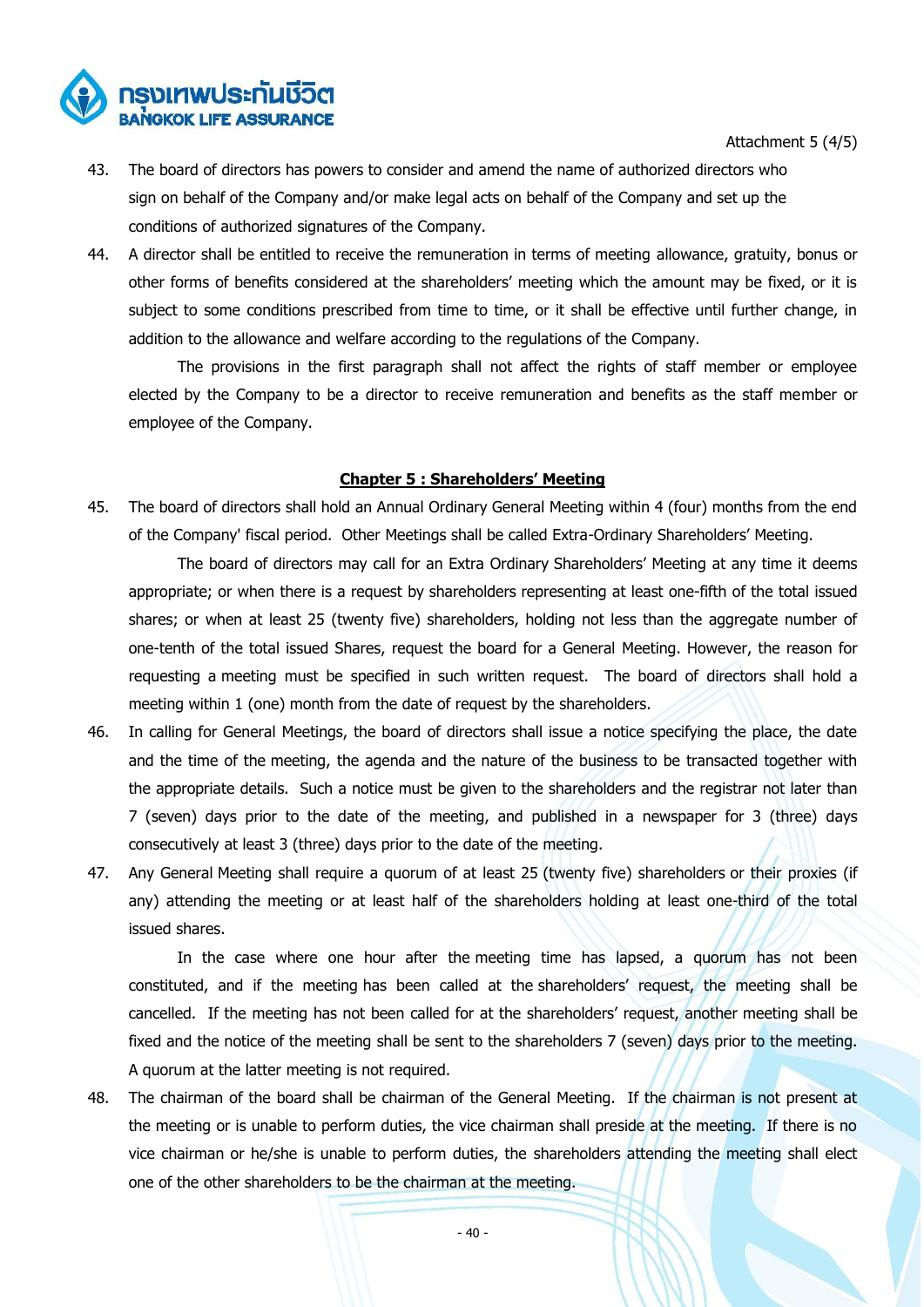

Attachment 5 (5/5)

Every shareholder shall have one vote for each share of which he/she is the holder.

The voting shall take place openly, unless a secret ballot is requested by not less than 5 shareholders and it is approved at the meeting. The method of secret ballot shall be decided by the chairman of the meeting.

- 49. Resolutions of the shareholders shall consist of the following:
	- 49.1 In normal circumstances, a simple majority vote of the shareholders attending. In the case of a tied vote, the chairman shall have the casting vote.
	- 49.2 In the following cases, three-fourth of the total votes represented by all the shareholders attending:
		- (a) Sale or transfer of part or the whole of any essential part of the business of the Company
		- (b) Purchase or receipt of transfer of any other Company's business to the Company
		- (c) Execution, amendment or termination involving lease of part or the whole of an essential part of the business of the Company; assignment of management of the Company by third party, merger with the purpose of sharing profit and loss
		- (d) Amendment of the Company's memorandum or articles of association
		- (e) Increase or decrease the capital of the Company or issuance of the debenture or convertible debenture, issuance of preferred stock or convertible preferred stock, issuance of other securities prescribed by law relating to the securities and exchange, issuance of warrant
		- (f) Amalgamation or winding up of the Company
- 50. Ordinary meetings shall usually be summoned for the purpose of :
	- 50.1 Reviewing the report of the board of directors covering work done during the previous financial period
	- 50.2 Considering approval of the balance sheet and income statement
	- 50.3 Reviewing payment of dividend
	- 50.4 Electing new directors in place of those who must retire
	- 50.5 Appointing auditors and fix their remuneration
	- 50.6 Transacting other business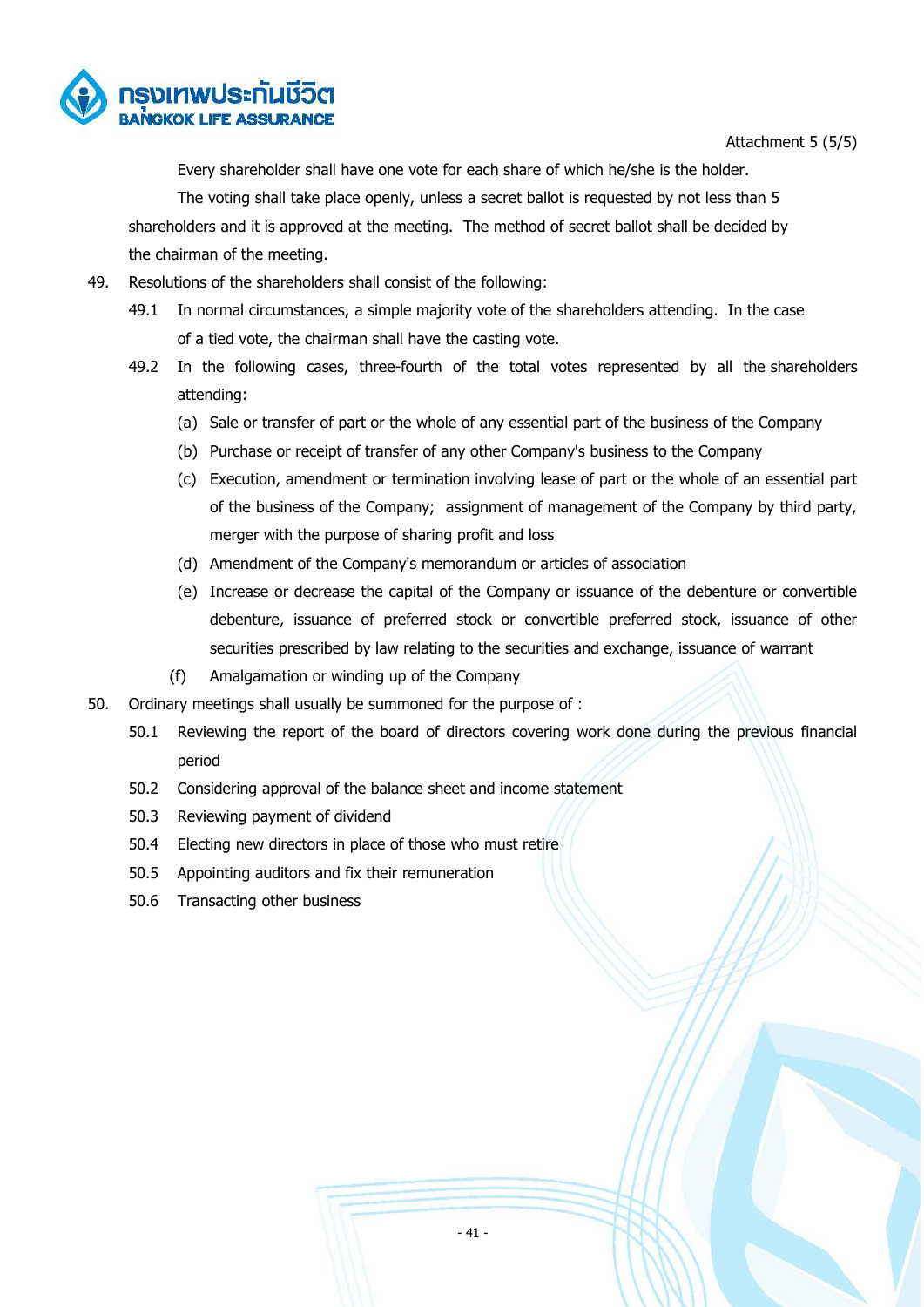

# **Conditions, Rules and Procedures in Attending the Meeting, Authorization and Voting**

# **1. Authorization**

ารงเทพประกันชีวิต

In case of any shareholder is unable to personally attend the Meeting, such shareholder can consider to authorize other person or independent director of the company as his proxy to attend the Meeting and vote in the Meeting on his behalf whereby the company must deliver either Power of Attorney Form "A", "B" or "C" as prescribed by Department of Business Development, Ministry of Commerce (Attachment 8).

In this regard, in case of the shareholder who is foreign investor, has appointed the custodian in Thailand to be the depository and oversee his shares, is able to select to use either Power of Attorney Form "A", "B" or "C", For other shareholders can use only either "A" of "B" form as the company shall deliver Power of Attorney Form "A", "B" or "C" together with this notice or may be loaded at website: [www.bangkoklife.com](http://www.bangkoklife.com/)

- 1. Authorization other person to be the proxy
	- 1.1 The Authorizer must authorize only one proxy to attend the Meeting and Vote but cannot separate number of shares to several proxies to separately vote.
	- 1.2 The Authorizer is required to complete details on Power of Attorney which must be completely and correctly signed by both Authorizer and proxy.
	- 1.3 The proxy must submit Power of Attorney to the company's officer at the Meeting place before the proxy shall attend the Meeting.
	- 1.4 The shareholder shall use either only Power of Attorney Form "A" or "B".
- 2. Authorization the independent director to be the proxy
	- 2.1 The Authorizer is able to authorize independent director of the company as a proxy to attend and vote in the Meeting by specifying name and details of such independent director of the company as **Dr.Siri Ganjarerndee , Chairman of the Nominating and Remuneration Committee, Independent Director and Exceutive Director, 65 years of age, residing at House No. 44/2, Moo 6, Bang Waek Road, Bang Phai Sub-district, Bang Khae District, Bangkok Metropolis 10160.**The authorizer is required to complete all details and sign on Power of Attorney, then put in the envelop of business reply service, seal and send via post with not require to affix the stamp to:-

The Company Secretary Bangkok Life Assurance PCL. 23/115-121- Royal City Avenue, Rama 9 Road, Bangkapi Sub-district, Huay Kwang District, Bangkok 10310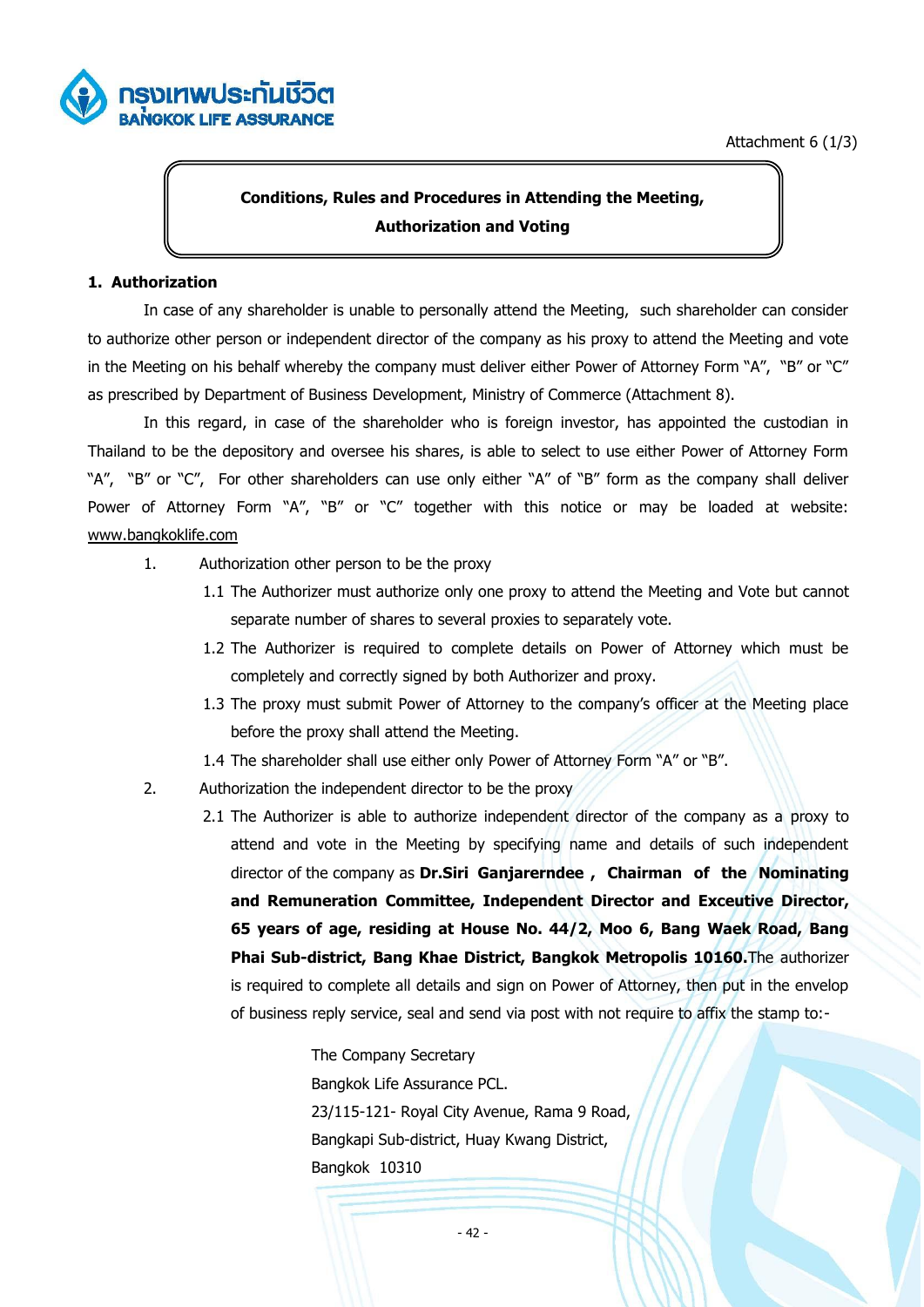

attachment 6 (2/3)

Before the Meeting date or to give to the person duly appointed by the Board before the commencement of the Meeting in order that the company can take related action as you required.

# **2. Registration and presentation of document before attending the Meeting**

The company shall starts to examine the completeness and correctness of documents for the Meeting and open for registration since 08.00 a.m. onwards at conference room,  $7<sup>th</sup>$  floor, of the head officeof Bangkok Life Assurance PCL. , No. 23/115-121, Royal City Avenue, Rama 9 Road, Bangkapi Sub-district, Huay Kwang District, Bangkok Metropolis, according to the location map attached herewith. (Attachment 9).

The participants must present the following documents for registration before the Meeting (as the case may be).

# **1. In case of ordinary person**

- 1.1 In case of the shareholder personally attends the Meeting, please present document issued by government authority contained with photograph of the shareholder which is still valid, i.e. Identification Card, Driving License or Passport. In case of change of name or surname, related evidences are also required.
- 1.2 In case of the proxy authorized his proxy to attend the Meeting
	- 1. Power of Attorney only either form of attachment (Attachment 8), duly completely and correctly completed and signature of the Authorizer and proxy with 20 baht duty stamp affixed.
	- 2. Photocopy of documents issued by government authority containing details as mentioned in 1.1 above and signed to certify true copy by the Authorizer.
	- 3. Document issued by government authority of the proxy duly contained with details according to clause 1.1 above.

# **2. In case of shareholder who is juristic person**

2.1In case of the shareholder's authorized person shall personally attend the Meeting.

- 1. Document issued by government authority of the Agent according to the details in clause 1.1 above.
- 2. Photocopy of juristic person registration certificate of the shareholders duly signed to certify true cop by representative of juristic person which its contents to illustrated that the proxy is authorized to act on behalf of juristic person who is shareholder.
- 2.2 In case of the shareholder had assigned the proxy to attend the Meeting
	- 1. Power of Attorney (Attachment 8) either type, fully and correctly complete and signed by the Authorizer and proxy with 20 bath duty stamp affixed.
	- 2. Certificate of juristic person registration certificate duly certified true copy by the representative with statement that the juristic person representative who singed in Power of Attorney is authorized to act on behalf of juristic person who is the shareholder.
	- 3. Document issued by government authority of the proxy duly contained with details according to clause 1.1 above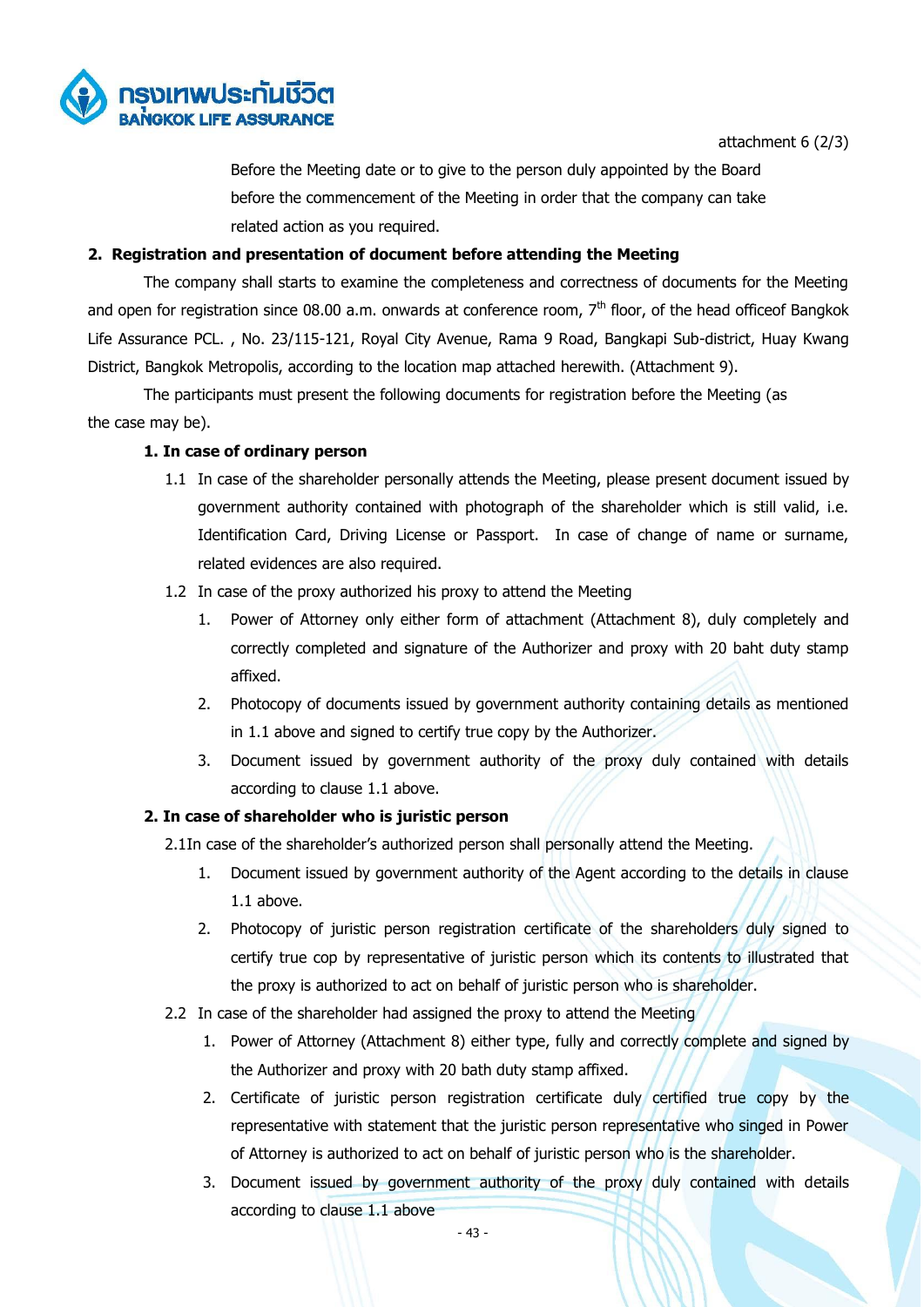

Attachment 6 (3/3)

#### **3. The non-Thai shareholders or juristic person duly organized according to foreign law.**

Document in clause 1 and clause 2 must be prepared and presented in case of being Non-Thai shareholder or participant of the Meeting or juristic person duly organized according to foreign law, as the case may be, as follows:-

- 3.1 Such juristic person certificate may be document issued by the government in the country where such juristic person is located or by officer of such juristic person. In this regard, the certificate must contain details about name of juristic person, name of person duly authorized to sign on behalf of the juristic person or condition or restriction of power in signing document and address of the head office.
- 3.2 Document in any language other than Thai must be attached with Thai translation duly signed to certify correct translation by the representative of such juristic person.

# **3. Voting and vote counting**

The Chairman notifies voting and vote counting method for the Meeting before enter into the Meeting agenda.

# **3.1 Voting**

- 3.1.1 Unless otherwise stipulated herein by law, vote counting is based on 1 share 1 vote. In case of equal votes, the Chairman shall have separate 1 final vote.
- 3.1.2 Voting could not be separated nor partial votes.
- 3.1.3 Voting in each agenda, the Chairman shall ask member in the Meeting to hand up that whether there is any object nor suspend vote.
- 3.1.4 Any shareholder who had authorized the proxy to attend the Meeting on his behalf and the Proxy shall vote according to the intention of the shareholder who register to attend the Meeting who disagrees or suspends vote to deduct from total number of share of the attendant entitled to join and vote in each agenda.

#### **3.2 Vote counting**

- 3.2.1 Vote counting in each agenda, the company shall count vote of shareholders in the Meeting and shareholders who appointed the proxy as recorded by the company in advance. While the proxy who registered to attend the Meeting votes to disagree and suspends vote were deducted from total number of shares of the person who attend and is entitled to vote in each agenda.
- 3.3.2 Vote counting in the agenda related to the election of director shall record all agreed, disagreed and suspension of votes.
- 3.3.3 The Chairman shall inform the Meeting about result of vote in each agenda after voting in each agenda were completed by separating the vote to agreed, disagreed and suspension of vote and calculate as percentage.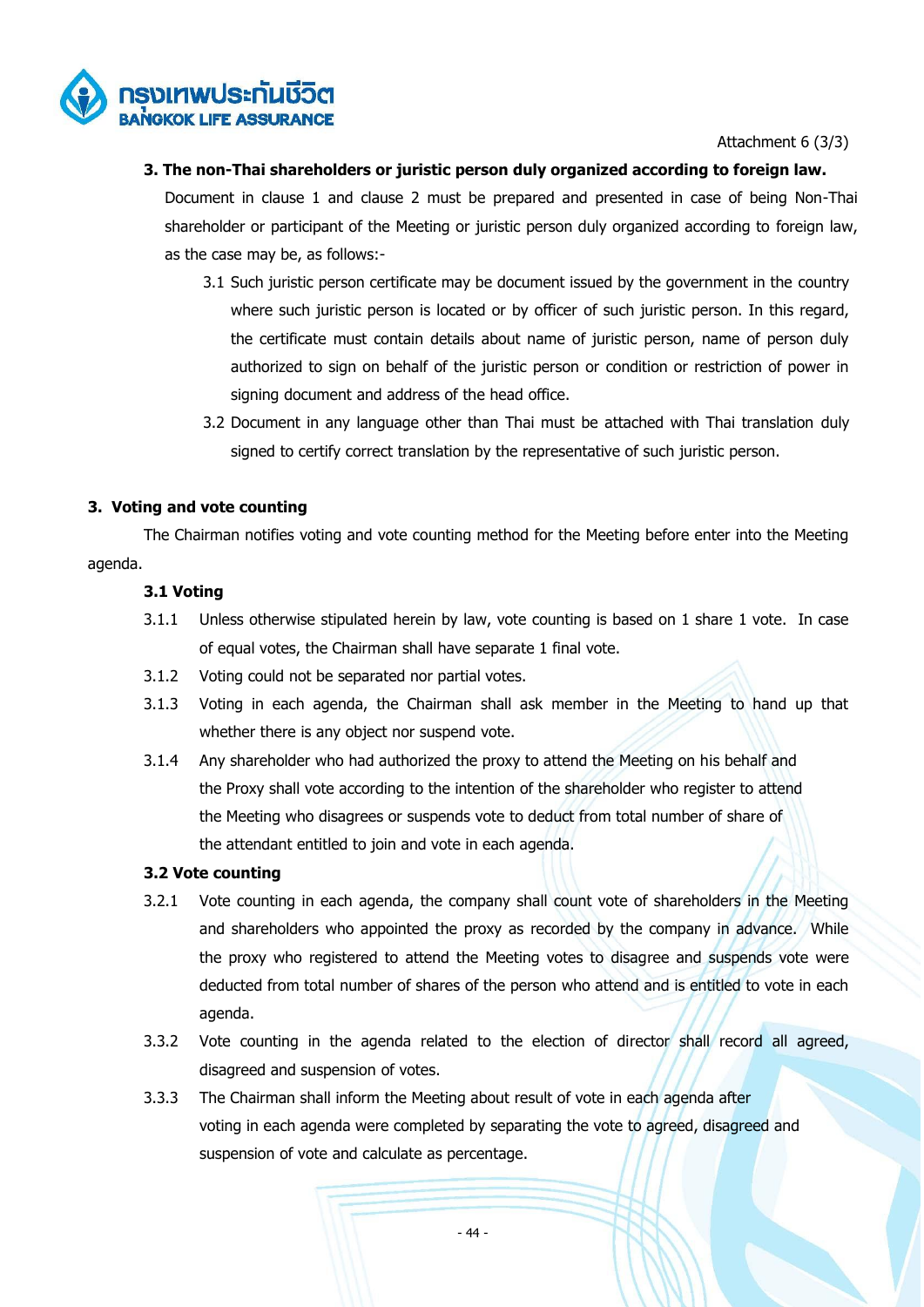

# **Profile of Independent Director Appointed to be Proxy of Shareholders not available to be present in the Meeting**

| Name – Surname             |     | Dr. Siri Ganjarerndee                                                                                    |                    |                                                                  |  |
|----------------------------|-----|----------------------------------------------------------------------------------------------------------|--------------------|------------------------------------------------------------------|--|
|                            | Age | Years<br>65                                                                                              | <b>Nationality</b> | Thai                                                             |  |
| <b>Address:</b>            |     | No. 44/2, Moo 6, Bang Waek Road, Bang Phai Sub-district,<br>Bang Khae District, Bangkok Metropolis 10160 |                    |                                                                  |  |
| <b>Position in Company</b> |     | Chairman of Nominating and Remuneration Committee /                                                      |                    |                                                                  |  |
|                            |     |                                                                                                          |                    | Independent Director / Executive Director / Investment Committee |  |

# **Educational background**

| 1975 | Ph.D., Monetary Economics and Econometrics & Operations Research, Monash University, |
|------|--------------------------------------------------------------------------------------|
|      | Australia                                                                            |
| 1972 | M.Ec., Economic Statistics and Monetary Economics, University of Sydney, Australia   |
| 1970 | B.Ec. (Hons.), Economic Statistics, University of Sydney, Australia                  |

# **Training of the Director Program**

| 2007 | Certificate of Executive Program, Capital Market Academy, Class 5/2007              |
|------|-------------------------------------------------------------------------------------|
| 2005 | Certificate of Audit Committee Program (ACP), Class of 6/2005,                      |
|      | Thai Institute of Directors Association                                             |
| 2005 | Certificate of Directors Accreditation Program (DAP), Class 4/2003,                 |
|      | Thai Institute of Directors Association                                             |
| 2003 | Certificate of Directors Accreditation Program (DAP), Class of 4/2003,              |
|      | Thai Institute of Directors Association                                             |
| 1995 | Certificate of Advanced Management Program, Class 113/1995, Harvard Business School |

# **Work Experiences in present**

|                  | August 2013 - Present Member of the Investment Committee, Bangkok Life Assurance Public Company Limited |
|------------------|---------------------------------------------------------------------------------------------------------|
| $2010$ - present | Chairman of the Nominating and Remuneration Committee,                                                  |
|                  | Bangkok Life Assurance Public Company Limited                                                           |
| $2003$ - present | Executive Director, Bangkok Life Assurance Public Company Limited                                       |
| 1999 - present   | Independent Director, Bangkok Life Assurance Public Company Limited                                     |
| $2011$ - present | Chairman of the Risk Management Committee, Bank of Thailand                                             |
| $2010$ - present | Member of the Public Sector Development Sub-Commission in Public Finance and                            |
|                  | Budgeting System Improvement, Bank of Thailand                                                          |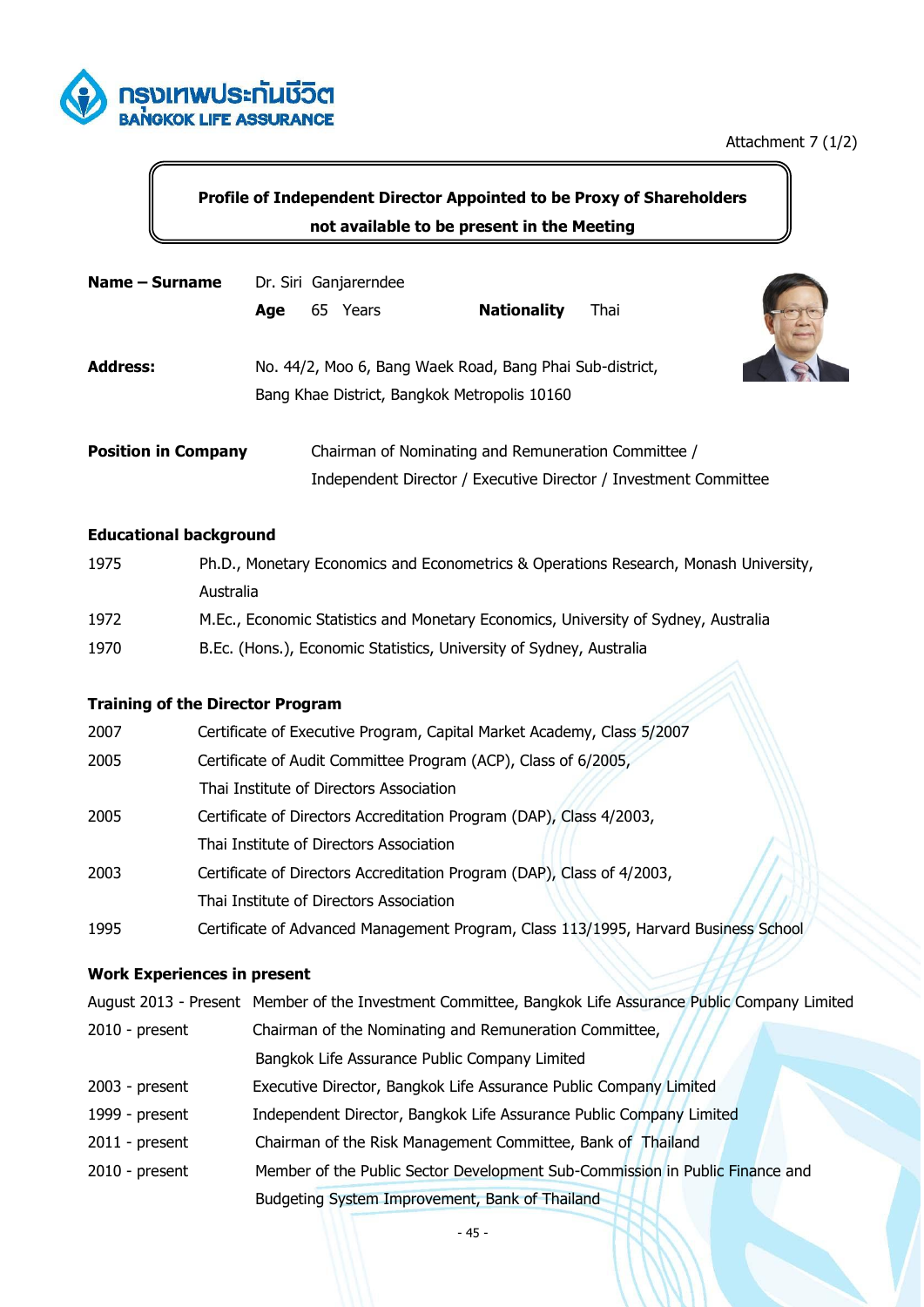

Attachment 7 (2/2)

| $2010$ - present                  | Independent Director and Member of Nomination, Compensation and Corporate           |                        |                                             |     |       |  |
|-----------------------------------|-------------------------------------------------------------------------------------|------------------------|---------------------------------------------|-----|-------|--|
|                                   | Governance Committee, Indorama Ventures Public Company Limited                      |                        |                                             |     |       |  |
| $2009$ - present                  | Expert Director, Bank of Thailand                                                   |                        |                                             |     |       |  |
| 2009 - present                    | Member, Financial Institutions Policy Committee (FIPC), Bank of Thailand            |                        |                                             |     |       |  |
| $2007$ - present                  | Director, Member of the Audit Committee, Nominating Committee and Compensation      |                        |                                             |     |       |  |
|                                   | Committee, Thoresen Thai Agencies Public Company Limited                            |                        |                                             |     |       |  |
| $2005$ - present                  | Vice Chairman of the Board of Directors, Prasit Patana Public Company Limited       |                        |                                             |     |       |  |
| $2003$ - present                  | Member of the subcommittee for agreement drafting and evaluating state enterprises, |                        |                                             |     |       |  |
|                                   | State Enterprise Policy Office, Ministry of Finance                                 |                        |                                             |     |       |  |
| $2003$ - present                  | Director, Member of the Audit Committee and Compensation Committee, Chairman of     |                        |                                             |     |       |  |
|                                   | the Board of Investments, TRIS Corporation Ltd.                                     |                        |                                             |     |       |  |
| $2000 - present$                  | Independent Director and Chairman of the Audit Committee, Member of Nominating      |                        |                                             |     |       |  |
|                                   | and Remuneration Committee, Post Publishing Public Company Limited                  |                        |                                             |     |       |  |
| $2000 - present$                  | Vice President and Chairman of the Audit Committee, Thai Vegetable Oil Public       |                        |                                             |     |       |  |
|                                   | Company Limited                                                                     |                        |                                             |     |       |  |
| <b>Share Holding</b>              |                                                                                     | - None -               |                                             |     |       |  |
| <b>Meeting Attendance in 2013</b> |                                                                                     |                        | - Board of Directors' Meeting               | 6/6 |       |  |
|                                   |                                                                                     |                        | - Executive Board Meeting                   |     | 11/11 |  |
|                                   |                                                                                     |                        | - Nominating and Remuneration Committee 4/4 |     |       |  |
|                                   |                                                                                     | - Investment Commiitee |                                             | 3/4 |       |  |
|                                   |                                                                                     |                        |                                             |     |       |  |
| The interest in the agenda        |                                                                                     | Agenda 6               |                                             |     |       |  |
|                                   |                                                                                     |                        |                                             |     |       |  |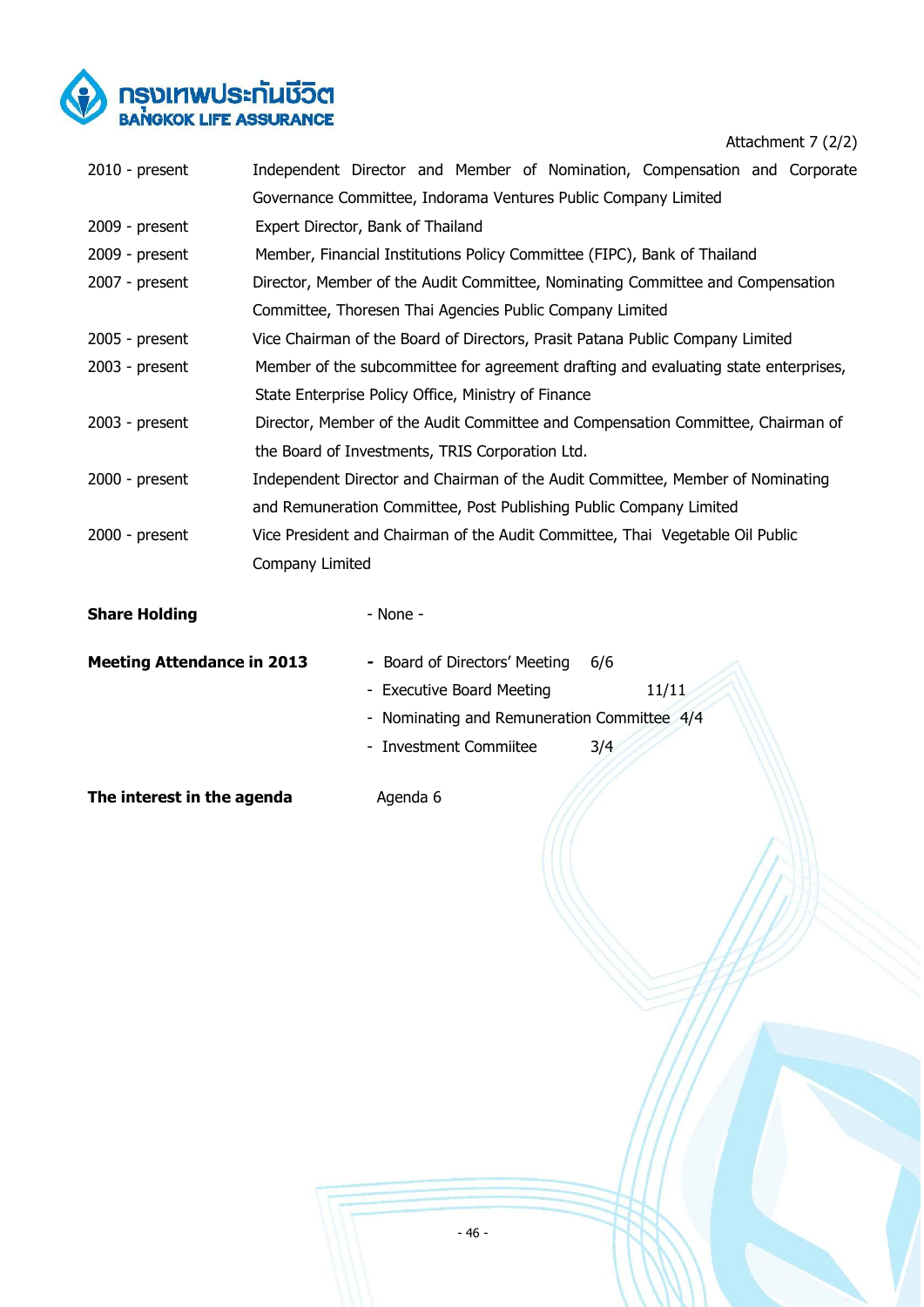

Attachment 8

**Proxy Form**

# **Proxy Assignment**

If shareholders are unable to attend the 2014 Annual General Meeting of Shareholders, the shareholder may assign the Independent Director of the Company, profile as shown in Attachment 7, or an individual as the proxy to attend the meeting and cast vote by choosing one of the following three proxy forms;

- 1. Form A: General Proxy Form
- 2. Form B: Specific Proxy Form
- 3. Form C: Partial Proxy Form (for foreign shareholders who authorize the Custodian in Thailand)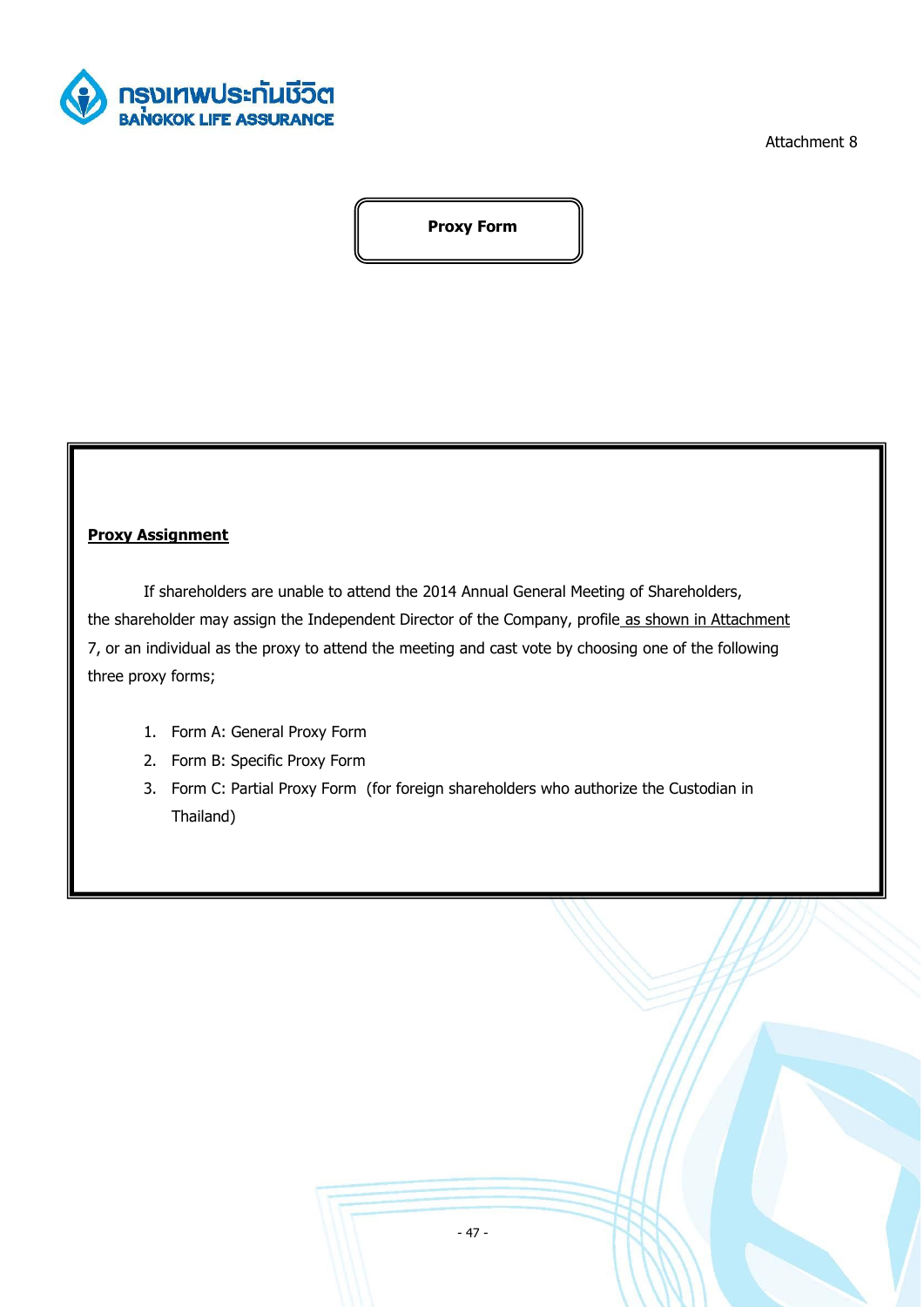

# **Proxy form (A)**

Duty stamp

20 Baht

(General Proxy Form)

|                                                                       |  |  | Sub districtDistrict  Province  Postal Code    |  |
|-----------------------------------------------------------------------|--|--|------------------------------------------------|--|
| (2) as a shareholder of Bangkok Life Assurance Public Company Limited |  |  |                                                |  |
|                                                                       |  |  |                                                |  |
|                                                                       |  |  |                                                |  |
|                                                                       |  |  |                                                |  |
| (3) hereby appoint                                                    |  |  |                                                |  |
|                                                                       |  |  |                                                |  |
|                                                                       |  |  | Sub districtDistrict  Province  Postal Code or |  |
|                                                                       |  |  |                                                |  |
|                                                                       |  |  | Sub districtDistrict  Province  Postal Code or |  |
|                                                                       |  |  |                                                |  |
|                                                                       |  |  |                                                |  |
|                                                                       |  |  |                                                |  |

Only one of above is assigned as my/our proxy to attend and vote in the 2014 Annual General Meeting of Shareholders On Wednesday, April 30, 2014 at 09.00 a.m. at the auditorium on the  $7<sup>th</sup>$  floor, Head Office, Bangkok Life Assurance Public Company Limited No.23/115-121 Royal City Avenue, Rama 9 Road, Bangkapi, Huay kwang, Bangkok or at any adjournment thereof to any other date, time and venue.

Any act (s) undertaken by the Proxy at such meeting shall be deemed as my/our own act (s) in every respect.

|  | Grantor      |
|--|--------------|
|  | <b>Proxy</b> |
|  | Proxy.       |
|  | Proxy        |
|  |              |

Remarks: A shareholder assigning a proxy can authorize only on proxy to attend the meeting and cast the votes on his/her/their behalf and all votes of a shareholder cannot be split for more than one proxy.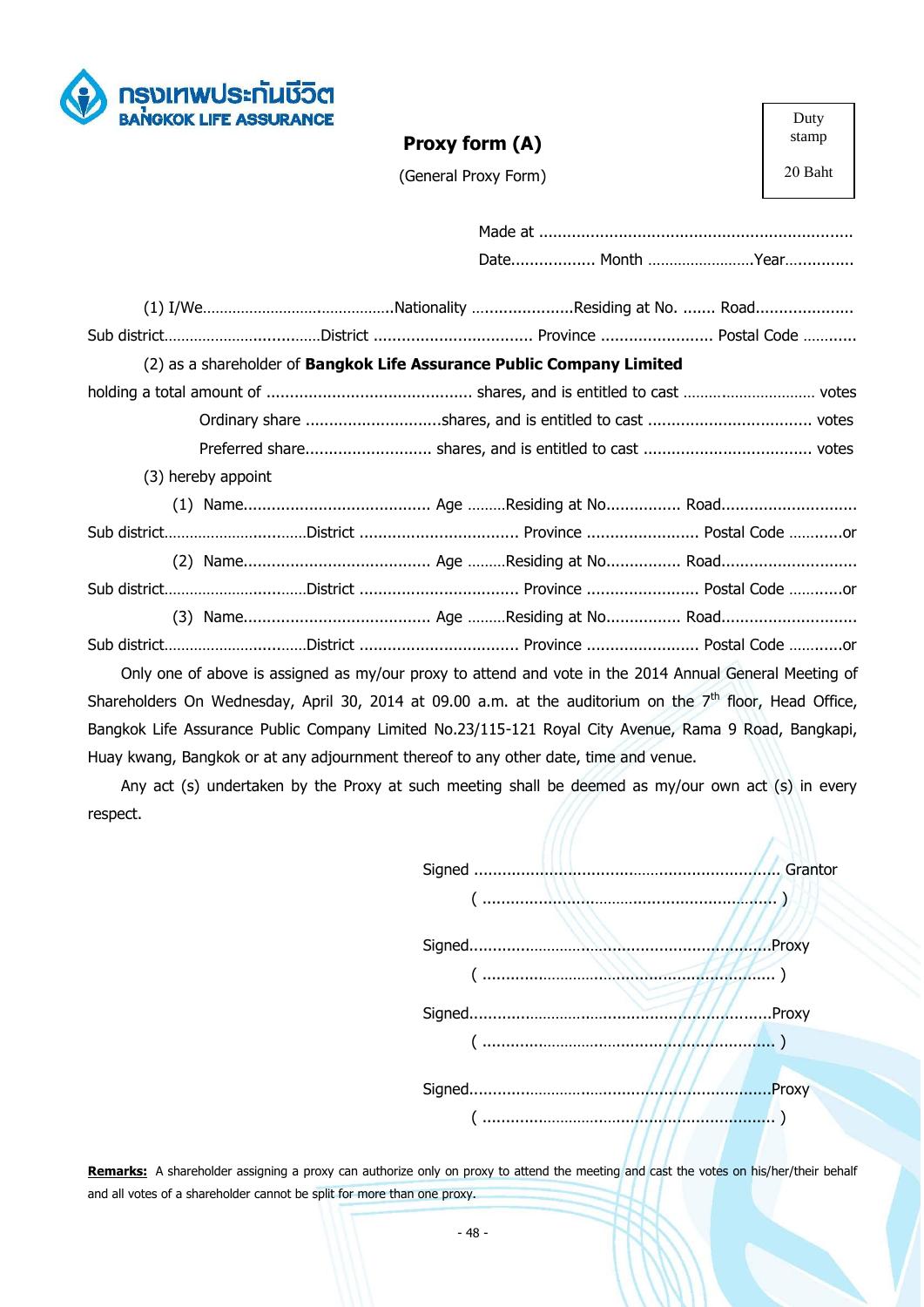

# **Proxy form (B)**

Duty stamp

20 Baht

(Specific Proxy Form)

|                    | Sub districtDistrict  Province  Postal Code                           |  |
|--------------------|-----------------------------------------------------------------------|--|
|                    | (2) as a shareholder of Bangkok Life Assurance Public Company Limited |  |
|                    |                                                                       |  |
|                    |                                                                       |  |
|                    |                                                                       |  |
| (3) hereby appoint |                                                                       |  |
|                    |                                                                       |  |
|                    | Sub districtDistrict  Province  Postal Code or                        |  |
|                    |                                                                       |  |
|                    |                                                                       |  |
|                    |                                                                       |  |
|                    | Sub districtDistrict  Province  Postal Code or                        |  |
|                    |                                                                       |  |

Only one of above is assigned as my/our proxy to attend and vote in the 2014 Annual General Meeting of Shareholders on Wednesday, April 30, 2014 at 09.00 a.m. at the auditorium on the  $7<sup>th</sup>$  floor, Head Office, Bangkok Life Assurance Public Company Limited No.23/115-121 Royal City Avenue, Rama 9 Road, Bangkapi, Huay kwang, Bangkok or at any adjournment thereof to any other date, time and venue.

(4) I/We, hereby authorize the Proxy to vote on my/our behalf in this meeting as follows:

# **Agenda 1 To certify the Minutes of the 2013 Annual General Meeting of Shareholders**

- $\Box$  (a) The Proxy may consider the matter and vote on my/our behalf as the proxy deems appropriate in all respects
- $\Box$  (b) The Proxy may consider the matters and vote on my/our behalf as follows:
	- $\Box$  Approve  $\Box$  Not Approve  $\Box$  Abstain

#### **Agenda 2 To acknowledge the operation result for 2013**

- $\Box$  (a) The Proxy may consider the matter and vote on my/our behalf as the proxy deems appropriate in all respects
- $\Box$  (b) The Proxy may consider the matters and vote on my/our behalf as follows:

 $\Box$  Approve  $\Box$  Not Approve  $\Box$  Abstain

- 49 -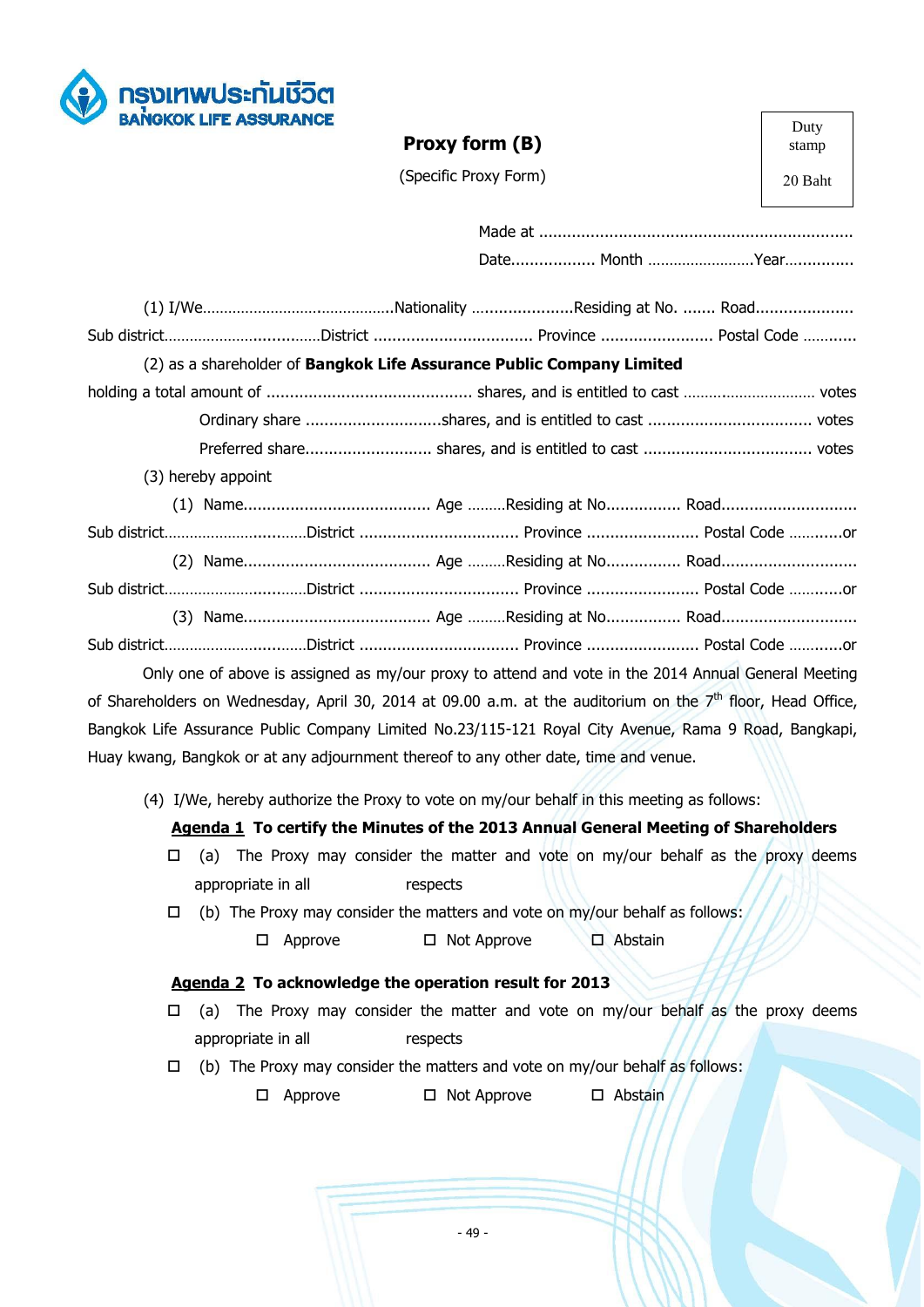

# **Agenda 3 To approve the financial statements for the year ended December 31, 2013**

- $\Box$  (a) The Proxy may consider the matter and vote on my/our behalf as the proxy deems appropriate in all respects
- $\Box$  (b) The Proxy may consider the matters and vote on my/our behalf as follows:
	- $\Box$  Approve  $\Box$  Not Approve  $\Box$  Abstain

# **Agenda 4 To approve the appropriation of profit for the year 2013 and determine Dividend payment**

- $\Box$  (a) The Proxy may consider the matter and vote on my/our behalf as the proxy deems appropriate in all respects
- $\Box$  (b) The Proxy may consider the matters and vote on my/our behalf as follows:
	- $\Box$  Approve  $\Box$  Not Approve  $\Box$  Abstain

#### **Agenda 5 To approve the election of directors**

- $\Box$  (a) The Proxy may consider the matter and vote on my/our behalf as the proxy deems appropriate in all respects
- $\Box$  (b) The Proxy may consider the matters and vote on my/our behalf as follows:
	- $\Box$  The appointment of the whole Board of Directors
	- $\Box$  Approve  $\Box$  Not Approve  $\Box$  Abstain  $\Box$  The appointment of individual Directors Name Mr.Sunthorn Arunanondchai  $\Box$  Approve  $\Box$  Not Approve  $\Box$  Abstain Name Mrs.Prapaivan Limsong  $\Box$  Approve  $\Box$  Not Approve  $\Box$  Abstain Name Mr.Chone Sophonpanich  $\Box$  Approve  $\Box$  Not Approve  $\Box$  Abstain Name Assoc.Prof. Damrong Thawesaengskulthai  $\Box$  Approve  $\Box$  Not Approve  $\Box$  Abstain Name Mr.Praphant Asava-aree  $\Box$  Approve  $\Box$  Not Approve  $\Box$  Abstain

# **Agenda 6 To approve the director's remuneration for 2014**

- $\Box$  (a) The Proxy may consider the matter and vote on my/our behalf as the proxy deems appropriate in all respects
- $\Box$  (b) The Proxy may consider the matters and vote on my/our behalf as follows:

 $\Box$  Approve  $\Box$  Not Approve  $\Box$  Abstain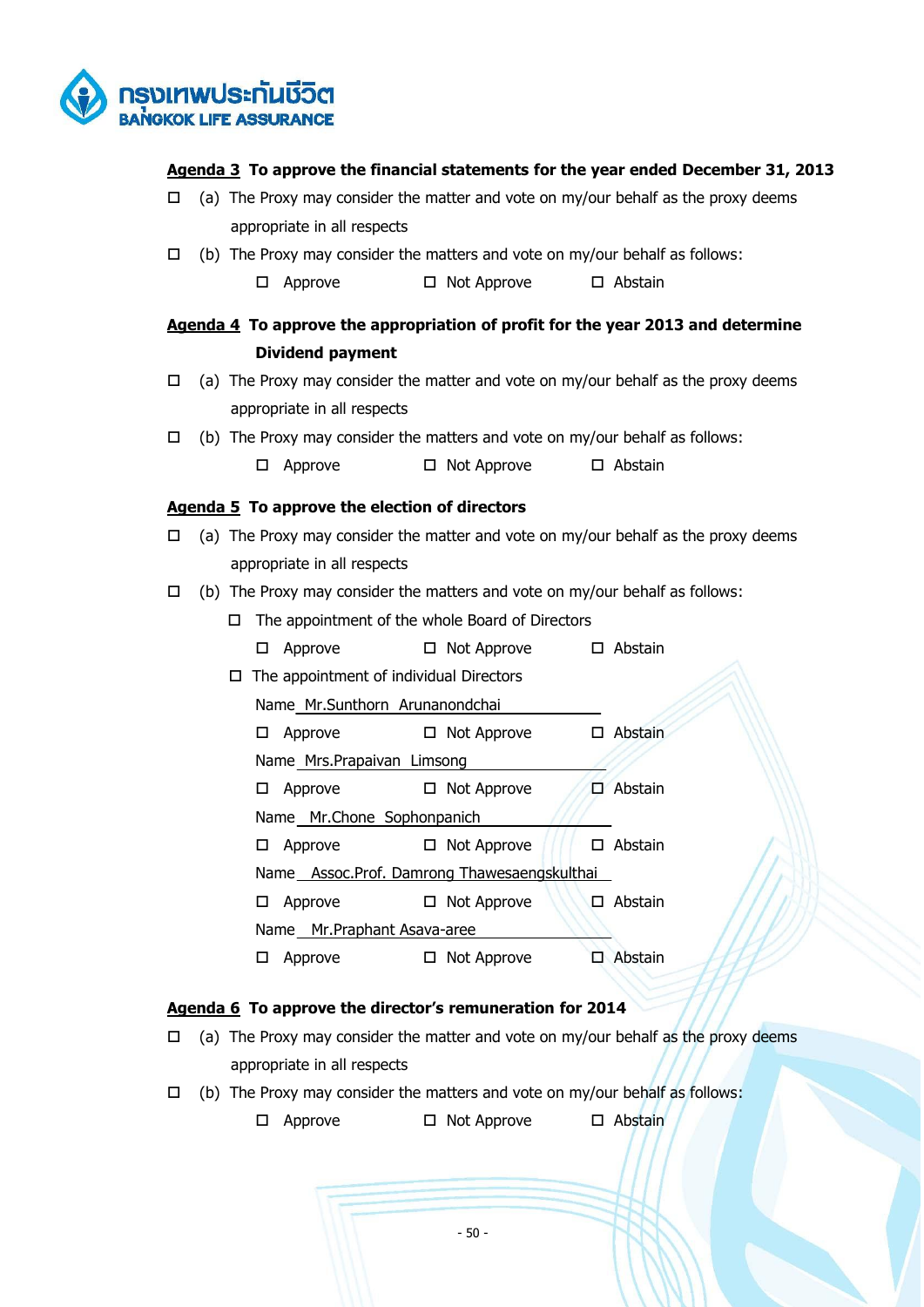

# **Agenda 7 To approve the appointment of Company's auditor and determine auditor's remuneration for 2014**

- $\Box$  (a) The Proxy may consider the matter and vote on my/our behalf as the proxy deems appropriate in all respects
- $\Box$  (b) The Proxy may consider the matters and vote on my/our behalf as follows:
	- $\Box$  Approve  $\Box$  Not Approve  $\Box$  Abstain

# **Agenda 8 Others (if any)**

- $\Box$  (a) The Proxy may consider the matter and vote on my/our behalf as the proxy deems appropriate in all respects
- $\Box$  (b) The Proxy may consider the matters and vote on my/our behalf as follows:
	- $\Box$  Approve  $\Box$  Not Approve  $\Box$  Abstain

(5) The Proxy's voting on any matters that are not pursuant to what is specified in this Proxy Form is considered invalid and would not be regarded as a shareholders voting.

(6) In case that I/we do not express my/our intention to vote on a particular matter, or do not express my/our intention clearly, or in case that the Meeting considers and resolves matters other than those specified above, as well as the case that there is any amendment made or provision of additional facts, the Proxy is entitled to consider and vote on my/our behalf as the Proxy deems appropriate in all respects.

Any act (s) undertaken by the Proxy at such meting shall be deemed as my/our own act (s) in every respect.



#### **Remarks**

- 1. A shareholder assigning a proxy can authorize only on proxy to attend the meeting and cast the votes on his/her/their behalf and all votes of a shareholder cannot be split for more than one proxy.
- 2. In agenda regarding the appointment of new directors, the appointment can be made for all directors of for individual director.
- 3. Should the provisions prescribed above are not sufficient to cover all the Proxy's intentions; the Proxy may use the attached Annex to the Proxy Form B.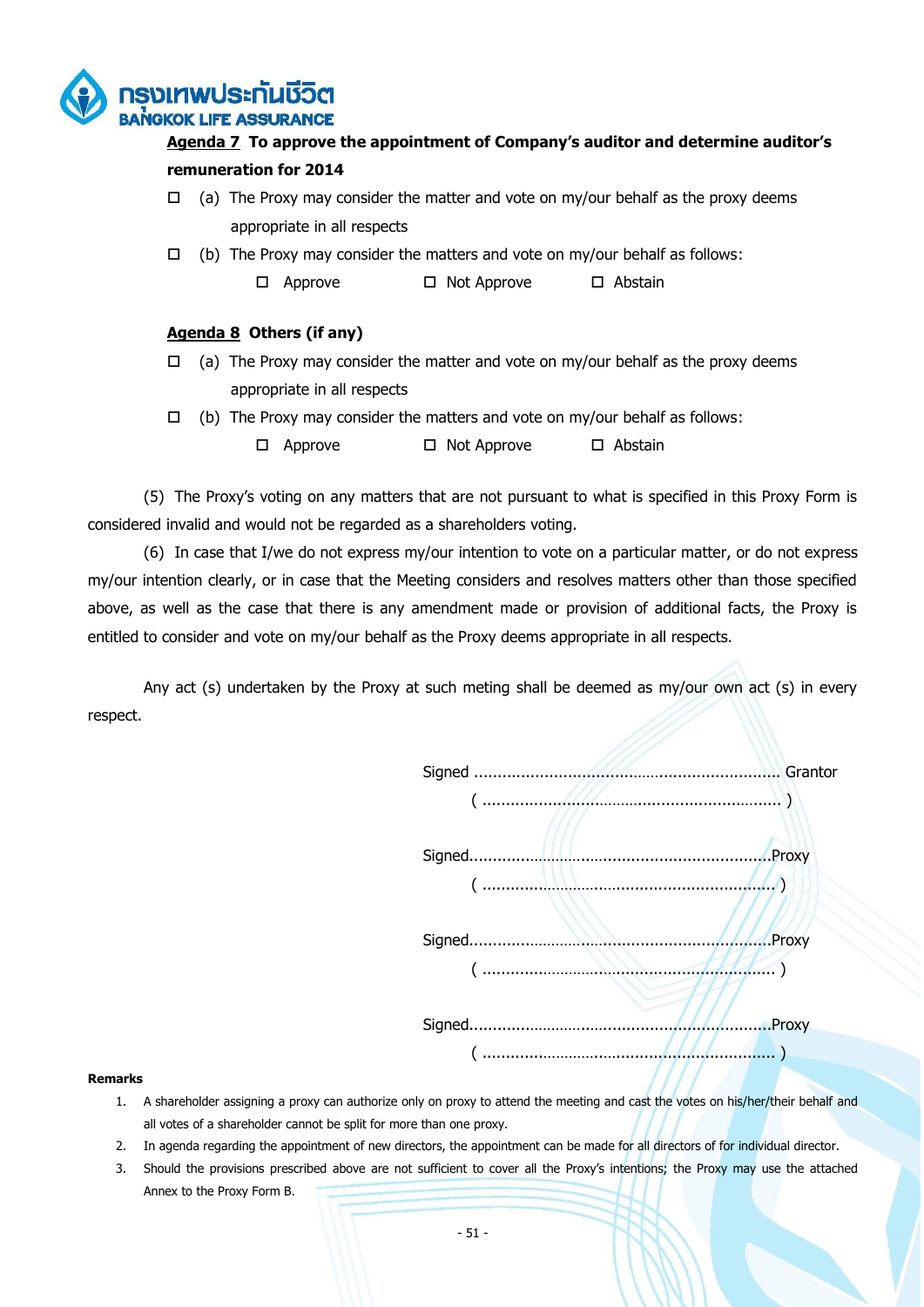

# **Annex to the Form of Proxy (Form B)**

Grant of proxy as a shareholder of Bangkok Life Assurance Public Company Limited. At the 2014 Annual General Meeting of Shareholders on Wednesday, April 30, 2014 at 09.00 a.m. at the auditorium on the  $7<sup>th</sup>$  floor, Head Office, Bangkok Life Assurance Public Company Limited No.23/115-121 Royal City Avenue, Rama 9 Road, Bangkapi, Huaykwang, Bangkok or at any adjournment thereof to any other date, time and venue.

**Agenda...................Subject...................................................................................................**  $\Box$  (a) The Proxy may consider the matter and vote on my/our behalf as the proxy deems appropriate in all respects

- $\Box$  (b) The Proxy may consider the matters and vote on my/our behalf as follows:
	- $\Box$  Approve  $\Box$  Not Approve  $\Box$  Abstain
- **Agenda...................Subject...................................................................................................**  $\Box$  (a) The Proxy may consider the matter and vote on my/our behalf as the proxy deems appropriate in all respects  $\Box$  (b) The Proxy may consider the matters and vote on my/our behalf as follows:  $\Box$  Approve  $\Box$  Not Approve  $\Box$  Abstain **Agenda...................Subject...................................................................................................**  $\Box$  (a) The Proxy may consider the matter and vote on my/our behalf as the proxy deems appropriate in all respects  $\Box$  (b) The Proxy may consider the matters and vote on my/our behalf as follows:  $\Box$  Approve  $\Box$  Not Approve  $\Box$  Abstain

**Agenda...................Subject...................................................................................................**

- $\Box$  (a) The Proxy may consider the matter and vote on my/our behalf as the proxy deems appropriate in all respects
- $\Box$  (b) The Proxy may consider the matters and vote on my/our behalf as follows:
	-
- $\Box$  Approve  $\Box$  Not Approve  $\Box$  Abstain

| AgendaSubject appointment directors (continued) |  |  |
|-------------------------------------------------|--|--|
|-------------------------------------------------|--|--|

| Name |           |  |
|------|-----------|--|
|      | □ Approve |  |
| Name |           |  |
|      | □ Approve |  |
| Name |           |  |

Name

| □ | Approve | $\Box$ Not Approve | $\Box$ Abstain    |
|---|---------|--------------------|-------------------|
| □ | Approve | $\Box$ Not Approve | $\square$ Abstain |
| □ | Approve | $\Box$ Not Approve | $\Box$ Abstain    |

| $\Box$ Approve | $\Box$ Not Approve | □ Abstain |
|----------------|--------------------|-----------|
| Name           |                    |           |

| $\square$ Approve | $\Box$ Not Approve | $\square$ Abstain |
|-------------------|--------------------|-------------------|
|                   |                    |                   |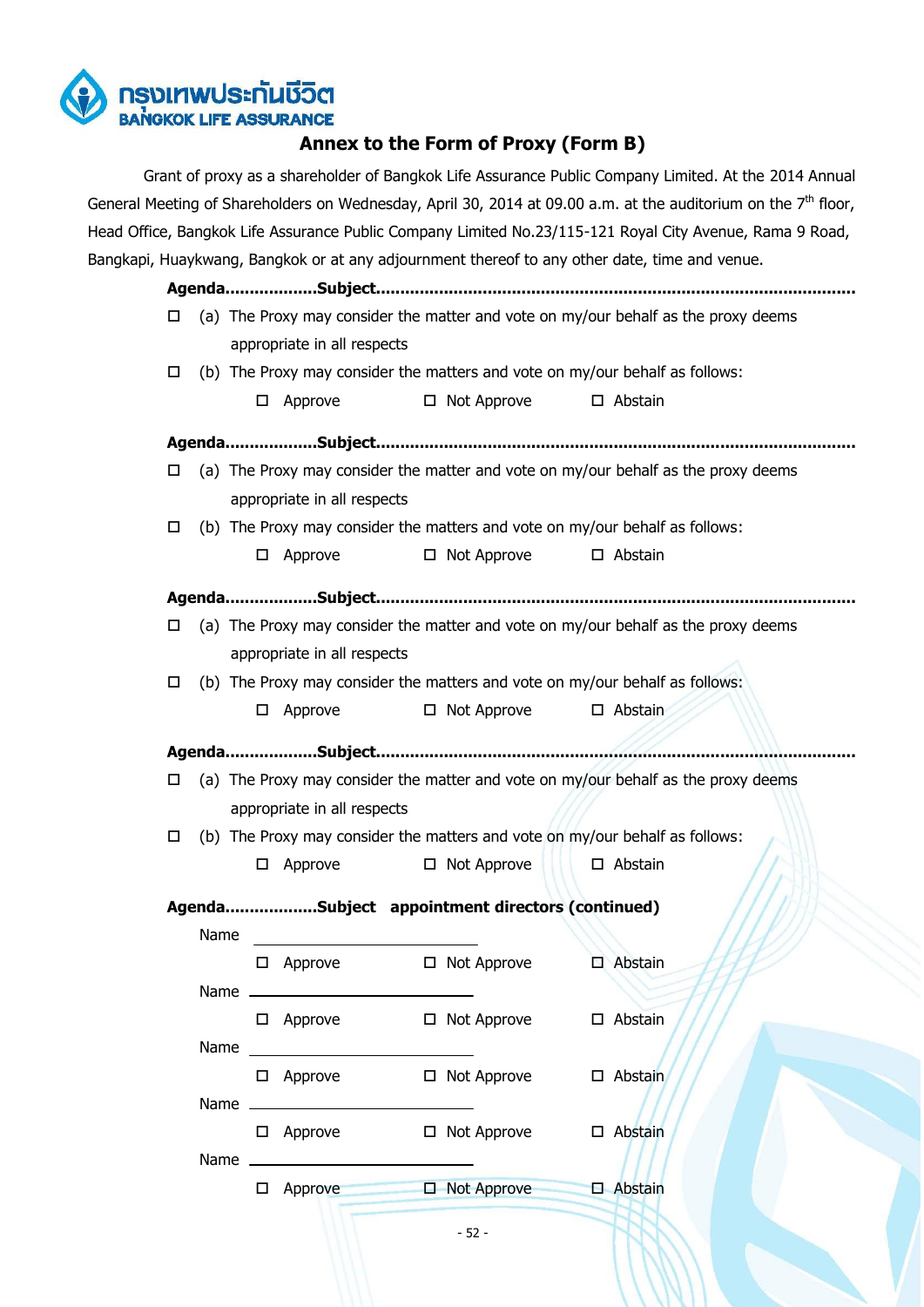

| <b>BANGKOK LIFE ASSURANCE</b>                                                                                 |                                                                                    | Duty    |
|---------------------------------------------------------------------------------------------------------------|------------------------------------------------------------------------------------|---------|
|                                                                                                               | Proxy form (C)                                                                     | stamp   |
|                                                                                                               | (for foreign shareholders who authorize the Custodian in Thailand)                 | 20 Baht |
|                                                                                                               |                                                                                    |         |
|                                                                                                               |                                                                                    |         |
|                                                                                                               |                                                                                    |         |
| Sub districtDistrict  Province  Postal Code                                                                   |                                                                                    |         |
|                                                                                                               |                                                                                    |         |
| As a shareholder of Bangkok Life Assurance Public Company Limited,                                            |                                                                                    |         |
|                                                                                                               |                                                                                    |         |
|                                                                                                               |                                                                                    |         |
|                                                                                                               |                                                                                    |         |
| (2) hereby appoint                                                                                            |                                                                                    |         |
|                                                                                                               |                                                                                    |         |
| Sub districtDistrict  Province  Postal Code or                                                                |                                                                                    |         |
|                                                                                                               |                                                                                    |         |
| Sub districtDistrict  Province  Postal Code or                                                                |                                                                                    |         |
|                                                                                                               |                                                                                    |         |
|                                                                                                               |                                                                                    |         |
| Only one of above is assigned as my/our proxy to attend and vote in the 2014 Annual General Meeting           |                                                                                    |         |
| of Shareholders on Wednesday, April 30, 2014 at 09.00 a.m. at the auditorium on the $7th$ floor, Head Office, |                                                                                    |         |
| Bangkok Life Assurance Public Company Limited No.23/115-121 Royal City Avenue, Rama 9 Road, Bangkapi,         |                                                                                    |         |
| Huay kwang, Bangkok or at any adjournment thereof to any other date, time and venue.                          |                                                                                    |         |
| (3) The number of votes for which I/We authorize the Proxy to vote in this meeting is                         |                                                                                    |         |
| □                                                                                                             | To authorize the Proxy to cast the votes pursuant to the total number of shares    |         |
| □                                                                                                             | To authorize the Proxy to cast the votes less than the total number of shares      |         |
|                                                                                                               | □ Ordinary Share shares, and is entitled to cast                                   | .votes  |
|                                                                                                               | □ Preference Shareshares, and is entitled to cast                                  | .votes  |
|                                                                                                               |                                                                                    |         |
| (4) I/We, hereby authorize the Proxy to vote on my/our behalf in this meeting as follows:                     |                                                                                    |         |
|                                                                                                               | Agenda 1 To certify the Minutes of the 2013 Annual General Meeting of Shareholders |         |
| □                                                                                                             | (a) The Proxy may consider the matter and vote on my/our behalf as the proxy deems |         |
| appropriate in all respects                                                                                   |                                                                                    |         |

- $\Box$  (b) The Proxy may consider the matters and vote on my/our behalf as follows:
	- □ Approve □ Not Approve □ Abstain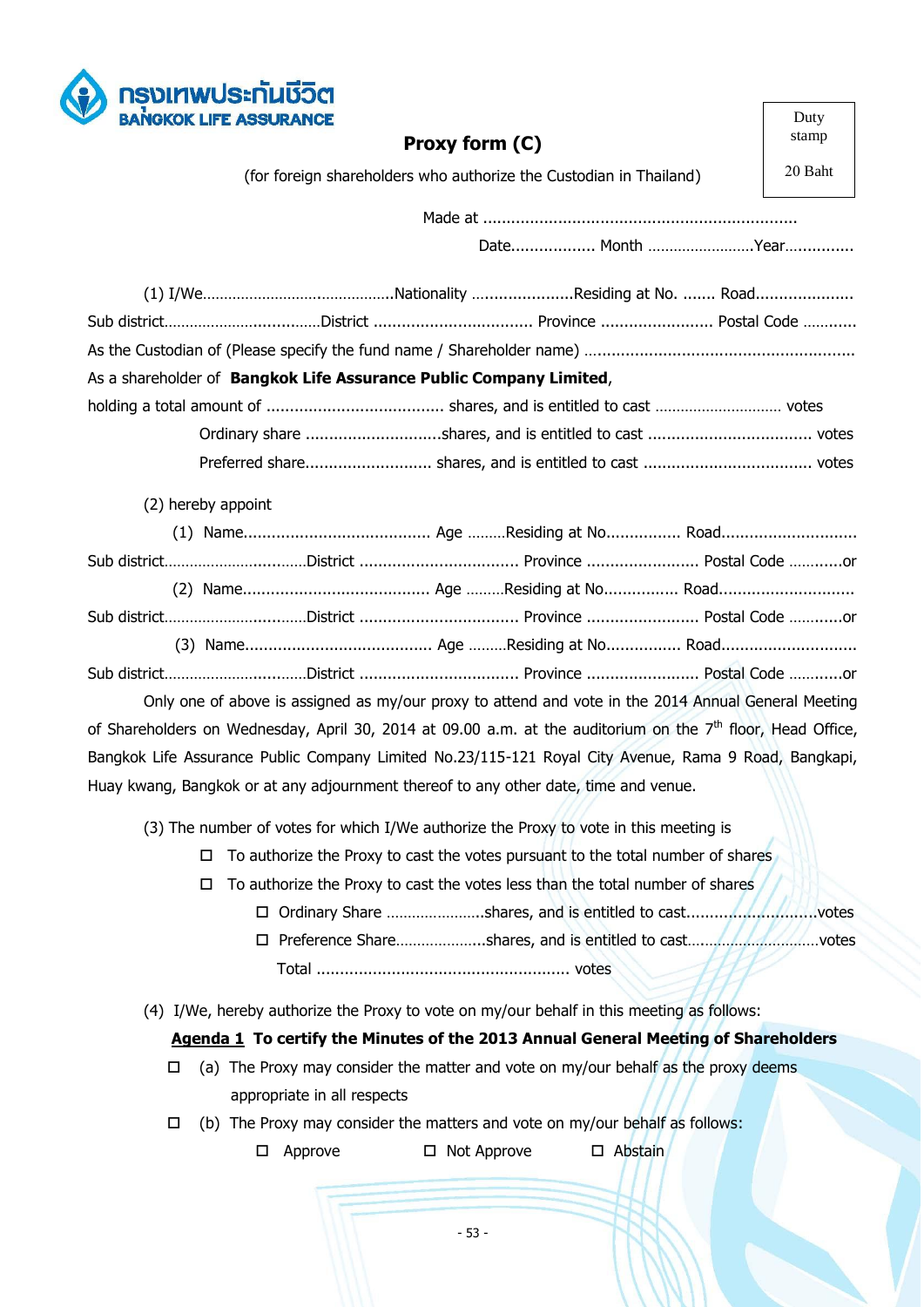

## **Agenda 2 To acknowledge the operation result for 2013**

- $\Box$  (a) The Proxy may consider the matter and vote on my/our behalf as the proxy deems appropriate in all respects
- $\Box$  (b) The Proxy may consider the matters and vote on my/our behalf as follows:
	- $\Box$  Approve  $\Box$  Not Approve  $\Box$  Abstain

# **Agenda 3 To approve the financial statements for the year ended December 31, 2013**

- $\Box$  (a) The Proxy may consider the matter and vote on my/our behalf as the proxy deems appropriate in all respects
- $\Box$  (b) The Proxy may consider the matters and vote on my/our behalf as follows:
	- $\Box$  Approve  $\Box$  Not Approve  $\Box$  Abstain
- **Agenda 4 To approve the appropriation of profit for the year 2013 and determine dividend payment**
- $\Box$  (a) The Proxy may consider the matter and vote on my/our behalf as the proxy deems appropriate in all respects
- $\Box$  (b) The Proxy may consider the matters and vote on my/our behalf as follows:
	- $\Box$  Approve  $\Box$  Not Approve  $\Box$  Abstain

# **Agenda 5 To approve the election of directors**

- $\Box$  (a) The Proxy may consider the matter and vote on my/our behalf as the proxy deems appropriate in all respects
- $\Box$  (b) The Proxy may consider the matters and vote on my/our behalf as follows:
	- $\Box$  The appointment of the whole Board of Directors

|   | Approve                                 | $\Box$ Not Approve                          |     | □ Abstain      |
|---|-----------------------------------------|---------------------------------------------|-----|----------------|
|   | The appointment of individual Directors |                                             |     |                |
|   | Name Mr.Sunthorn Arunanondchai          |                                             |     |                |
| H | Approve                                 | $\Box$ Not Approve                          |     | Abstain        |
|   | Name Mrs. Prapaivan Limsong             |                                             |     |                |
|   | Approve                                 | $\Box$ Not Approve                          | п.  | Abstain        |
|   | Name Mr.Chone Sophonpanich              |                                             |     |                |
|   | Approve                                 | $\Box$ Not Approve                          | . . | Abstain        |
|   |                                         | Name_Assoc.Prof. Damrong Thawesaengskulthai |     |                |
|   | Approve                                 | $\Box$ Not Approve                          |     | $\Box$ Abstain |
|   | Name Mr. Praphant Asava-aree            |                                             |     |                |
|   | Approve                                 | Not Approve<br>Ц                            |     | Abstain        |
|   |                                         |                                             |     |                |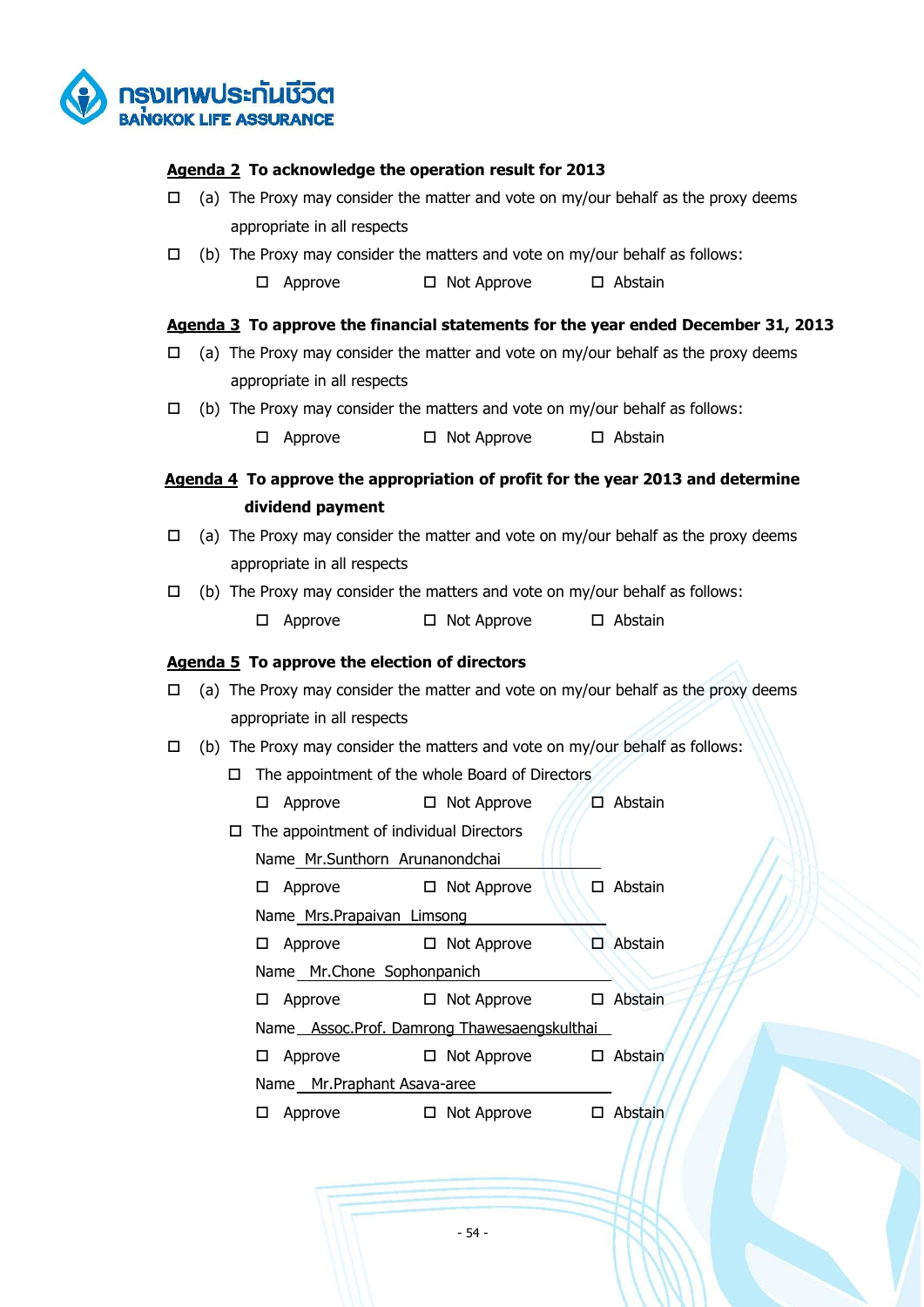

## **Agenda 6 To approve the director's remuneration for 2014**

- $\Box$  (a) The Proxy may consider the matter and vote on my/our behalf as the proxy deems appropriate in all respects
- $\Box$  (b) The Proxy may consider the matters and vote on my/our behalf as follows:

 $\Box$  Approve  $\Box$  Not Approve  $\Box$  Abstain

# **Agenda 7 To approve the appointment of Company's auditor and determine auditor's remuneration for 2014**

- $\Box$  (a) The Proxy may consider the matter and vote on my/our behalf as the proxy deems appropriate in all respects
- $\Box$  (b) The Proxy may consider the matters and vote on my/our behalf as follows:
	- $\Box$  Approve  $\Box$  Not Approve  $\Box$  Abstain

#### **Agenda 8 Others (if any)**

- $\Box$  (a) The Proxy may consider the matter and vote on my/our behalf as the proxy deems appropriate in all respects
- $\Box$  (b) The Proxy may consider the matters and vote on my/our behalf as follows:
	- $\Box$  Approve  $\Box$  Not Approve  $\Box$  Abstain

(5) The Proxy's voting on any matters that are not pursuant to what is specified in this Proxy Form is considered invalid and would not be regarded as a shareholders voting.

(6) In case that I/we do not express my/our intention to vote on a particular matter, or do not express my/our intention clearly, or in case that the Meeting considers and resolves matters other than those specified above, as well as the case that there is any amendment made or provision of additional facts, the Proxy is entitled to consider and vote on my/our behalf as the Proxy deems appropriate in all respects.

Any act (s) undertaken by the Proxy at such meting shall be deemed as my/our own act (s) in every respect.

> Signed ..................................…….......................... Grantor  $\frac{1}{1111...}$

Signed.............…………..…....................................Proxy ( .............…………..….................................. )

- 55 -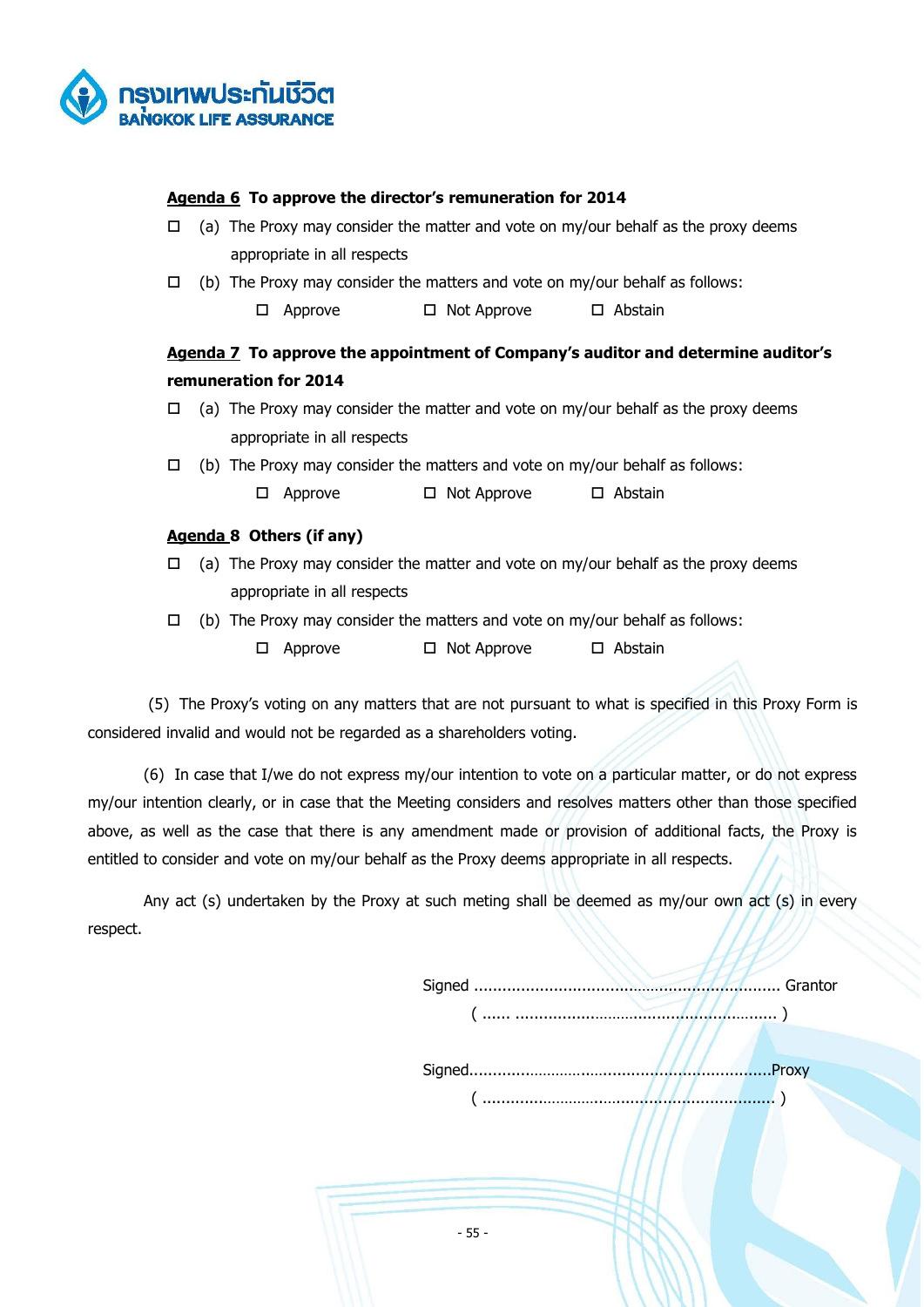

Signed.............…………..…....................................Proxy

( .............…………..….................................. )

#### **Remarks**

- 1. Only foreign shareholders as registered in the registration book who authorize the Custodian in Thailand use the Proxy form C.
- 2. Evidences to be enclosed with the proxy form are :
	- (1) Letter of attorney form shareholder authorizes a custodian to sign the Proxy Form on behalf of the shareholder.
	- (2) Letter of certification to certify that the signer in the Proxy Form have a permit to act as a Custodian.
- 3. The shareholder assigning a proxy must authorize only one proxy to attend the meeting and cast the votes on his/her/their behalf and all votes of such shareholder cannot be split for more than one proxy.
- 4. In agenda regarding the appointment of new directors, the appointment can be mad for all directors or for individual director.
- 5. Should the provisions prescribed above are not sufficient to cover all the Proxy's intentions; the Proxy may use the attached Annex to the Proxy Form C.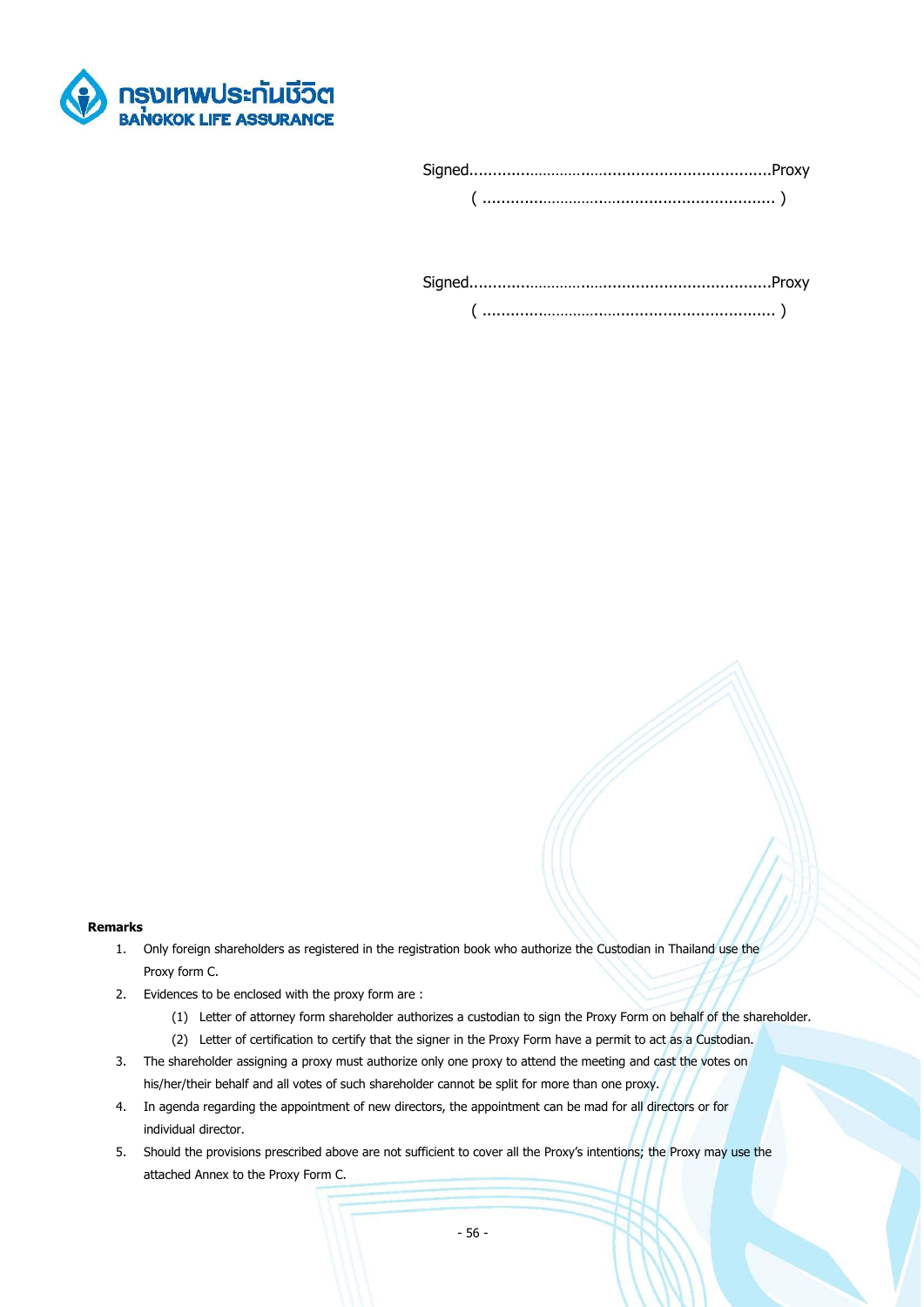

# **Annex to the Form of Proxy (Form C)**

Grant of proxy as a shareholder of Bangkok Life Assurance Public Company Limited. At the 2014 Annual General Meeting of Shareholders on Wednesday, April 30, 2014 at 09.00 a.m. at the auditorium on the  $7<sup>th</sup>$  floor, Head Office, Bangkok Life Assurance Public Company Limited No.23/115-121 Royal City Avenue, Rama 9 Road, Bangkapi, Huaykwang, Bangkok or at any adjournment thereof to any other date, time and venue.

**Agenda...................Subject...................................................................................................**  $\Box$  (a) The Proxy may consider the matter and vote on my/our behalf as the proxy deems appropriate in all respects  $\Box$  (b) The Proxy may consider the matters and vote on my/our behalf as follows:

- $\Box$  Approve  $\Box$  Not Approve  $\Box$  Abstain
- **Agenda...................Subject...................................................................................................**  $\Box$  (a) The Proxy may consider the matter and vote on my/our behalf as the proxy deems appropriate in all respects  $\Box$  (b) The Proxy may consider the matters and vote on my/our behalf as follows:  $\Box$  Approve  $\Box$  Not Approve  $\Box$  Abstain **Agenda...................Subject...................................................................................................**  $\Box$  (a) The Proxy may consider the matter and vote on my/our behalf as the proxy deems appropriate in all respects  $\Box$  (b) The Proxy may consider the matters and vote on my/our behalf as follows:  $\Box$  Approve  $\Box$  Not Approve  $\Box$  Abstain **Agenda...................Subject...................................................................................................**  $\Box$  (a) The Proxy may consider the matter and vote on my/our behalf as the proxy deems appropriate in all respects  $\Box$  (b) The Proxy may consider the matters and vote on my/our behalf as follows:

**Agenda...................Subject appointment directors (continued)**

 $\Box$  Approve  $\Box$  Not Approve  $\Box$  Abstain

| Name |   |         |    |                    |                |
|------|---|---------|----|--------------------|----------------|
| Name |   | Approve |    | $\Box$ Not Approve | Abstain<br>N   |
|      | □ | Approve |    | $\Box$ Not Approve | Abstain<br>п   |
| Name |   |         |    |                    |                |
|      | ப | Approve | □. | Not Approve        | Abstain<br>п   |
| Name |   |         |    |                    |                |
|      | ⊔ | Approve | □  | Not Approve        | Abstain        |
| Name |   |         |    |                    |                |
|      |   | Approve | Ξ. | Not Approve        | <b>Abstain</b> |